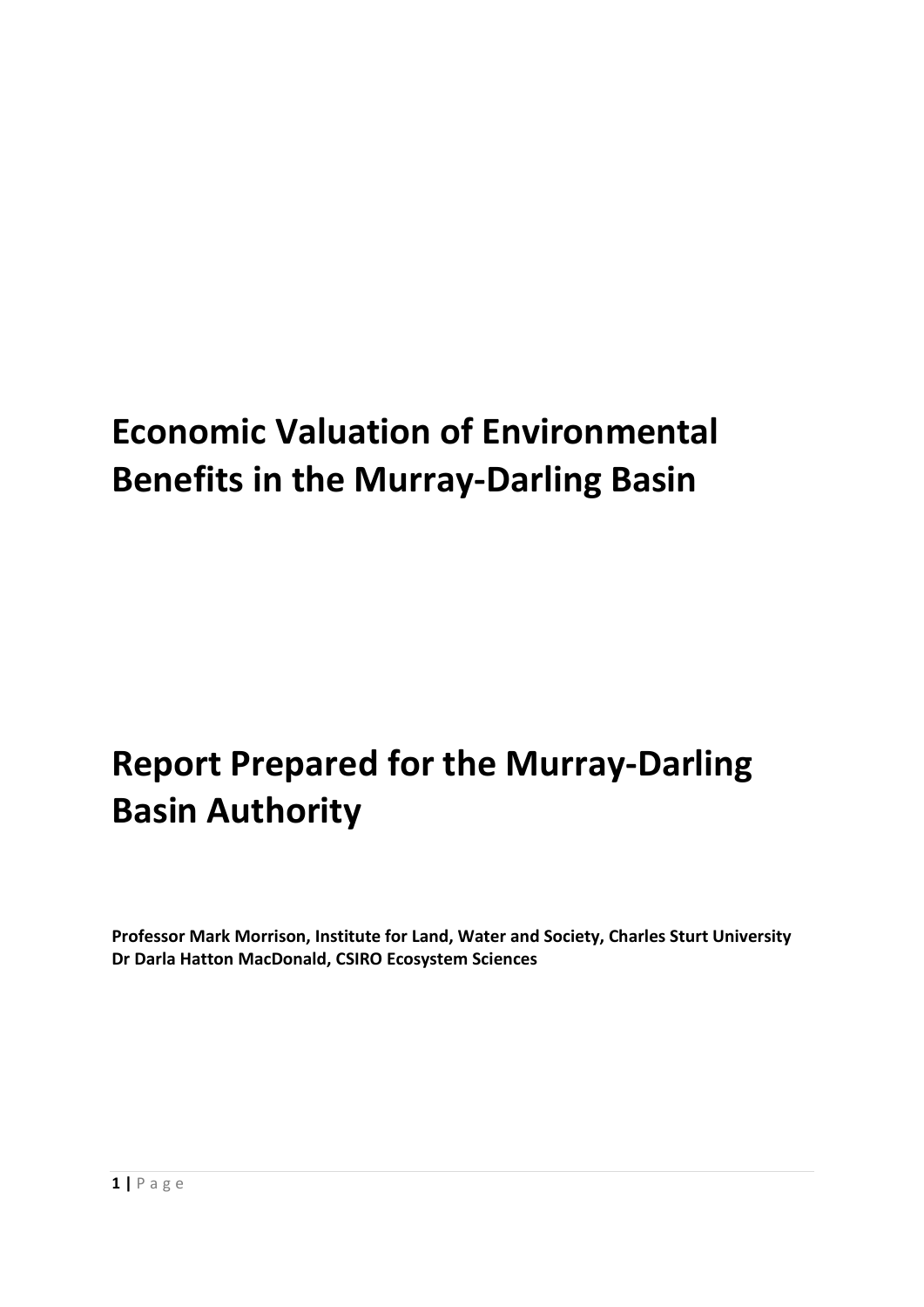#### **© Copyright Commonwealth of Australia 2010**

This work is copyright. With the exception of the photographs, any logo or emblem, and any trademarks, the work may be stored, retrieved and reproduced in whole or in part, provided that it is not sold or used for commercial benefit. Any reproduction of information from this work must acknowledge the Murray–Darling Basin Authority, the Commonwealth of Australia or the relevant third party, as appropriate, as the owner of copyright in any selected material or information. Apart from any use permitted under the Copyright Act 1968 (Cth) or above, no part of this work may be reproduced by any process without prior written permission from the Commonwealth. Requests and inquiries concerning reproduction and rights should be addressed to the Commonwealth Copyright Administration, Attorney General's Department, National Circuit, Barton ACT 2600 or posted at http://www.ag.gov.au/cca.

#### **Disclaimer**

This document has been prepared for the Murray-Darling Basin Authority and is made available for general use and to assist public knowledge and discussion regarding the integrated and sustainable management of the Basin's natural water resources. The opinions, comments and analysis (including those of third parties) expressed in this document are for information purposes only. This document does not indicate the Murray-Darling Basin Authority's commitment to undertake or implement a particular course of action, and should not be relied upon in relation to any particular action or decision taken. Users should note that developments in Commonwealth policy, input from consultation and other circumstances may result in changes to the approaches set out in this document.

The Murray-Darling Basin Authority commissioned this report, amongst a number of consultancy reports, to examine a range of different aspects of the socio-economic implications of reducing current diversion limits. These studies were conducted at specific points in time during the development of the proposed Basin Plan and aimed to analyse the likely implications of a range of potential scenarios for reducing long-term average diversion limits in order to inform the MDBA on options for setting Sustainable Diversion Limits and other aspects of the proposed Basin Plan.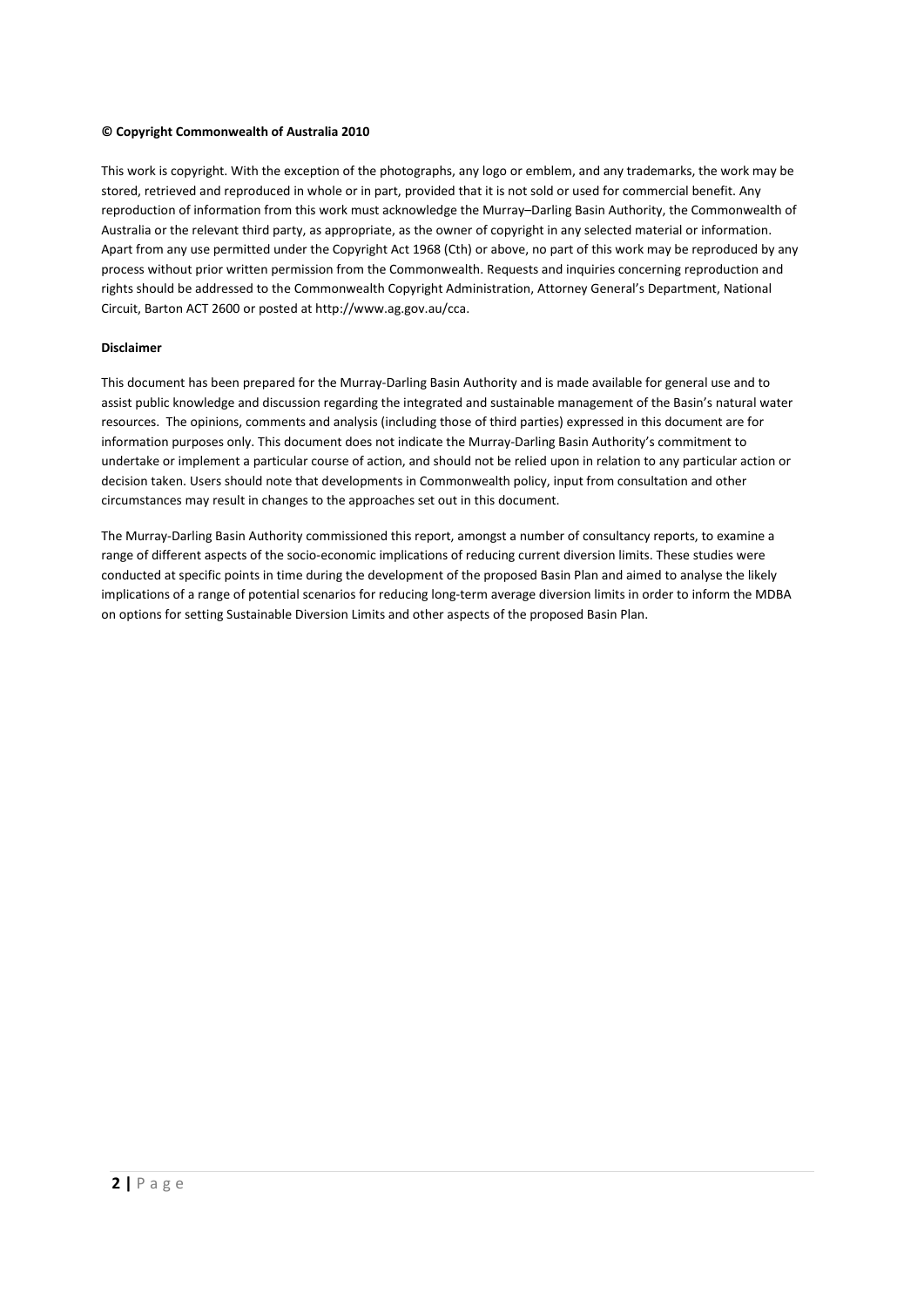#### **Executive Summary**

The purpose of this report is to describe how environmental valuation can be used to support the development of sustainable diversion limits (SDLs) in the Murray-Darling Basin.

An understanding of the values that people hold for environmental, social and commercial consequences of changing water allocations and water management provides decision makers with a more complete picture of the impact of different resource allocations.

In economics, there are two main types of values: use values, which result both from the direct *in situ* as well as indirect use of a good, and non-use values, which is the value that the community has for improving the quality of a natural resource apart from any actual use. It is these values which are estimated using environmental valuation techniques.

Environmental valuation is used in several ways, including in cost-benefit analysis, understanding stakeholder preferences, pricing decisions and in litigation. In Australia, there has been increasing use of environmental valuation at a Commonwealth and State level, for a range of policy decisions and project evaluations. This is paralleled with increasing use in other countries, such as the USA, United Kingdom and New Zealand.

There are three main approaches for valuing changes in environmental quality, involving market prices, revealed preference and stated preference techniques. Market prices allow values for some direct uses to be explicitly measured. Revealed preference techniques indirectly use market data such as travel costs or house prices to value environmental quality, while stated preference techniques (including contingent valuation and choice modelling) make use of surveys to value environmental quality. Overall, confidence amongst economists is greater in the market based and revealed preference approaches because they can be verified using market data. However, stated preference techniques are the only approaches that can be used to estimate non-use values, and subsequently there is a recognition of a need to use them, though cautiously, and also to seek to improve their accuracy.

There is a range of existing market and non-market studies for the Murray-Darling Basin that have already been conducted estimating use, indirect use and non-use values. These values are summarised in this report. A methodology is proposed through which these values could be utilised to assist in the setting of SDLs. Using this methodology, values estimates for each region of the Murray-Darling Basin are identified for up to five attributes: recreation, healthy native vegetation, native fish, frequency of waterbird breeding, and waterbirds and other species. The full set of five attributes is not relevant for each region, as not all regions have substantial amounts of recreation or any colonial waterbird breeding. In addition, the aggregate value of improving the Coorong from poor to good quality, which is \$4.3 billion, is also identified. This methodology involves the use of the existing estimates, as well as benefit transfer, which is the extrapolation of existing estimates to secondary case study sites. It is necessary to use benefit transfer as there are some regions where no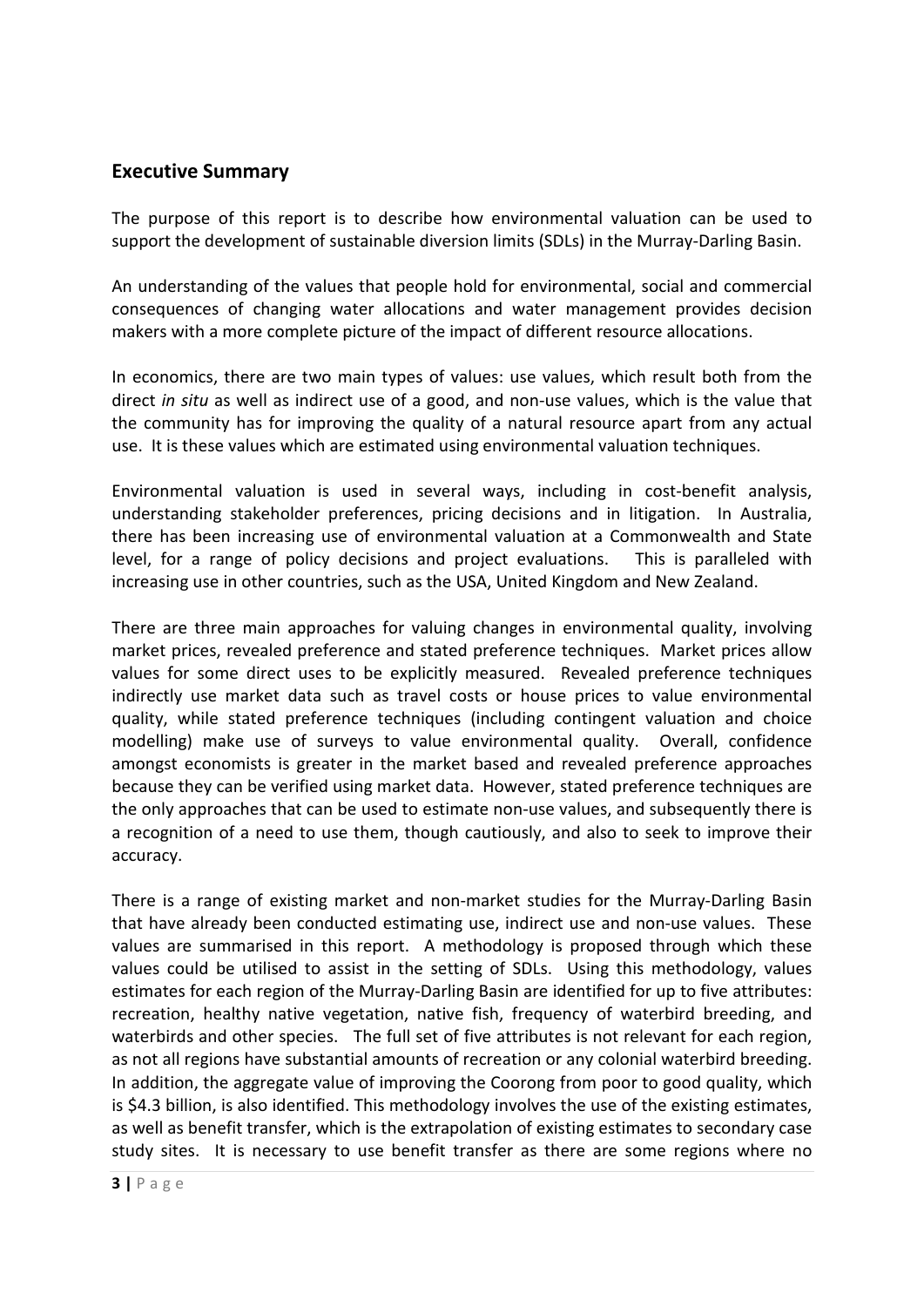primary studies are available. The use of these valuation estimates will require estimation of the effect of SDLs on relevant environmental attributes.

The emphasis in this report has been made to produce defensible value estimates based on the empirical literature (published and high quality grey literature reports). For example, many of the original studies used in identifying values have used one-off payment vehicles which is regarded as very conservative (Whitehead and Blomquist 2006). In the one case where a multi-year payment vehicle was used (Morrison et al 2010), a high rate of time preference was selected based on empirical studies of economic behaviour to calculate present values. A second conservative choice was not to aggregate values across the entire population, but only a proportion of households based on the response rate and a proportion of non-respondents (Morrison 2000). A further conservative choice was made for the base case scenario where values were only aggregated across households in the state in which regions occur, and it was assumed that households in other states do not have values for any changes in riverine health. This was assumed for all regions apart from the Murray. Offsetting these conservative choices, valuation estimates were developed separately for each region. If cost-benefit analysis for each region is conducted separately, this is appropriate. However, if the values are to be aggregated across the entire Murray-Darling Basin, one caveat on this approach is there may be some substitution effects. That is, if a single study sought to value improvements in the quality of the whole Murray-Darling Basin, it may prove to be less than the sum of the parts. However, this effect may not be that large as in the base case the values are only aggregated over the respondents in the State in which the asset is located.

The results presented in this report represent best available evidence about economic benefits of environmental improvements in the Murray-Darling Basin. However, it is apparent that there are a number of limitations with the data used to generate these estimates, that various assumptions have been required, and that further research is needed to refine these estimates. The results should therefore be seen as an important information source when understanding benefits in the Murray-Darling Basin, but only one informational input into this process.

Recommendations are made for capacity building in the area of environmental valuation. While there is a pool of existing studies, some are dated, and differences in methodology complicates comparison of values, and many were not designed to be transferable from their original setting. There is also a need for new studies to improve understanding of how values change across different types of regions, as well as other studies to improve the accuracy of using environmental valuation for assisting in the setting of SDLs.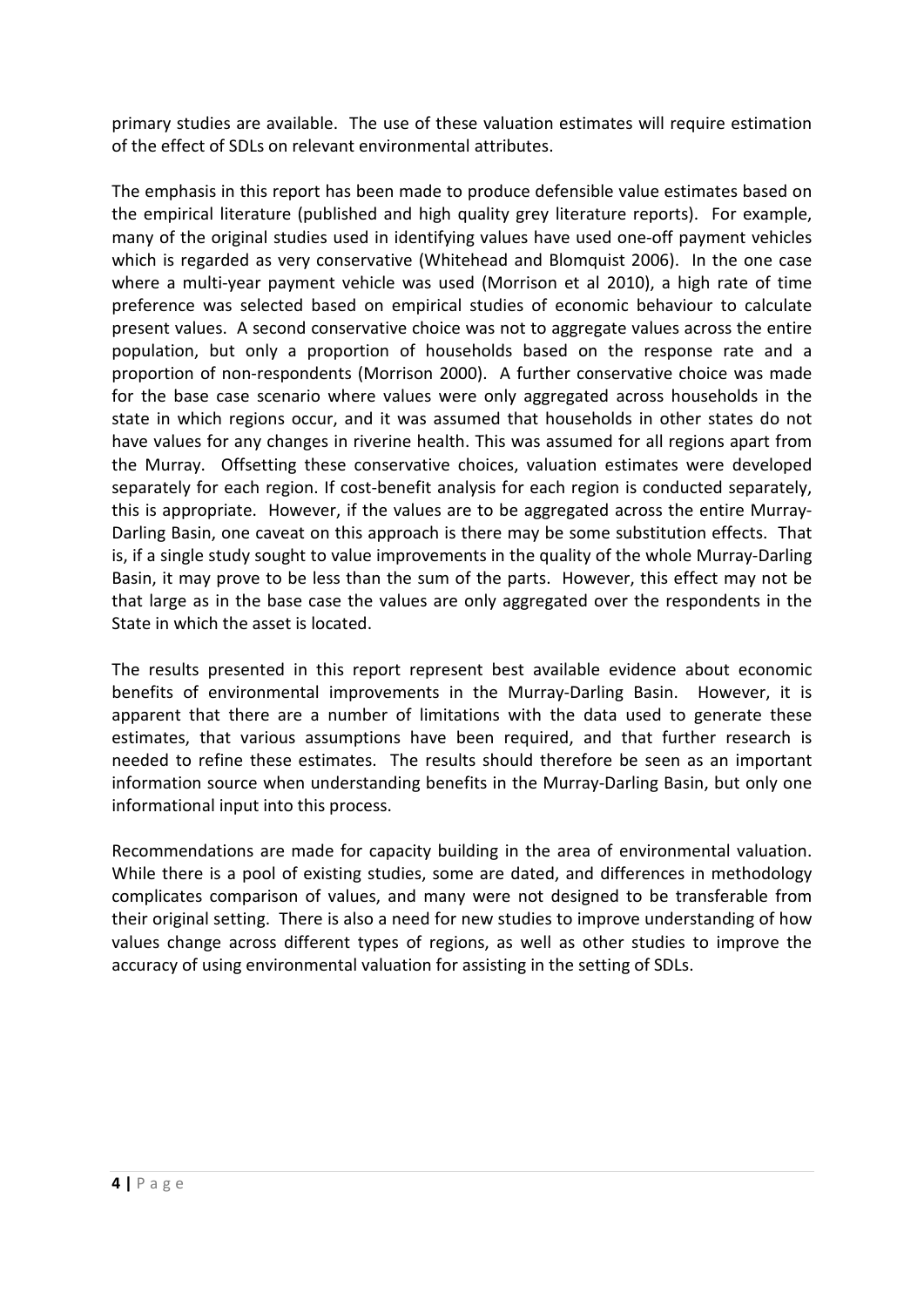## **1. Defining Economic Values for Natural Resources**

Economists are interested in all of the aspects of a resource that a community thinks are important and not just the commercial aspects. Consequently, from a welfare economics perspective the economic value of a natural resource includes both use and non-use values.

#### *Use values*

Use values<sup>[1](#page-4-0)</sup> result from either the direct *in situ* use of a good, or the *indirect* use of a good (see Figure 1). In a riverine context, this includes some commercial values, such as for tourism, commercial fishing, and forestry or grazing in wetland areas. However, these market values do not fully capture the use value associated with improving riverine health. Other relevant aspects of direct use values include the following:

- *Recreation* a lot of the recreation at a natural resource (e.g., bushwalking, fishing, swimming) is not conducted by tourists. Also the value that tourists receive from recreating at a natural resource may substantially exceed the price paid.
- *Amenity* which is the value homeowners receive from living near a natural resource

Indirect use includes values for some ecosystem services. This is pertinent for the effects of SDLs on water quality. Examples of indirect use values resulting from changes in riverine health include:

- *Water treatment costs* from declining water quality, particularly increased turbidity
- *Damage costs* experienced by downstream households, industry and infrastructure because of increased salinity

#### *Non-use*

Non-use (or passive use) value reflects individuals' willingness to pay to preserve a resource apart from any *in situ* use. In a riverine context, this includes values for healthy vegetation, native fish populations, water quality, waterbirds and other species, and various icon sites.

These non-use values may result for various reasons, including bequest, altruistic, stewardship and self-seeking motives. The magnitude of non-use value depends on various factors, such as the existence of close substitutes and the supply of the resource.

An important qualifier when estimating non-use values is that because of limitations associated with valuation techniques, analysts are generally unable to estimate the entire non-use value of a natural resource. They are able to estimate the non-use values associated with marginal changes in the quality of a natural resource. Note that this is, however, different for use values, where it is possible to estimate both the entire use value

<span id="page-4-0"></span> $1$  An aspect of use value that has been the subject of some debate in the literature is option value. This reflects the value that individuals place on uncertainty. The view of the literature is that it should not be separately estimated, and is regarded as being something of a theoretical curiosity (see Morrison 2009 for further explanation).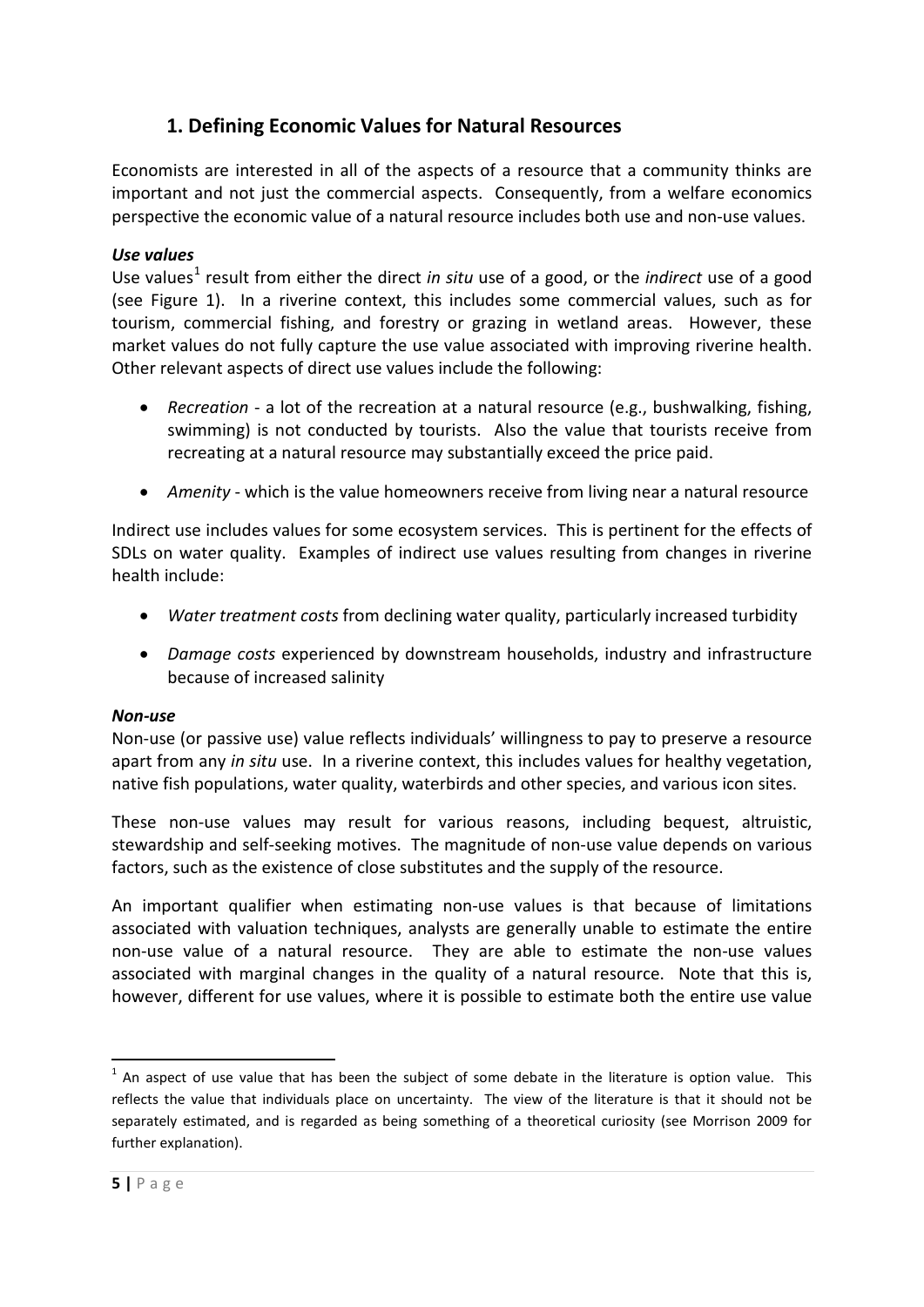associated with a natural resource (e.g., total value of a forest for timber) and the marginal values associated with changes (i.e., reductions in yield if a forest is protected).



#### **Figure 1: Types of Market and Non-Market Values**

*Source: Rolfe (2010)*

#### *Total Economic Value*

The concept that is the most relevant measure of value for most economic analyses is total economic value. Total economic value is the overall value that an individual has for a good, and includes both use and non-use values, where total economic value = use value + nonuse value.

An important point in any discussion of total economic value is that total economic value can only generally be estimated for marginal changes in environmental quality. It is possible, for example, to estimate the total economic value associated with an SDL. But it is not possible to identify the total economic value of an icon site. This is because it is only possible to estimate non-use values for marginal changes in environmental quality.

#### *Economic Values Versus Non-economic Values*

This discussion of value has been from the perspective of the mainstream economics literature. Other social science literatures (e.g., rural sociology, economic geography, geography, marketing) also refer to "values" though the understanding of value is substantively different. In these literatures, values typically refer to individual attitudes, including environmental attitudes, which are typically measured using psychographic multi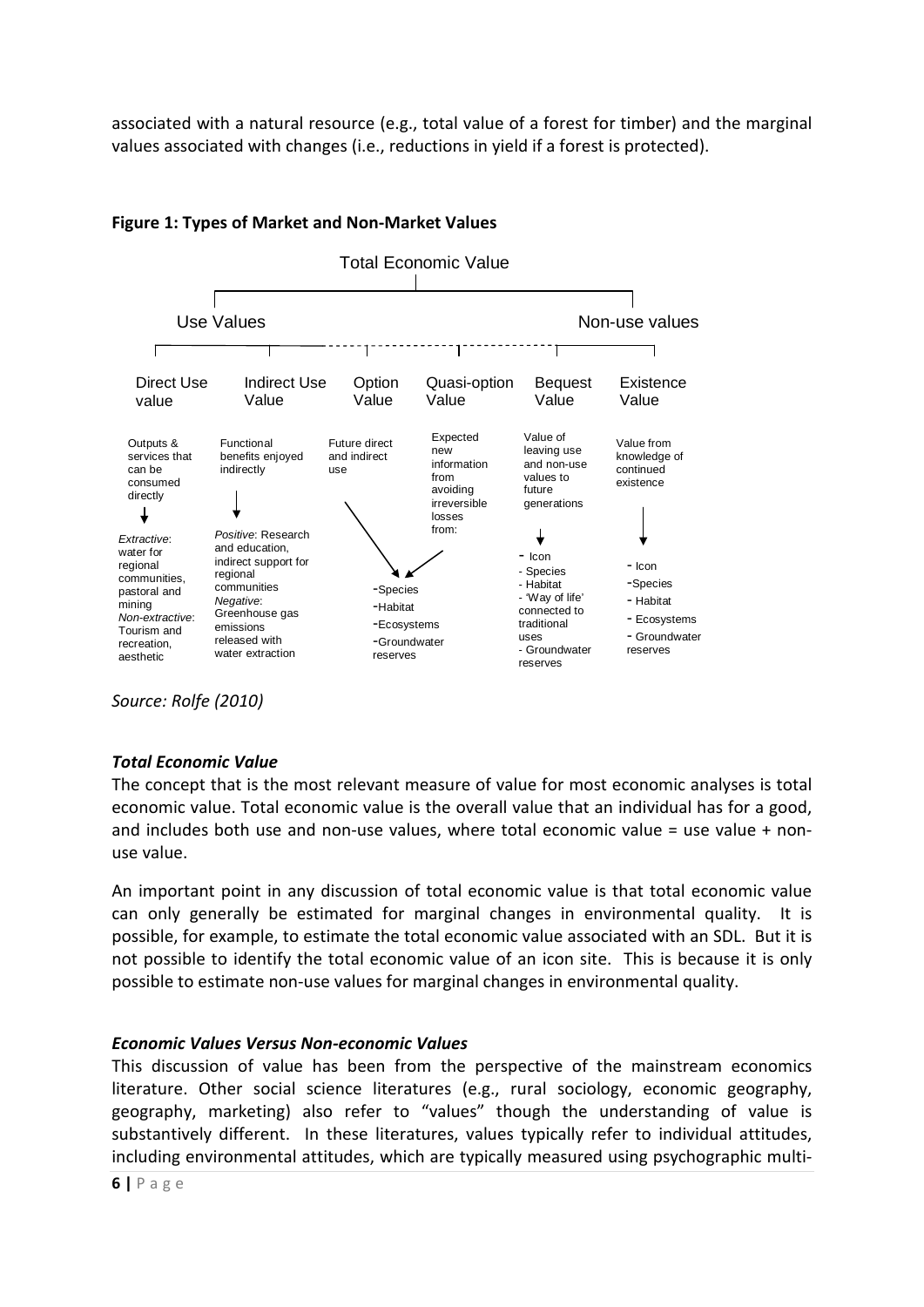item scales (e.g. VALS). Sometimes these scales are used to understand the contribution of specific natural resources to well being, such as with sense of place scales (e.g., Williams and Vaske 2003). The main difference between these literatures and economics is that value is not generally expressed in monetary terms.

## **2. How Economic Values Can be Used in Practice**

### *Cost-benefit analysis for environmental and non-environmental applications*

Historically, the main use of environmental valuation has been as an input in cost-benefit analysis. Market and non-market valuation has been used to estimate the benefits (costs) associated with improving (declining) environmental quality, which have then been compared to the costs of a range of project alternatives to address these issues. The results of a cost-benefit analysis assist in identifying which allocation of resources produces the greatest net-benefits, and the highest relative return for the costs expended (benefit/cost ratio). This has included riverine applications; indeed, cost-benefit analysis was initially developed in the USA for evaluating water resource developments, particularly dams.

These values are also used in many non-environmental applications. In transportation, they have been used regularly to assess the value of a statistical life and the value of travel time. They are increasing used in health to understand the value of morbidity in health studies

#### **EXAMPLE: Surface Water Drainage Cost-Benefit Analysis, SA**

Primary Industries Rural Solutions South Australia completed a cost-benefit analysis of projects to improve drainage and wetland quality in the Upper SE of SA (Bright and Tengrove 2007). There were private benefits from improved flood mitigation and increased production and public benefits from improving wetlands (Hatton MacDonald and Morrison 2005).

The present value of costs was \$18m. The value of production benefits was \$14.5m, nonmarket benefits for improving wetlands was \$25.4m, and so total benefits were \$39.9m.

The project largely generated public benefits. When non-market values were included, the project had a benefit cost ratio of 2.2. However, when excluded, the benefit-cost ratio was 0.8.

#### *Understanding stakeholder preferences*

As well as identifying the direct value of a particular good, non-market valuation can be used to understand the preferences of different stakeholder groups (e.g., Hatton MacDonald and Morrison 2005). Specifically, non-market valuation might be used to understand how the preferences of those who live within a catchment or in the locality of a natural resource differ from those who live elsewhere in a state or country. Or alternatively it can be used to understand the preferences of those who would be negatively affected by a particular change, and compared to the preferences of those who would benefit.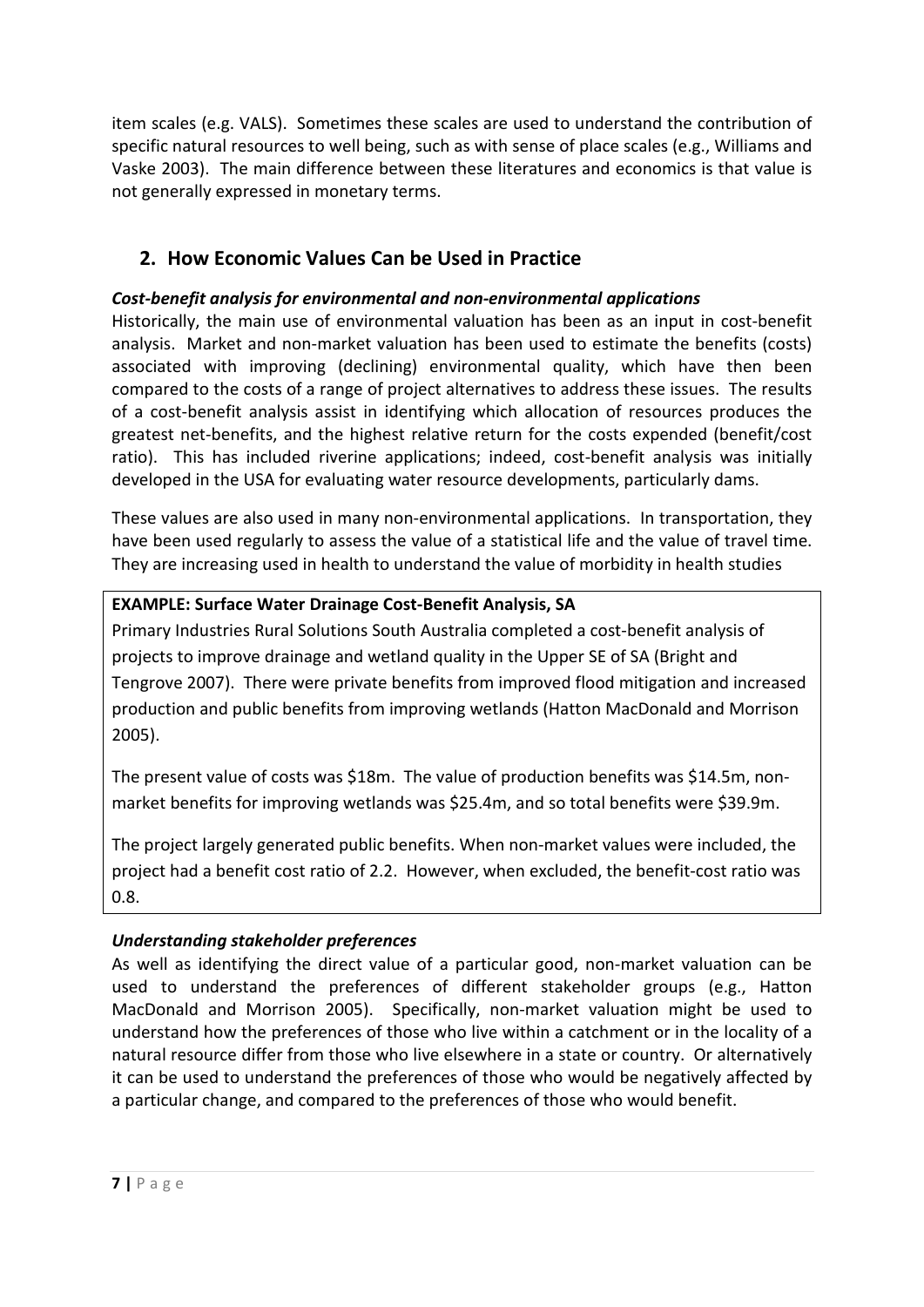#### **Example: Preferences for Habitat Management in the Upper South East, SA**

Households in Adelaide were found to be willing to pay \$0.73 / 1000 ha of scrublands, \$1.04 / 1000 ha for grassy woodlands and \$1.41 / 1000 ha of wetlands.

In contrast, households located in the Upper South East were willing to pay \$0.97 / 1000 ha of scrublands, \$0.45 / 1000 ha of wetlands and nothing for grassy woodlands.

The lower values for preserving additional grassy woodlands and wetlands among households in the Upper South East reflected the importance of these areas for agricultural uses.

#### *Pricing decisions*

Non-market valuation techniques are used to inform micro-economic analysis, particularly pricing decisions for public goods and utilities. The techniques have been used for setting entry fees to national parks; to understand consumer willingness to pay for improved quality of supply for water or electricity; and for setting the price of other products such as phone words and copyrighted music (see Section 4 for details).

#### *Litigation*

Non-market valuation has been widely used in the courts in the USA (e.g., Czarneki and Zahner 2005), and is increasingly being used for this purpose in other countries. In the USA it has frequently been used for damage assessment under the Comprehensive Environmental Response, Compensation and Liability Act (CERLA), while in Australia it was recently successfully used in a Federal Court (Copyright Tribunal) case as a basis for setting licence fees for the use of copyrighted music in nightclubs.

## **3. Potential Use of the Existing Valuation Literature for Assisting in Decision Making in the Murray Darling Basin**

Understanding how the results from existing valuation studies might be used for the setting of SDLs in the Murray Darling Basin requires the answering of three questions. First, what estimates are available; second, how can they be used in setting SDLs; and third, what other information is required to apply these estimates? These questions are considered next.

#### *Availability of Valuation Estimates*

In this section previous valuation estimates from the Murray-Darling Basin are briefly reviewed. The focus in this section is solely on studies conducted in the Murray-Darling Basin, and not from elsewhere in Australia, to give perspective on the sorts of primary estimates currently available.

#### **Use values**

A number of travel cost and contingent valuation studies have estimated recreational use values in the Murray-Darling Basin since the 1980s. The values for most of these studies (in current dollars) are about \$30-70 per visitor. However, a recent travel cost study found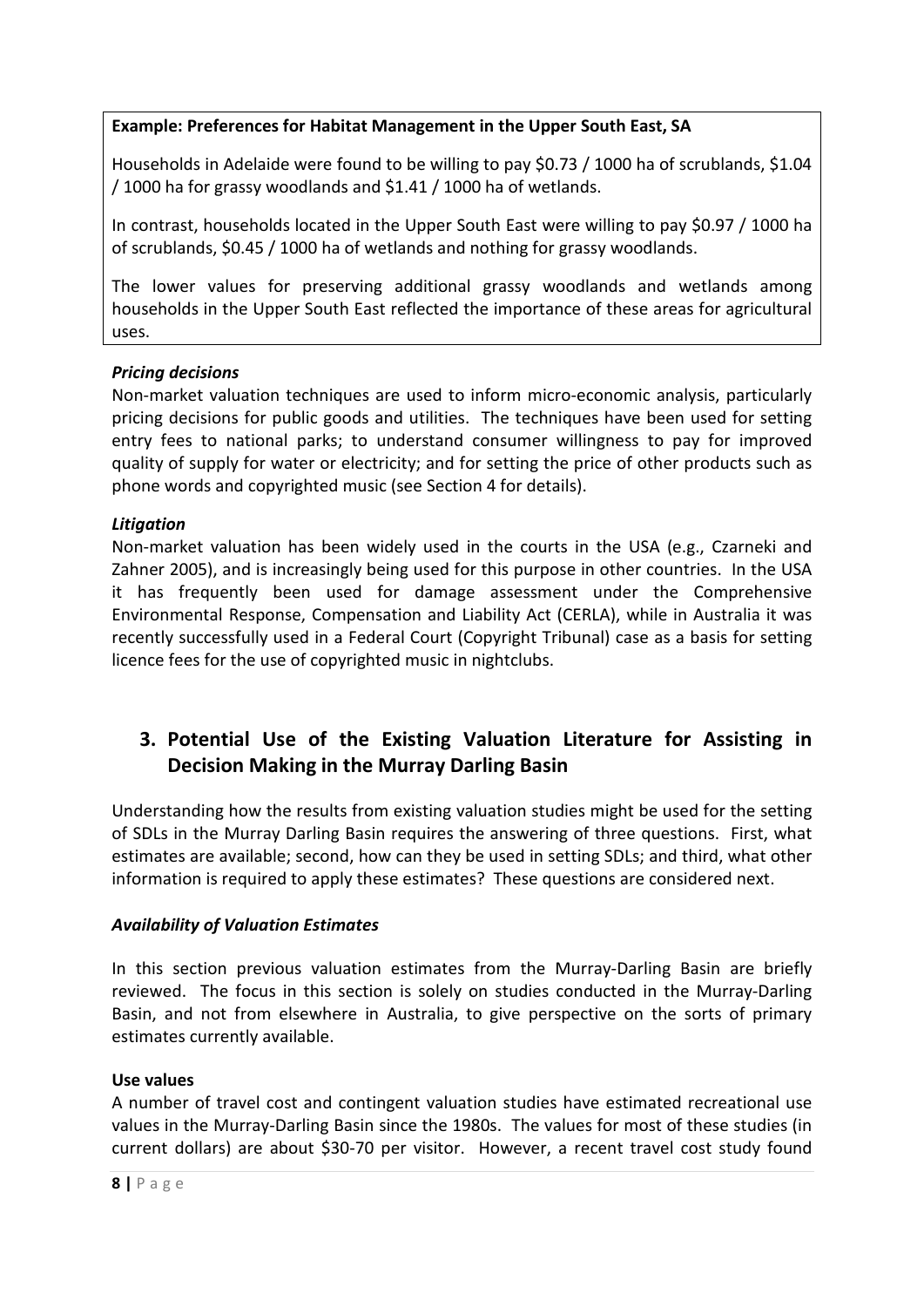much higher values for recreation at two icon sites (\$561/trip for the Barmah Wetlands and \$270/trip for the Coorong) (see Dyack et al., 2007 and Rolfe and Dyack forthcoming). Across Australia and internationally many studies have estimated recreational use values, and this includes various meta-analyses.

#### **EXAMPLE**

Recreational use value was estimated to be \$270/trip for the Coorong (Rolfe and Dyack forthcoming).

At an estimate of 112,500 visitors per year to the Coorong, total recreation value is about \$30.4 million per year.

Several studies have examined how recreational use values change with riverine quality, including Morrison and Bennett (2004), Bennett et al., (2008a), Crase and Gillespie (2008) and Dyack et al., (2007).

#### **Indirect use values**

Several studies have examined indirect use values associated with changes in water quality and water availability in the Murray Darling Basin.

There are studies on the effect of salinity on downstream damage costs. Connor (2008) found the avoided treatment cost for food production by irrigators and drinking water for urban and industries in the lower MDB due to reduction of salinity of 91 µS/cm was \$353 million.

Estimates have also been made of the savings in water treatment costs from maintaining natural wetlands. Schmidt (2008) estimated that the avoided costs from the lower Murray dairy swamps in South Australia have a filtration value of \$1180 to \$12700 /ha /yr.

#### **Non-use values**

A number of studies have been undertaken estimating the non-use values associated with improved riverine and wetland health in the Murray-Darling Basin over the past 15 years. While it is not straightforward to compare the results of the studies because of differences between the studies (including what was valued and methodology), it is possible to identify ranges of values for specific attributes and how values are changing across asset classes.

**Native vegetation:** A few studies have sought to estimate the value of an additional 1000 hectares of healthy vegetation and have found a value of \$1-5<sup>[2](#page-8-0)</sup>/household (Whitten and Bennett 2001, Hatton MacDonald and Morrison 2005, Bennett et al., 2008b). The majority of studies have however valued a 1% change in the area of healthy native vegetation (Morrison and Bennett 2004, Rolfe and Windle 2006, Bennett et al., 2008a, Morrison et al.,

<span id="page-8-0"></span> $2$  All non-use value estimates have been presented in 2009 dollars.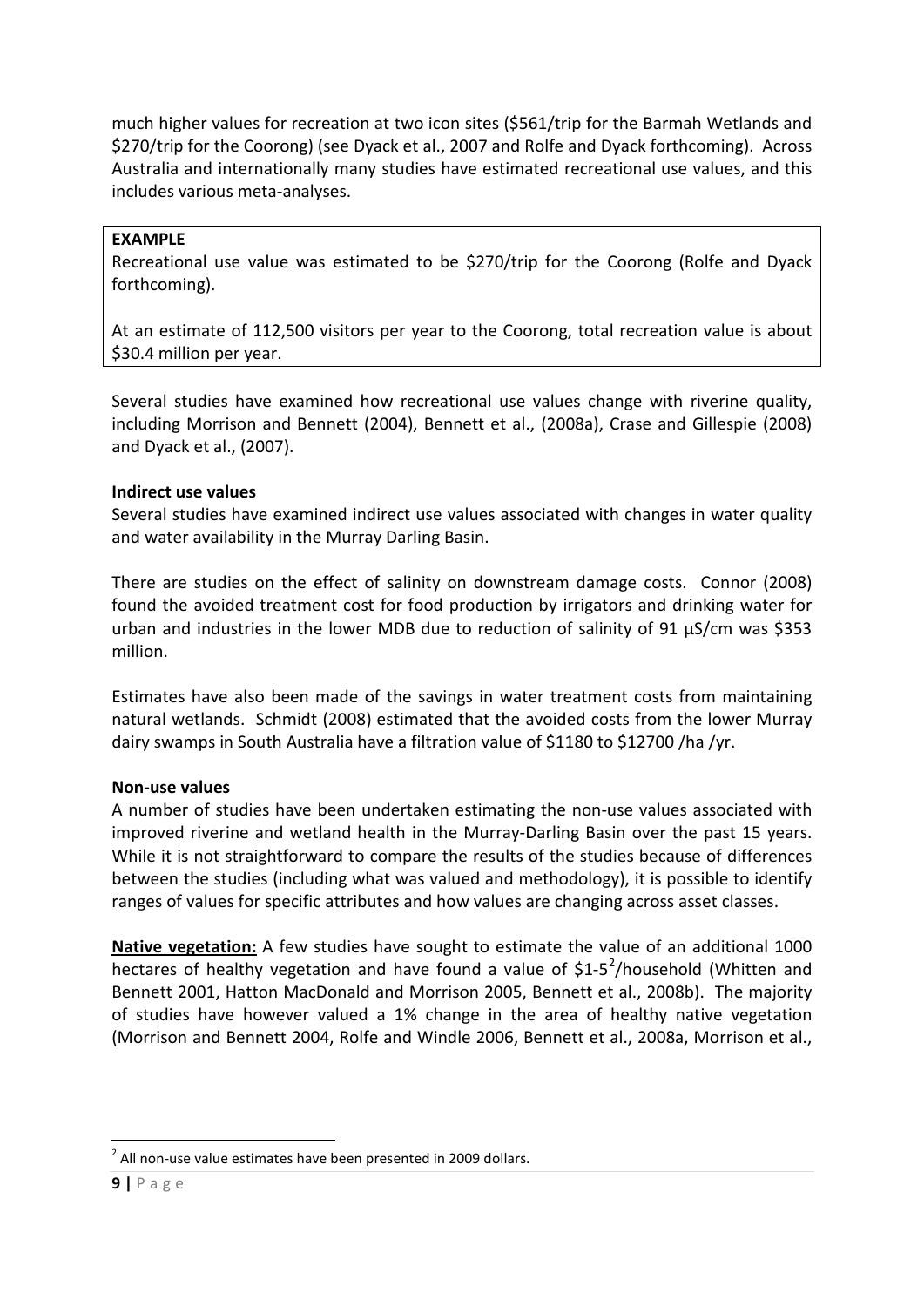2010). For most rivers the range was \$2.20 to \$5.70, but for the Murray the value was higher at  $$13.72<sup>3</sup>$  $$13.72<sup>3</sup>$  $$13.72<sup>3</sup>$  for 1% change.

**Fish species and populations:** Morrison and Bennett (2004) valued increasing the number of fish species present in the Gwydir and Murrumbidgee and found values of \$3.3- 3.5/species/household. The majority of studies however valued increasing the population of native fish (Whitten and Bennett 2001, Bennett et al., 2008a, Bennett et al., 2008b, Morrison et al., 2010). Values were lowest for smaller to medium sized rivers/areas (\$0.5- 5.1 for a 1% increase in fish populations per household), and was highest for the entire Murray River (\$15.4 / 1% increase).

**Waterbird Breeding:** Several studies have investigated communities' willingness to pay to increase the frequency of colonial waterbird breeding in the Gwydir Wetlands, Macquarie Marshes and in wetlands along the Murray River (Morrison et al., 1999, Morrison 2002, Morrison et al., 2002, Morrison et al., 2010). Values (per household) for the Gwydir Wetlands and Macquarie Marshes ranged from \$14-34 per year (increased frequency). The values for the Marshes were overall larger than for the Gwydir Wetlands, and the value for the Murray was, consistent with other attributes, much higher at \$65/year.

**Waterbirds and other species:** Several studies have valued providing habitat suitable for an endangered/protected/threatened waterbird or other species, with values ranging from \$4.3-7.4/species/household (Morrison et al., 1999, Whitten and Bennett 2001, Morrison 2002, Morrison et al., 2002, Morrison and Bennett 2004). One study found willingness to pay to increase the number of waterbirds and other species with sustainable populations of \$3.89/species/household (Bennett et al., 2008a).

**Other values of interest:** A couple of studies have valued changes in the quality of icon and other sites. This includes a recent choice modelling study valuing willingness to pay to improve the health of the Coorong from poor to good quality of \$173/household/year (for 10 years) (Morrison et al., 2010). This can be compared to an earlier (1996) contingent valuation study that valued preserving the quality of the Coorong at \$57/household (Bennett et al., 1998). Another study valued improving the quality of the much smaller Gol Gol swamp and produced much smaller values of \$12 per household (Bennett and Whitten 2001b).

#### **How non-use values change across asset classes and time**

In general it appears that the values held for the Murray River are much larger than other rivers. This is likely to reflect the greater significance of the Murray and its attention in the media in recent years<sup>[4](#page-9-1)</sup>. For fish populations and waterbird breeding, there was evidence that the values were larger for more significant rivers/wetlands. There was also some but less strong evidence of this for native vegetation. In contrast, values for providing habitat for waterbirds and other species did not appear to be a function of asset class. In general,

<span id="page-9-1"></span><span id="page-9-0"></span><sup>&</sup>lt;sup>3</sup> Several studies such as this one involved payment over multiple years. For these studies, a 28% discount rate was used, as previous research has indicated that relatively large discount rates are appropriate in this context.  $4$  In part it may also reflect methodological differences.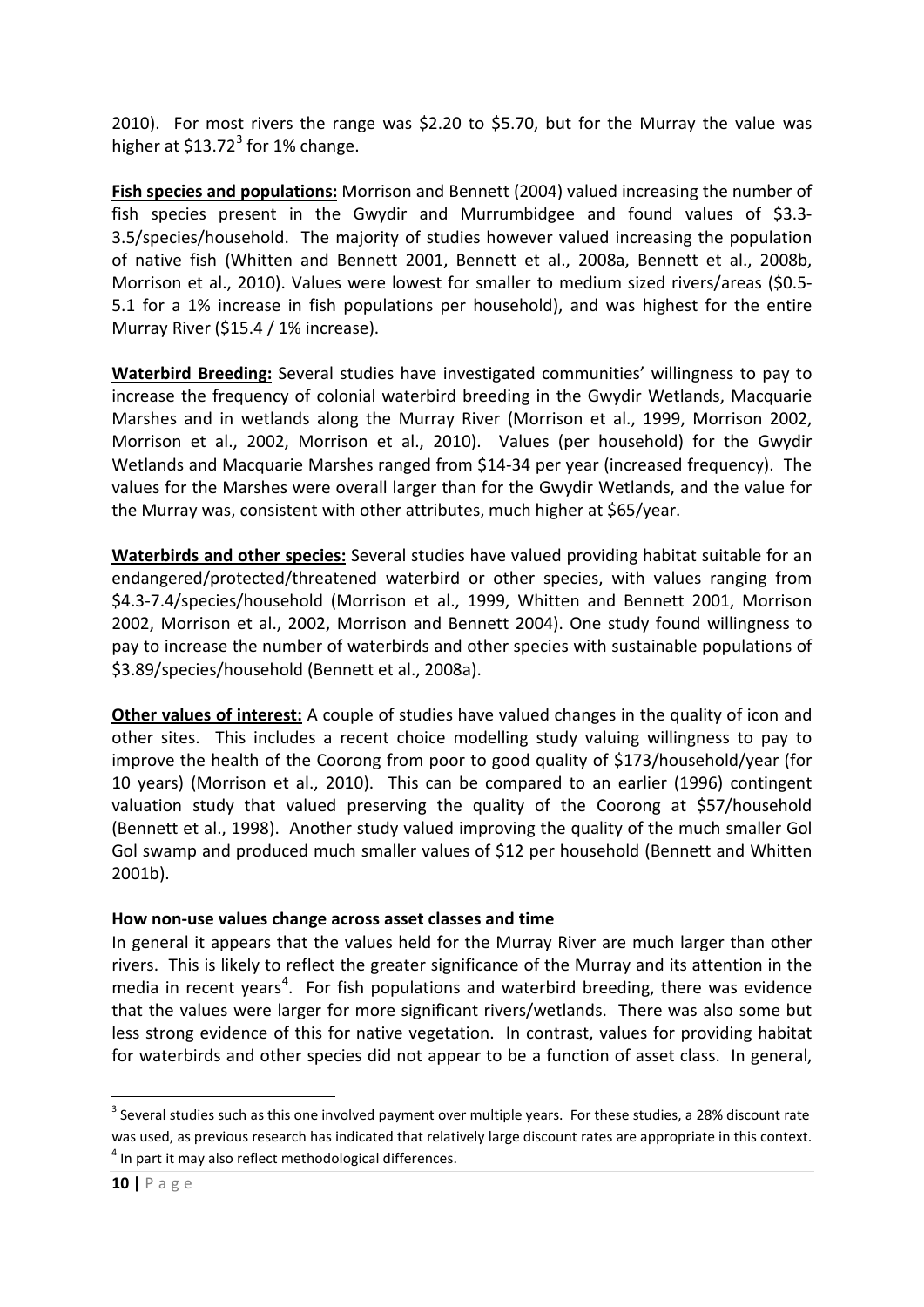values appear to have been increasing over time, with more recent studies producing larger value estimates for a number of attributes.

#### *How will using environmental values help the process of setting SDLs?*

Environmental valuation provides information on the benefits of a SDL which can be compared to costs to agriculture for reallocating of water. It also provides information on relative value of water for different environmental goals, including providing water to different riverine attributes (e.g., waterbird breeding vs native vegetation), providing water to different locations (upstream vs downstream) and to different asset classes. A simple example of how to use these values is shown in the box below. The benefits in this example can be compared to the costs to determine whether the change is economically efficient, and whether other options are more appropriate.

#### **EXAMPLE**

An SDL is established for a region of the Murray that is projected to increase healthy vegetation (calculated for whole river) by 1.7%, but there is no effect on fish, waterbirds or recreation.

Present value of 1% change in native vegetation along the Murray is worth \$79 million to the Australian community (Morrison et al., 2010).

Benefit of the SDL is  $1.7 * $79m = $134m$ 

Given that valuation estimates are not available for all regions, one option is to make use of benefit transfer where primary estimates are not available. Using benefit transfer, valuation estimates are extrapolated or transferred from a primary valuation context to a similar secondary context. The use of benefit transfer is described in more detail in Section 6 of this report.

The information collected from primary studies and benefit transfer could be used as an additional input for helping prioritise where water should be allocated by identifying where the value of water for environmental uses is highest. These values could also be compared to the opportunity cost of reallocating water away from agriculture in particular regions. It would be expected that there would be cases where:

- Environmental values are high, and costs to agriculture from reallocating are low
- Both environmental values and costs to agriculture from reallocating are high
- Both environmental values and costs to agriculture from reallocating are low
- Environmental values are low, and costs to agriculture from reallocating are high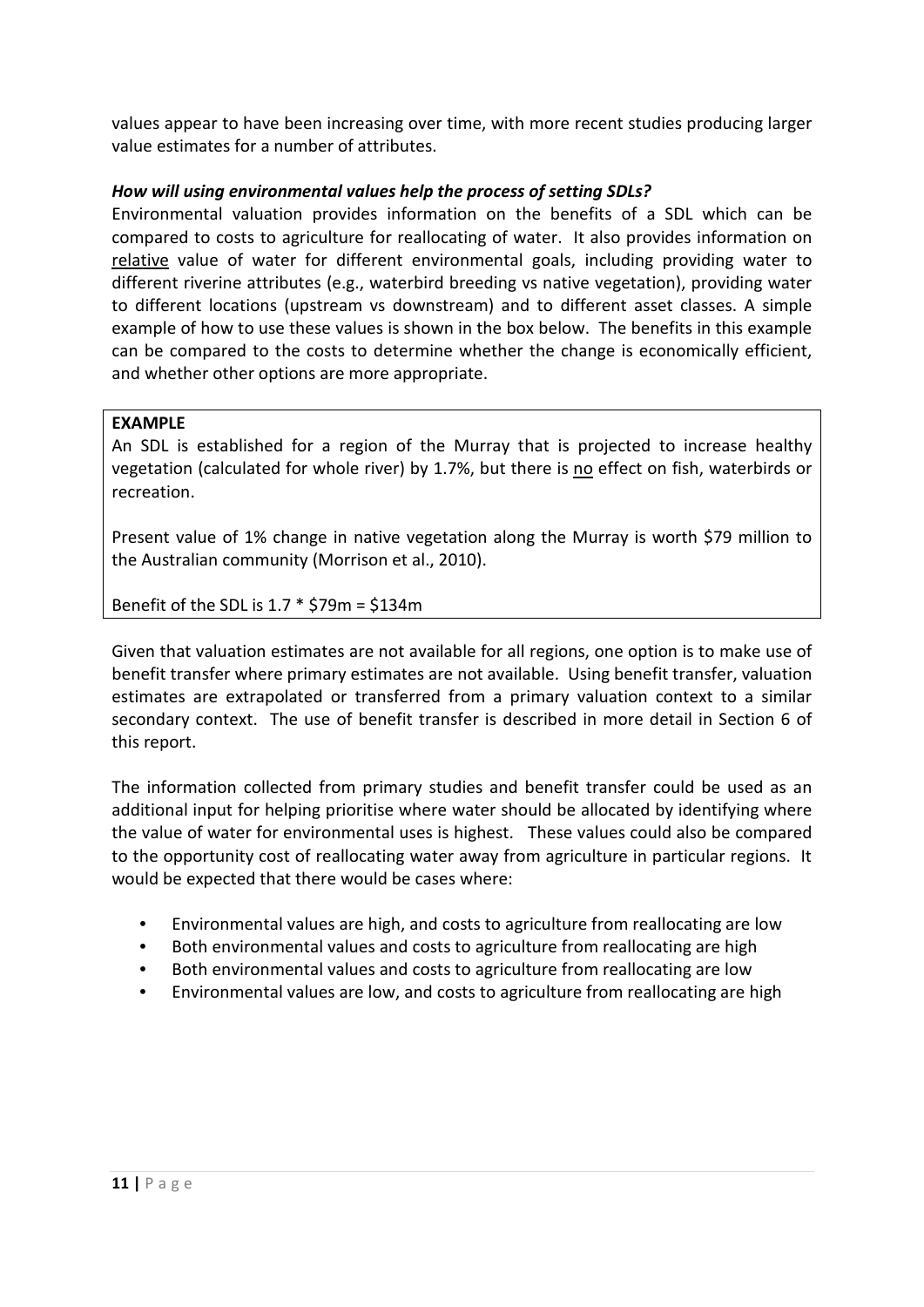#### *Requirement for other information*

An important task in utilising environmental values is being able to identify the effect of each SDL on the various attributes of riverine health (i.e., healthy native vegetation, fish populations etc). Generally there appears to be good knowledge about the effects of water allocations on vegetation (Overton and Doody 2008), and resources may be available for modelling the effect of the SDLs on the other attributes. In practice, determining the effects of SDLs on attributes may require questioning of ecological experts if modelling capability is not available. In the past this has been done using Delphi type approaches (e.g., BDA Group and Gillespie Economics 2004).

For recreational use values, information is also needed on recreational use and how the number of recreational trips in the basin will be affected by improving riverine quality. Some data are currently available on recreational use in the Murray River (Crase and Gillespie 2008, Howard 2008, Dyack and Rolfe forthcoming) and could be collected for other parts of the basin.

When developing valuation tables, decisions will need to be made about how many households the values should be aggregated over. Many but not all valuation studies that have estimated non-use values have only collected data within a single state. Two studies have examined how values change across states for national level assets within the Murray-Darling Basin (Bennett et al., 1998, Morrison et al., 2010) and did not detect significant differences. Less information is available about the extent of out-of-state values for less significant regions, so assumption swill need to be made about whether and what proportion of households of other states to extrapolate values over. These issues are discussed in greater detail in Section 7 of this report.

#### **4. Use of Non-Market Valuation in Australia and Overseas**

In Australia there has been increasing use and approval of non-market valuation at both a Commonwealth and State government level. This contrasts with the situation in the 1990s when there was greater concern about the validity of non-market valuation.

At a Commonwealth government level, recent examples of the use of non-market valuation include the following:

- *Federal Court* (Copyright Tribunal) set fees for use of copyrighted music in nightclubs on the basis of a non-market valuation study that involved the use of choice modelling.
- *Commonwealth Dept of Environment* in 2009 used non-market values (from a choice modelling study) for determining the benefits of waste management options (e-waste policy) which was approved by the *Office of Best Practice Regulation* (*Dept of Finance and Regulation*). The Dept of Environment is currently undertaking (June 2010) a second non-market valuation study focusing on container deposit schemes.
- *Australian Communications Authority* used non-market valuation (choice modelling survey) to identify the value of phone words and to set pricing.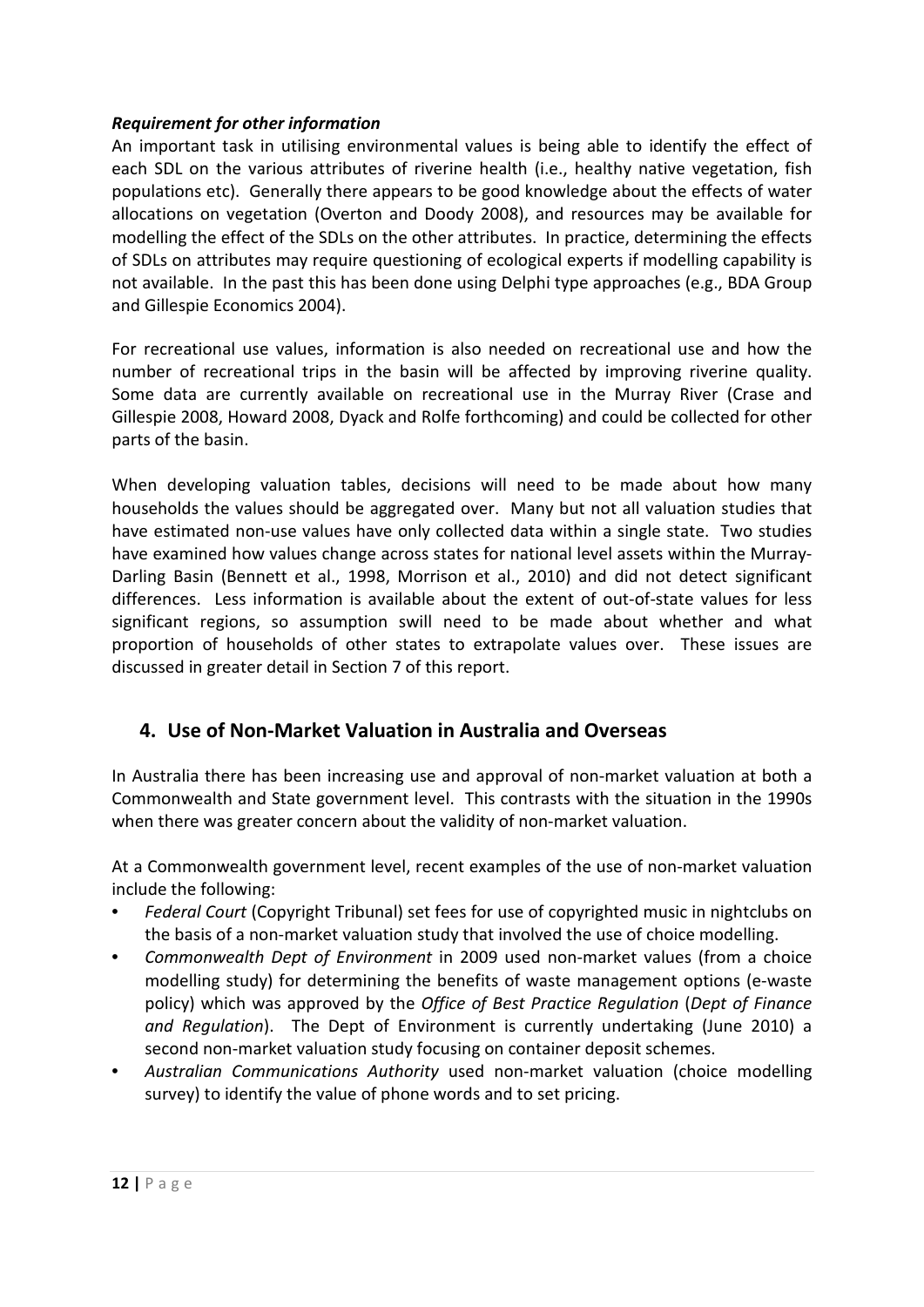As a further example of Commonwealth support for the use of non-market valuation, the Secretary of the Treasury Dr Ken Henry recently gave a speech (4 March, 2010<sup>[5](#page-12-0)</sup>) recommending the use of non-market valuation. He notes that "The Office of Best Practice Regulation advises Australian Government agencies that revealed preference valuation is potentially credible (p5)". For stated preference applications he is more circumspect, noting that because of the greater potential for making mistakes when answering surveys (than in market situations) that "Policy makers need to exercise great care, therefore, in relying on such survey results when shaping environmental programs." Significantly he does not dismiss the use of stated preference techniques but rather advocates their use by "experts to gain a better understanding of what matters to the wider population (p11)", a position supported by Stiglitz<sup>[6](#page-12-1)</sup>, Sen and Fitoussi (2009) as Dr Henry notes. Dr Henry also recognises the limitations of solely relying on expert judgement (e.g., through a multicriteria analysis) which "reflects the expert's subject valuation of the environment" and "gives a false impression of scientific certainty" and "may allow preconceived conclusions and the influence of consulted stakeholders to be embedded in the approach, without this being readily detected and subject to scrutiny" (p10).

State government agencies have also regularly used non-market valuation. This includes:

- Setting of entry fees for national parks (e.g., NSW National Parks and Wildlife Service).
- State government regulators have endorsed non-market valuation (stated preference surveys) for determining consumer values for quality of supply for water and electricity (e.g., IPART).
- Environment agencies from NSW, Victoria, Queensland and South Australia have used non-use values in a range of cost-benefit analyses involving riverine health and biodiversity:
	- $\checkmark$  the *NSW Government* used results from various choice modelling studies to estimate non-market values for cost-benefit analyses involving environmental flow options for the Hawkesbury-Nepean River (BDA Group and Gillespie Economics 2004) and for the Shoalhaven River (BDA Group and Gillespie Economics 2006); a cost-benefit analysis involving cold-water pollution mitigation in the Murray-Darling Basin; and various cost-benefit analyses involving the assessment of the impacts of mines on streams, swamps, vegetation and aboriginal sites where the values were evaluated using choice modelling (e.g., Gillespie Economics 2009).
	- $\checkmark$  the *Victorian government* used non-market valuation (results from a choice modelling study) for inter alia setting flow targets for river redgum forests (Gillespie Economics, DCA Economics and Environmental and Resource Economics 2007).
	- the *South Australian* government used non-market valuation (choice modelling) for a cost-benefit analysis involving the restoration of wetlands in the Upper South East of South Australia (Bright and Trengrove 2007).

<span id="page-12-0"></span> <sup>5</sup> <http://www.treasury.gov.au/contentitem.asp?NavId=008&ContentID=1747>

<span id="page-12-1"></span> $^6$  Joseph Stiglitz is a former Chief Economist of the World Bank and Nobel Prize winner; Amartya Sen is also a Noble Prize winner.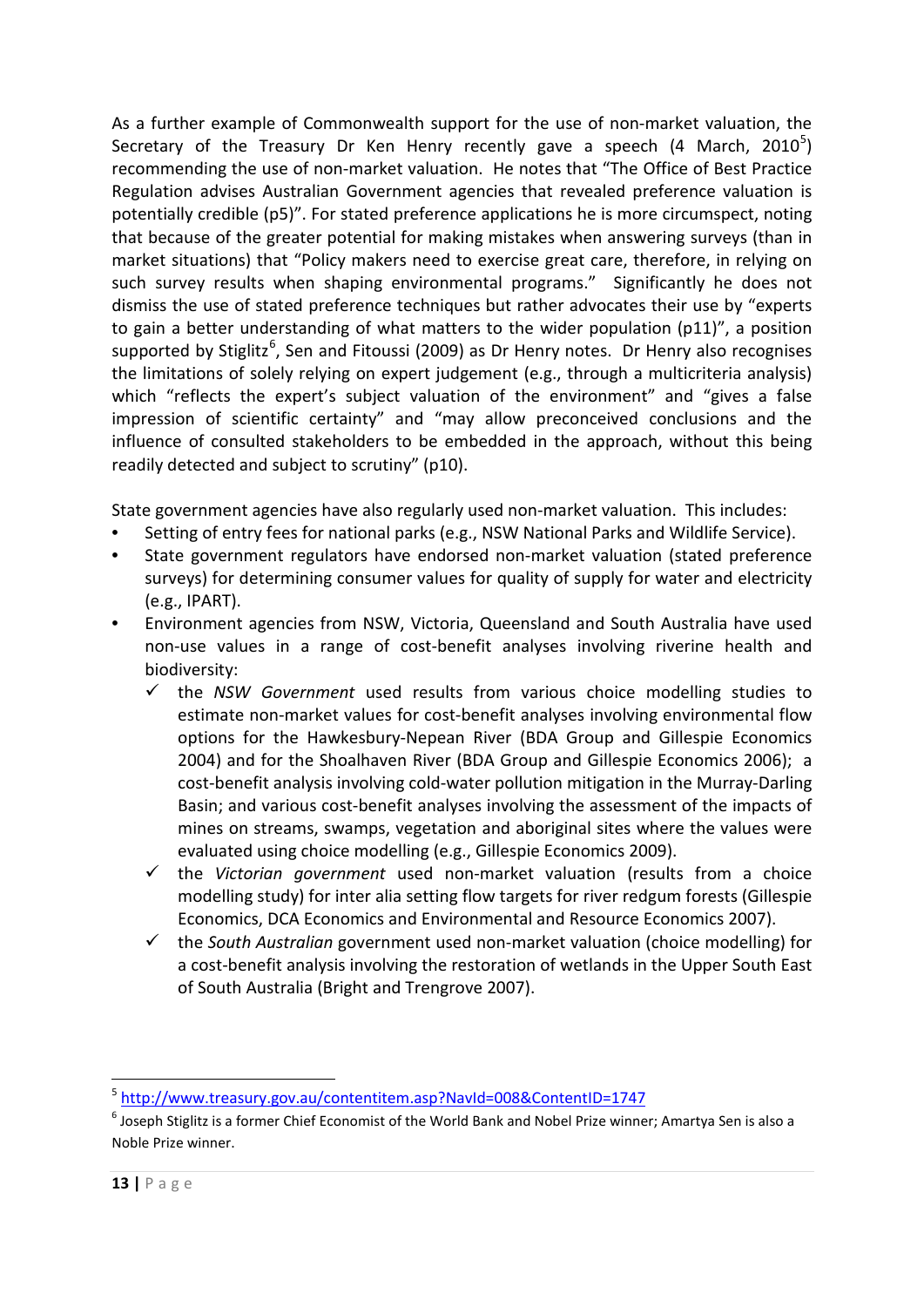The growing use of non-market valuation in Australia has been paralleled in some overseas countries. In the UK<sup>[7](#page-13-0)</sup>, its use is well accepted and it is widely used for decision making involving water. Specifically, it is used by the Environment Agency in England and Wales to appraise river and coastal water policy and project decisions, it was used to support the framing of the Marine and Coastal Access Act 2009 which established marine conservation zones around the UK, and it is also used in appraisals by Natural England on assessing environmental resource protection including rivers, wetlands and marine areas. Nonmarket valuation also forms the basis of water company business plans on consumer demand for water supply, quality, and waste water disposal including its effect on river water quality and ecosystem services in England and Wales. These are submitted to Ofwat, the water industry regulator.

In the US $<sup>8</sup>$  $<sup>8</sup>$  $<sup>8</sup>$  there is also a relative long history of using non-market valuation in government</sup> decision making involving water resources. Examples include: (1) decisions about the restoration of Green Bay which involved the US Departments of Interior, Justice and Commerce and the State of Michigan, (2) the US Clean Water Initiatives by the US Departments of the Interior which drew on the results of a contingent valuation study, and (3) the decision to remove the dam on the Elwah River by state and federal agencies which was also based on the results of a contingent valuation study. Further details on these and many other examples of decisions that have drawn on results from non-market valuation studies are described in Appendix 1.

## **5. Environmental Valuation Techniques**

Now that the different uses of valuation estimates have been described, the different approaches that can be used to estimate these values are reviewed next. This includes market-based approaches, revealed preference techniques and stated preference techniques.

#### *Market based techniques*

For some aspects of use, it is possible to derive estimates of use values associated with riverine management from existing market data. For some goods this is relatively straightforward, such as the value from reductions in tourism or commercial fishing that result from declines in water quality or quantity. For other effects of declining riverine health, estimates of value may be derived by identifying damage costs or preventative expenditures. For example, information about the reduced cost of treating potable water provides an indication of the benefits of better water quality from increasing instream flows (e.g., Connor 2008), while the replacement costs for infrastructure and equipment provides a lower bound estimate of the value that the community has for improving water quality. However, one of the limitations of using market based approaches is that they only provide

<span id="page-13-0"></span> $7$  This information was supplied by Professor Ken Willis, University of Newcastle Upon Tyne.

<span id="page-13-1"></span><sup>8</sup> This information was supplied by Professor Kevin Boyle, Virgina Tech, who obtained the data from the US EPA.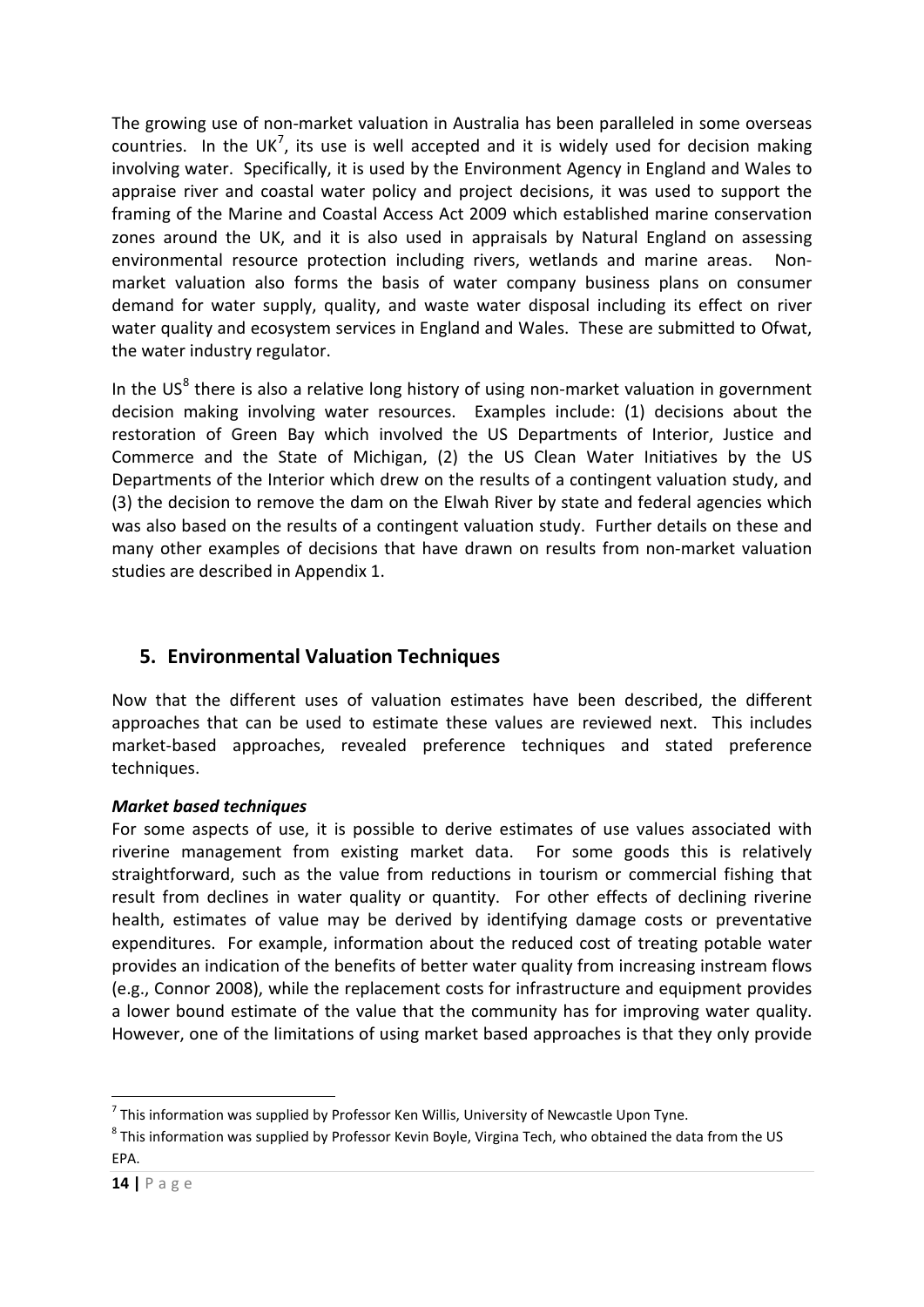a lower bound on community willingness to pay. The full community willingness to pay will normally exceed lower bound estimates because additional benefits are included.

In practice many of the additional values for improving water quantity and quality can only be estimated by using revealed or stated preference techniques, which are described next.

#### *Revealed preference techniques*

Revealed preference techniques use information from related markets to impute a value for non-market goods. A related market is one that indirectly reveals values for a good; that is, there is some relationship between prices paid in a market and environmental characteristics of a good, allowing value to be imputed. The most commonly used revealed preference techniques are the hedonic price and travel cost methods.

#### **Hedonic Price Method**

The hedonic price method is used to estimate amenity values from residing nearby a natural resource. It can also be used to demonstrate the changes in amenity values from variations in the quality of natural resources. Hedonic pricing is based on the idea that a person's preferences for different goods (such as housing) depends on the features or attributes of those goods. Hence a person's willingness to pay for a property will reflect the attributes of that property, including house characteristics (e.g., the number of bedrooms, bathrooms), lot characteristics (e.g., size, slope) and environmental characteristics (e.g., proximity to schools, access to green space, beaches, see Hatton MacDonald et al., 2010). Using statistical methods, it is possible to control for a wide range of aspects of real estate and isolate the effect on property prices of the features that you are wanting to value, such as access to riverine quality (see Tapsuwan et al., (in review) for the value of proximity to the River Murray in South Australia).

#### **Travel cost method**

The travel cost method is used to value recreational quality or changes in recreational quality. The basic idea of the travel cost method is that information on travel costs and reductions in the number of site visits at greater distances from a site can be used to estimate a demand curve for recreation and thus recreational use value. This technique is regularly used by State government agencies to estimate recreational values (Gillespie 1997). While used less frequently for this purpose, it can also be used to demonstrate the change in use value associated with changes in the quality of a recreational site (e.g., Crase and Gillespie 2008, Rolfe and Dyack forthcoming). There are several different types of travel cost method, including the zonal travel cost model, the individual travel cost model, and the random-utility travel cost model. The different versions differ in their ability to produce estimates of the value of changes in recreational quality.

#### *Stated preference techniques*

A second class of techniques that can be used to estimate non-market values are those based on the stated preferences of individuals. Stated preference techniques involve using surveys from which estimates are derived of non-market benefits of different resource use alternatives. Because they rely on the use of surveys, stated preference techniques can be used in more applications than revealed preference techniques. For example, they are the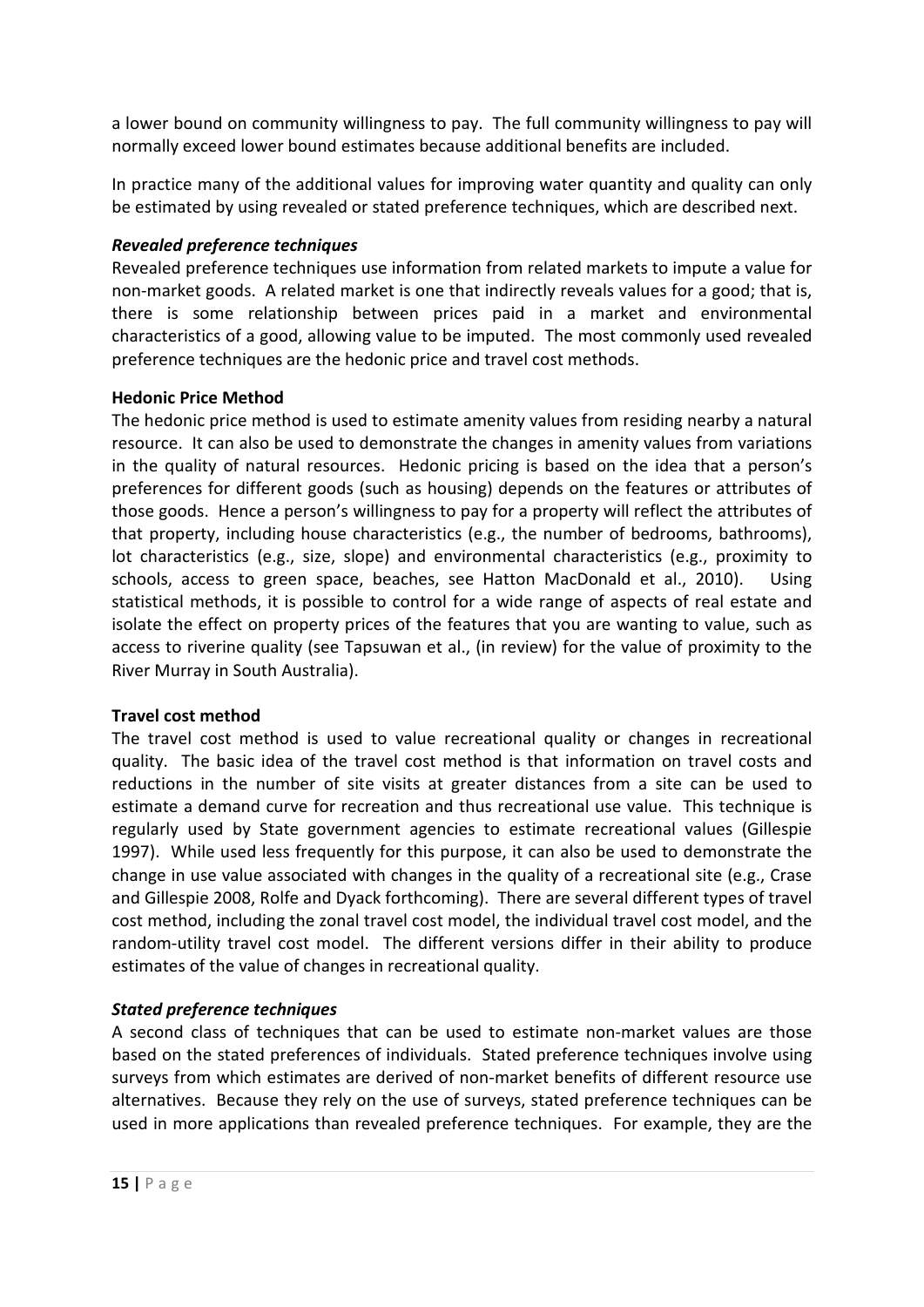only approaches that can be used to estimate non-use values. The two main stated preference techniques are contingent valuation and choice modelling.

#### **Contingent valuation**

Prior to the development of choice modelling, contingent valuation was the most widely used stated preference technique for estimating non-market values. Contingent valuation involves estimating non-market values through directly questioning respondents about their willingness to pay for specific options. The basic idea of contingent valuation is that respondents are presented with a description of a change (e.g., a project to improve the quality of a wetland), and a question is asked to identify their willingness to pay for this change to occur (e.g., would you support a referendum to achieve outcome X at a cost of \$Y).

While it has a long history, the contingent valuation method has been a relatively controversial technique. This partly reflects its politicisation due to its usage in several high profile cases (e.g., the Exxon-Valdez oil spill<sup>[9](#page-15-0)</sup> and mining in the Kakadu Conservation Zone, Bennett and Carter 1993, Bennett 1996). In the USA, contingent valuation was subject to a review by a panel set up by the National Oceanic and Atmospheric Administration and chaired by two Nobel prize winners (Ken Arrow and Robert Solow) to assess the appropriateness of using contingent valuation in damage assessment (Arrow et al., 1993). The panel concluded that contingent valuation provided a useful starting point for damage assessment and provided a number of recommendations regarding the design of contingent valuation studies. Since the early 1990s there have been various developments in the contingent valuation literature that have increased understanding of how to effectively design contingent valuation questionnaires, including of approaches that have been demonstrated to eliminate yea-saying (e.g., Morrison and Brown 2009).

Contingent valuation has continued to be used in Australia (e.g., Bennett, Morrison and Blamey 1998, Greiner and Rolfe 2004, Access Economics 2009, Cooper, Crase and Burton 2010), the USA, UK and New Zealand. However, decision makers have remained more cautious about using contingent valuation than its cousin, choice modelling. Yet contingent valuation does have its advantages. It is analytically simpler, particularly where the goal is to produce a single valuation estimate for a program. It is easier to use contingent valuation for valuing particularly complicated goods. Further, there is evidence that contingent valuation produces estimates that are either equal to or more conservative than choice modelling (e.g., Magat et al., 1988, Hanley et al., 1998, Stevens et al., 2000, Mogas et al., 2006).

#### **Choice Modelling**

Over the past 15 years choice modelling has increasingly been used for non-market valuation, and is more common that contingent valuation, particularly in Australia. Nonetheless, the approaches share many similarities: they are both survey based methodologies, share some underpinning theoretical foundations and have many common design features.

<span id="page-15-0"></span> $9$  Exxon invested heavily in trying to discredit the technique because of its use in damage assessment.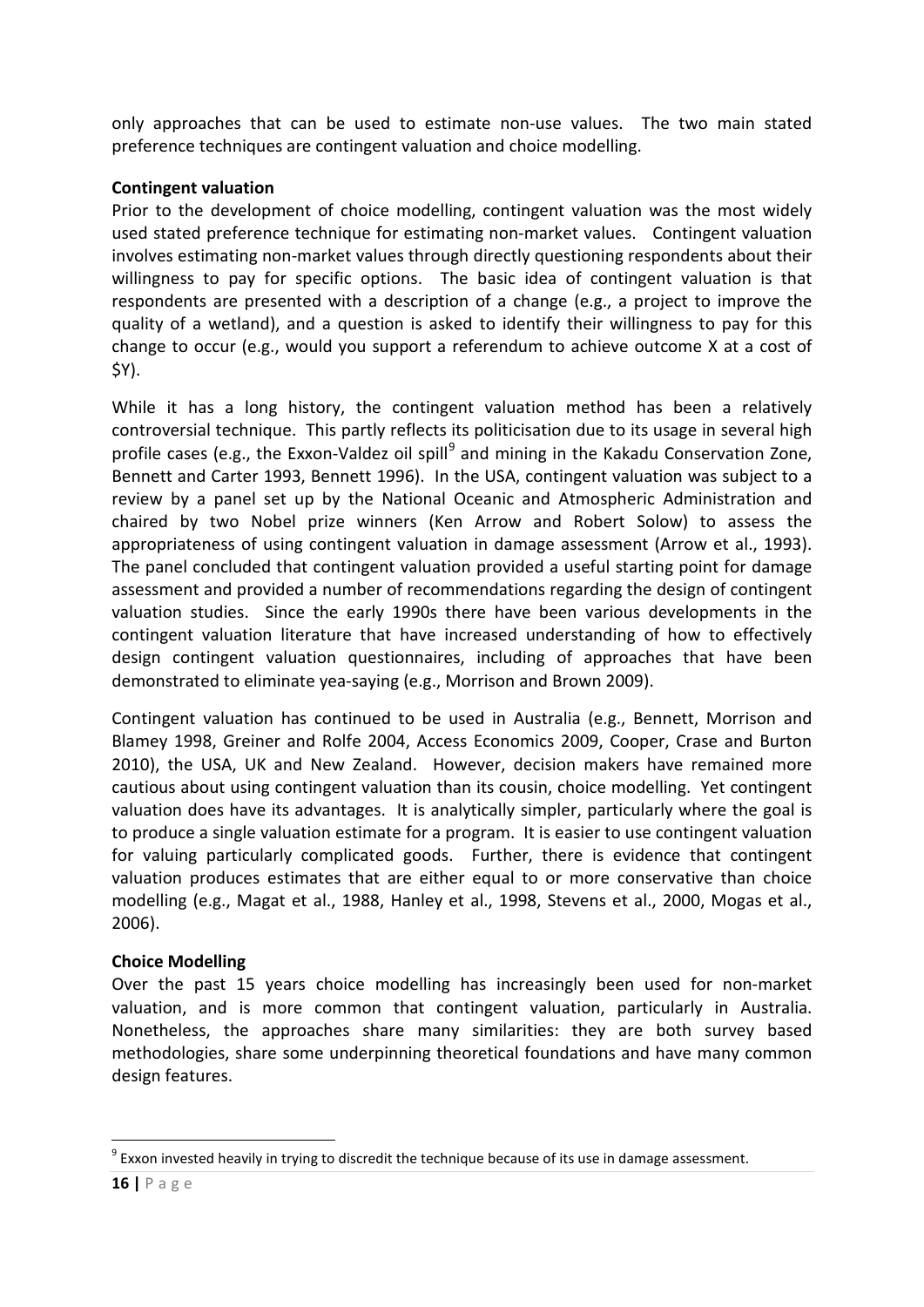The main differences between contingent valuation and choice modelling relate to how goods are described, and in the way valuation questions are asked. With contingent valuation, respondents value single scenarios. In contrast, choice modelling is a multiattribute technique. That is, goods are decomposed into their constituent attributes (e.g., area of native vegetation, fish population etc). Respondents then choose between alternatives that are described using these features and a household cost. These choices are repeated many times and by observing how respondents' choices change as the attributes of the alternatives change, it is possible to infer how much respondents are willing to pay for each attribute. For example, if increasing waterbird breeding in frequency by one year has the same effect on utility as an increase in household costs of \$20, this indicates the household willingness to pay for waterbird breeding.

Choice modelling has frequently been used to estimate recreation and non-use values associated with riverine health, particularly in Australia (e.g., Morrison, Bennett, Blamey and Louviere 2002; Morrison and Bennett 2004; Bennett et al., 2008; Morrison, Hatton MacDonald, Boyle and Rose 2010). Choice modelling is also frequently used in other nonenvironmental applications, including transportation, health, tourism and marketing.

#### *Attitudes of Economists to Environmental Valuation Approaches*

In general, many economists have historically been most comfortable with market and related-market (i.e., revealed preference) data. This is because of the possibility of direct market validation of value estimates. This attitude was reflected recently by Dr Ken Henry, the Secretary of the Treasury, who commented in his speech of 4 March 2010 that "These 'revealed preference' techniques have the advantage of being connected with people's decision to actually part with their money".

This same confidence is not as universally shared for stated preference techniques. In some countries such as the UK, stated preference techniques are quite highly regarded and widely applied in decision making. In Australia and the USA, there is a greater diversity of perspectives, though it is apparent that they are increasingly used in decision making. Many more pragmatic economists (including Dr Ken Henry) recognise that, while they do not have a market analogue for validation, stated preference are the only currently available approaches for assessing non-use values and understanding the preferences of the wider community for preserving various natural assets. Hence, we should make use of them, though cautiously, and attempt to improve their accuracy. Interestingly, Dr Henry's view echo those of the NOAA panel lead by the Nobel Laureates Ken Arrow and Bob Solow, and indeed the decision making processes of an increasing number of Australian and State government agencies.

A further point about stated preference approaches is that, in Australia, choice modelling is more highly regarded than contingent valuation. This is partly because it has not been used in as many controversial cases, but also because of the widespread use of choice modelling in related disciplines where it has been demonstrated to work effectively.

Before leaving the discussion of the relative benefits of valuation approaches, it is worth noting the results from the literature that has compared the convergent validity of the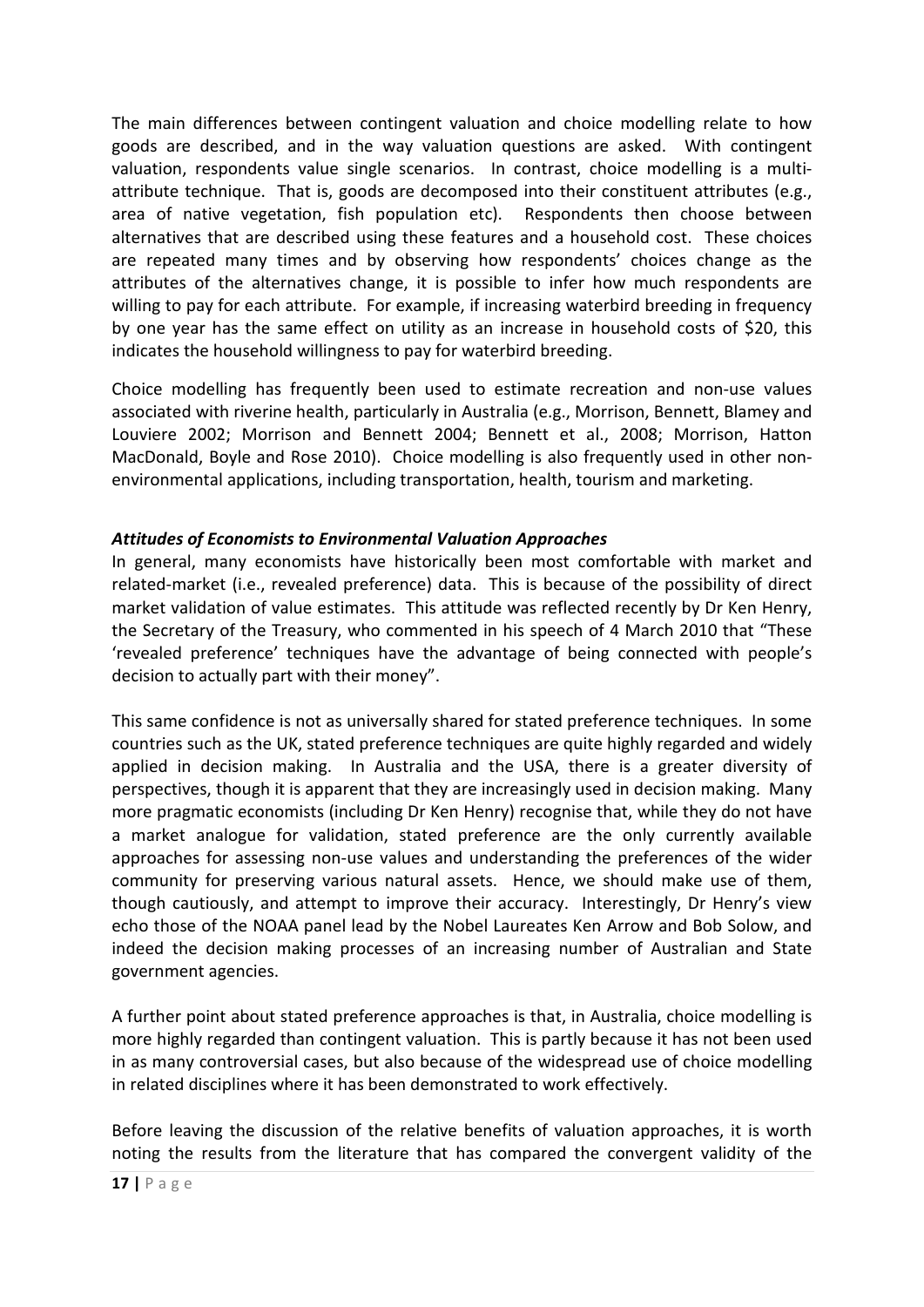different approaches. Convergent validity is achieved when measures which are thought to be related in theory are shown to be related or equivalent (depending on the hypothesis) through statistical tests.

Interestingly, it is not the case that estimates generated using revealed preference approaches are more conservative than those generated using stated preference techniques. Carson et al., (1996) conducted a large meta-analysis and found that the recreation use and amenity value estimates generated using stated preference techniques were somewhat but not greatly smaller than equivalent estimates generated using travel cost or hedonic price models.

Further, estimates generated using revealed preference approaches are not less immune from the influence of the choices of the analyst. Indeed, previous studies have demonstrated that analysts can substantially affect values generated by both travel cost models (Smith et al., 1986; Carson et al., 1996) and hedonic models (Graves et al. 1988).

## **6. Benefit Transfer**

While a number of non-market valuation studies have been conducted in the Murray-Darling Basin which can be used as an input into the process of setting SDLs, there remain regions where no primary data are available and it is necessary to extrapolate existing values. The reuse of existing valuation estimates in another context is known in the economics literature as benefit transfer. There is now a relative extensive literature on the use of benefit transfer. The main types of benefit transfer are summarised in Rolfe and Bennett (2006) and are shown in Table 1. Single point value transfer is the simplest of the approaches and typically involves the use of values generated using the contingent valuation or travel cost methods. Marginal point value transfer and benefit function transfer are now far more common, as they are able to utilise the results from choice modelling applications as this approach generates attribute values. However, the possibility of using these two approaches still relies on their being suitable source or original studies available to transfer. Meta-value analysis is much less common in Australia, though there are exceptions (e.g., Morrison and Bennett 2004). In the USA, meta-value analysis has been widely used to understand recreation values and the variables that drive them (Shrestha, Rosenberger and Loomis 2007).

When performing benefit transfer, Rolfe (2006, p.18) recommends doing the following:

- 1. Assess the target situation to identify key assets and attributes of interest
- 2. Identify source studies that are available
- 3. Assess site differences (e.g., whether the key attributes or their levels are the same across the sites)
- 4. Assess whether the population is different across key parameters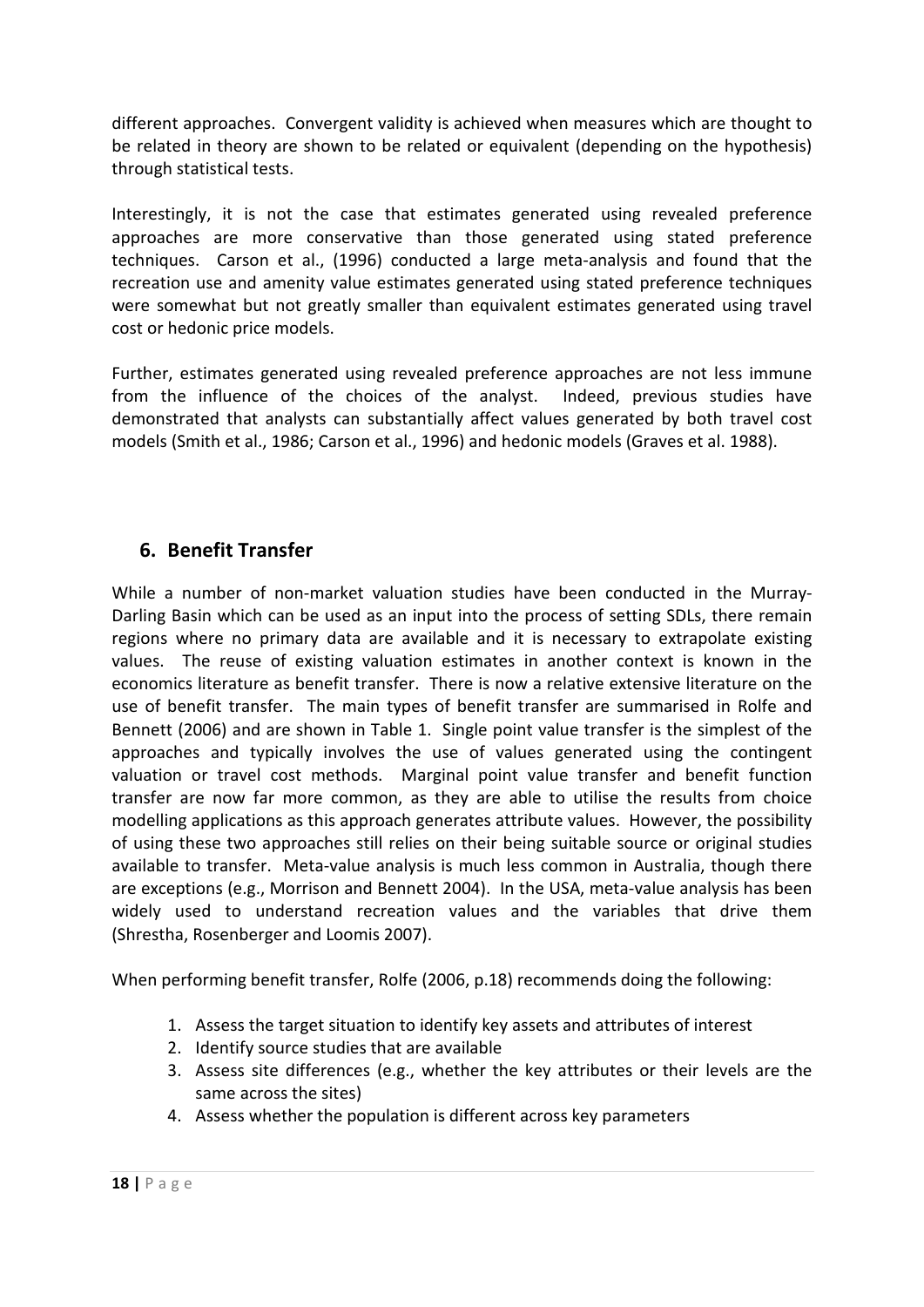- 5. Assess framing issues e.g., differences in the scale and scope of the issue, policy mechanism, payment vehicle or political context
- 6. Assess statistical modelling issues

| <b>Transfer</b> | <b>Description</b>              | <b>Example</b>                                |
|-----------------|---------------------------------|-----------------------------------------------|
| method          |                                 |                                               |
| Single point    | A single value is transferred   | A wetland protection value of \$50/person is  |
| value           | without adjustment from         | transferred from case study site A to site B  |
| transfer        | source study to target site     |                                               |
| Marginal        | A single value that allows for  | A wetland protection value of                 |
| point value     | site differences is transferred | \$2/hectare/person is transferred from case   |
| transfer        |                                 | study site A to site B. The values are        |
|                 |                                 | adjusted for the size of the area protected.  |
| <b>Benefit</b>  | A valuation function is         | A wetland valuation function that involves    |
| function        | transferred, allowing for       | several attributes is transferred from case   |
| transfer        | variety of site differences     | study site A to site B                        |
| Meta-value      | Results of several studies are  | Results from studies A, X, Y and Z are pooled |
| analysis        | combined to generate a          | to estimated a value for Site B               |
|                 | pooled model                    |                                               |

#### **Table 1: Types of Benefit Transfer Methods**

*Source: based on Rolfe (2006), p.16*

Following these stages provides a guide on how to choose appropriate source studies, and how to adjust values to allow for differences between the original study and the context at the site of interest. These recommended stages were used to inform the process of deriving non-market values from the existing literature for valuing improvements in the Murray-Darling Basin, which are presented next.

## **7. Non-Market Values for the Murray-Darling Basin**

In this section of the report we now present value estimates and overview the process for deriving estimates of the aggregate non-market value of changes in the value of key environmental assets across regions of the Murray-Darling Basin.

#### **7.1 Identification of Key Areas and Attributes of Interest**

The first step in the benefit transfer process is to identify the main regions in the Basin and the attributes of interest in each of the regions. A total of 19 regions are listed in Table 2, together with an indication of the Key Environmental Assets in each of these regions.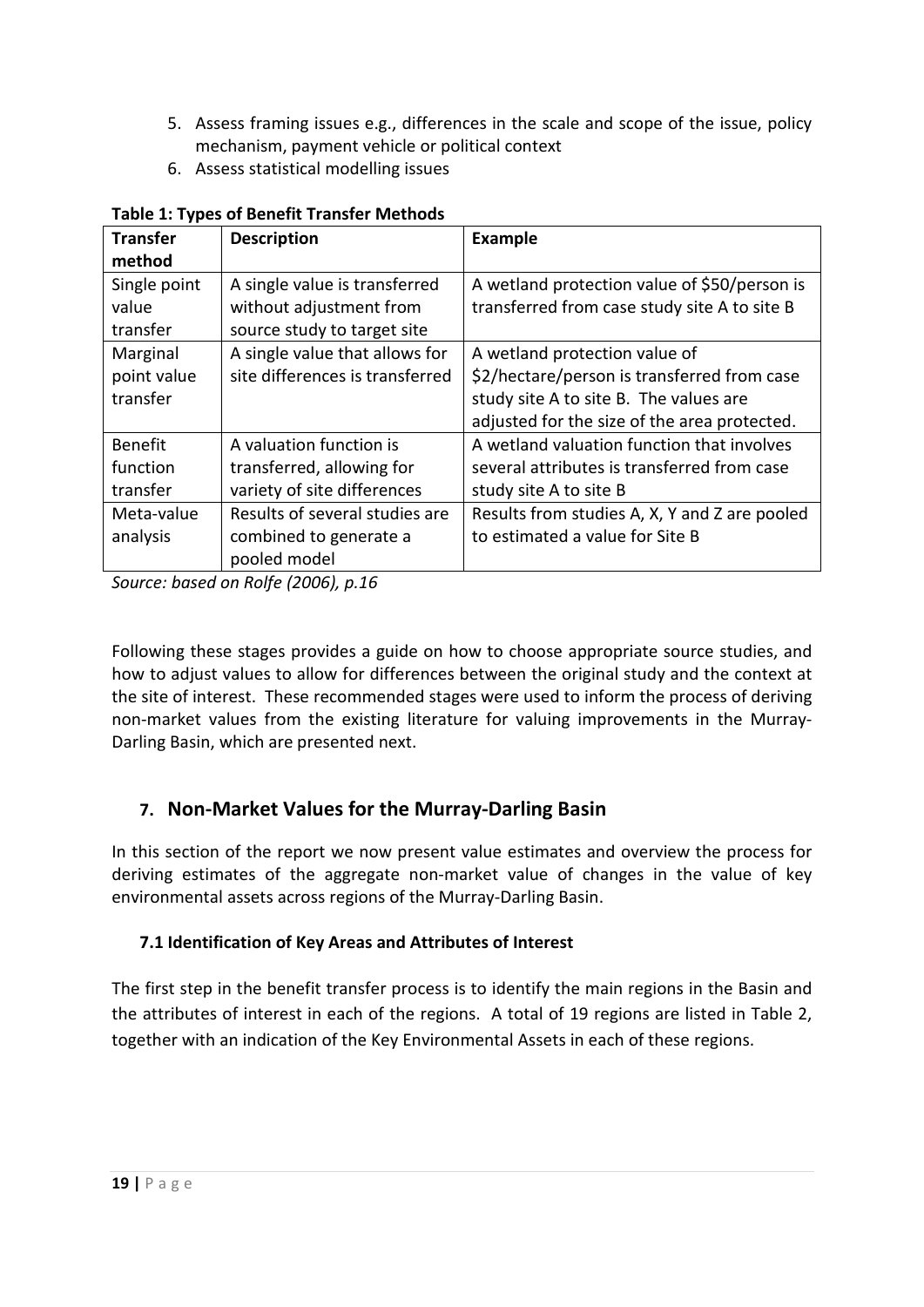|                | <b>Regions</b>                 | Key Environmental Assets in each Region                                                                                                                                                                                                                           |
|----------------|--------------------------------|-------------------------------------------------------------------------------------------------------------------------------------------------------------------------------------------------------------------------------------------------------------------|
| $\mathbf{1}$   | Barwon-Darling                 | Lower Darling System (including Lakes Cawndilla and Menindee)                                                                                                                                                                                                     |
| $\overline{2}$ | <b>Border Rivers</b>           |                                                                                                                                                                                                                                                                   |
| 3              | Campaspe                       |                                                                                                                                                                                                                                                                   |
| 4              | Condamine-Balonne              | Lower Balonne Floodplain, Narran Lakes                                                                                                                                                                                                                            |
| 5              | <b>Eastern Mt-Lofty Ranges</b> |                                                                                                                                                                                                                                                                   |
| 6              | Goulburn-Broken                | Lower Goulburn Floodplain                                                                                                                                                                                                                                         |
| $\overline{7}$ | Gwydir                         | <b>Gwydir Wetlands</b>                                                                                                                                                                                                                                            |
| 8              | Lachlan                        | Booligal Wetlands, Great Cumbung Swamp, Lachlan Swamp                                                                                                                                                                                                             |
| 9              | Loddon-Avoca                   |                                                                                                                                                                                                                                                                   |
| 10             | Macquarie-Castlereagh          | <b>Macquarie Marshes</b>                                                                                                                                                                                                                                          |
| 11             | Moonie                         |                                                                                                                                                                                                                                                                   |
| 12             | Murray                         | Barmah-Millewa Forest, Coorong and Lakes Alexandrina and<br>Albert, Edward Wakool River System - incl Werai Forest,<br>Gunbower Koondrook Perricoota Forests, Hattah-Kulkyne Lakes,<br>Riverland - Chowilla Floodplain including the Lindsay-Wallpolla<br>Islands |
| 13             | Murrumbidgee                   | Lower Murrumbidgee Floodplain, Mid Murrumbidgee Wetlands                                                                                                                                                                                                          |
| 14             | Namoi                          |                                                                                                                                                                                                                                                                   |
| 15             | Ovens                          |                                                                                                                                                                                                                                                                   |
| 16             | Paroo                          |                                                                                                                                                                                                                                                                   |
| 17             | <b>Snowy Mountains</b>         |                                                                                                                                                                                                                                                                   |
|                | Scheme                         |                                                                                                                                                                                                                                                                   |
| 18             | Warrego                        |                                                                                                                                                                                                                                                                   |
| 19             | Wimmera                        | <b>Wimmera River Terminal Lakes</b>                                                                                                                                                                                                                               |

#### **Table 2: Regions and Key Environmental Assets in Each Region**

An examination of the Australian non-market valuation literature indicates that a range of estimates are available for the following attributes. Some studies have valued other attributes (eg water quality, aboriginal<sup>[10](#page-19-0)</sup> artifacts) but there is a much smaller range of estimates available and hence they have not been included in this analysis. The first of these is for a use value (recreation) while the others all involve non-use values.

- Recreation
- Native vegetation
- Native fish
- Frequency of waterbird breeding
- Waterbirds and other species

Not all of these attributes will be relevant for all sites. For example, recreation is limited at a number of sites (e.g.,Gwydir Wetlands), but occurs more intensively at others (e.g., Coorong and Lower Lakes, Barmah-Millewa Forest). Similarly, some sites are important as

<span id="page-19-0"></span> $10$  A study of Indigenous values associated with improved riverine health in the Northern Territory was conducted by Zander and Straton (forthcoming).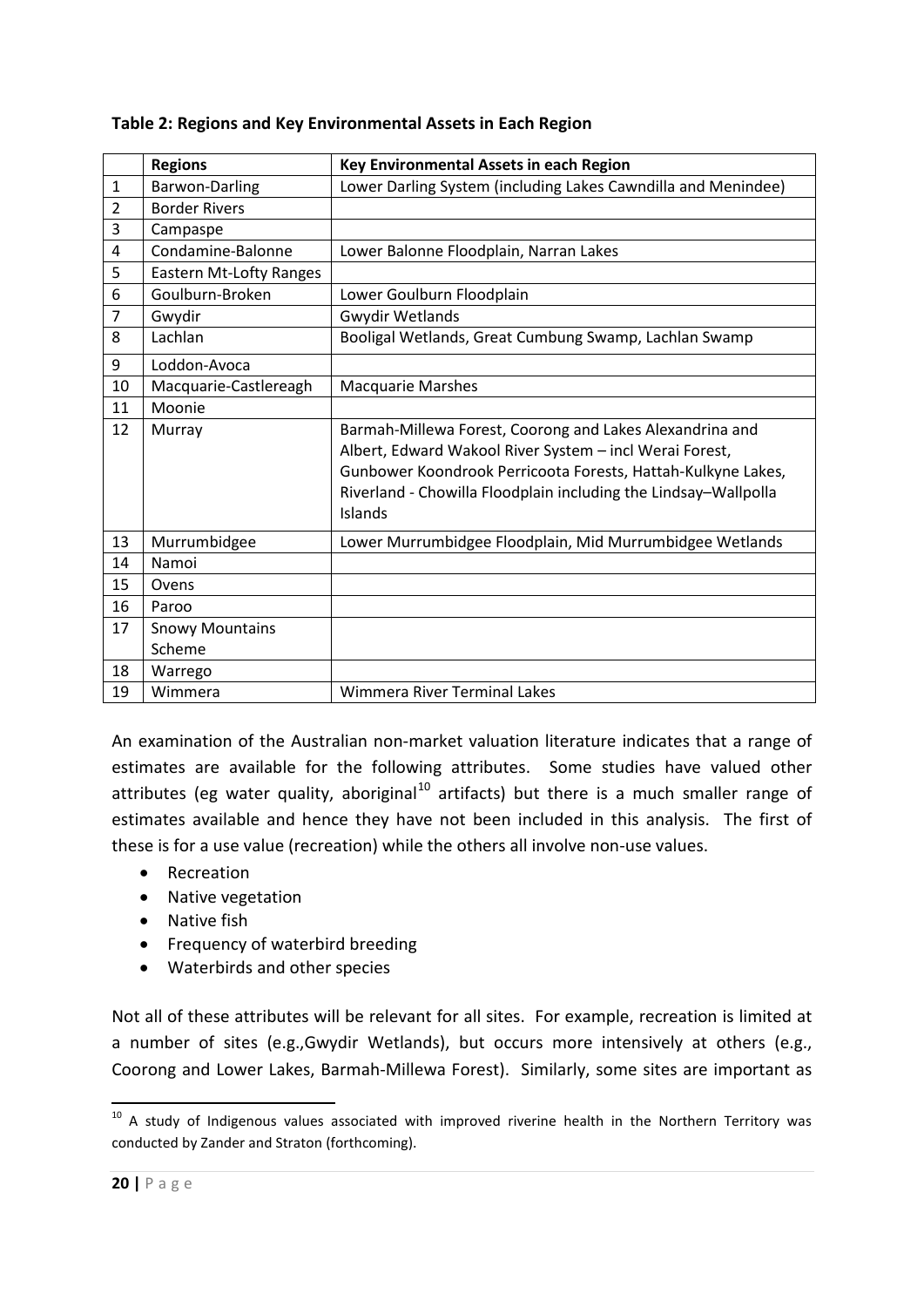sites for colonial waterbird breeding (e.g., Macquarie Marshes, Barmah-Millewa Forest) while others are not (e.g., Edwards-Wakool River System). Each of the attributes of relevance to the 18 key environmental assets is listed in Table 3.

| <b>Regions</b>                 | Water<br><b>Based</b><br>Recreation | <b>Native</b><br>vegetation | <b>Native</b><br>fish | <b>Colonial</b><br>Waterbird<br>breeding | <b>Waterbirds</b><br>and other<br>species |
|--------------------------------|-------------------------------------|-----------------------------|-----------------------|------------------------------------------|-------------------------------------------|
| <b>Barwon-Darling</b>          |                                     | X                           | Χ                     | x                                        | Χ                                         |
| <b>Border Rivers</b>           |                                     | Χ                           | Χ                     |                                          | X                                         |
| Campaspe                       |                                     | X                           | Χ                     |                                          | X                                         |
| Condamine-Balonne              |                                     | X                           | X                     | X                                        | X                                         |
| <b>Eastern Mt-Lofty Ranges</b> |                                     | X                           | X                     |                                          | X                                         |
| Goulburn-Broken                | X                                   | X                           | Χ                     |                                          | X                                         |
| Gwydir                         |                                     | X                           | X                     | Χ                                        | X                                         |
| Lachlan                        | X                                   | X                           | Χ                     | X                                        | X                                         |
| Loddon-Avoca                   | X                                   | X                           | Χ                     |                                          | X                                         |
| Macquarie-Castlereagh          | X                                   | X                           | X                     | X                                        | X                                         |
| Moonie                         |                                     | X                           | Χ                     |                                          | Χ                                         |
| Murray                         | X                                   | X                           | Χ                     | X                                        | X                                         |
| Murrumbidgee                   | X                                   | X                           | Χ                     | Χ                                        | X                                         |
| Namoi                          |                                     | X                           | X                     |                                          | X                                         |
| Ovens                          | X                                   | X                           | X                     |                                          | X                                         |
| Paroo                          |                                     | X                           | Χ                     | X                                        | X                                         |
| <b>Snowy Mountains Scheme</b>  |                                     | X                           | Χ                     |                                          | X                                         |
| Warrego                        |                                     | X                           | Χ                     |                                          | X                                         |
| Wimmera                        |                                     | X                           | x                     |                                          | X                                         |

|  | Table 3: Relevant Attributes for the Nineteen Regions |  |  |
|--|-------------------------------------------------------|--|--|
|  |                                                       |  |  |

#### **7.2 Selection of Source Studies**

The next step involves selecting studies relevant for deriving estimates for each of these attributes. Fortunately there is a relatively large literature of Australian studies conducted in the Murray-Darling Basin, though some are now becoming dated.

Because of the number of studies available in the Murray-Darling Basin, and the likelihood of greater error from using studies derived in a different context, the selection of studies has been limited, for all attributes apart from recreation, to those studies conducted within the Murray-Darling Basin. For recreation, Australian studies from outside of the Murray-Darling Basin have been included because of the few studies available from within the Basin.

Each of the studies available and the key attributes valued in these studies are summarised in Table 4.

**21 |** Page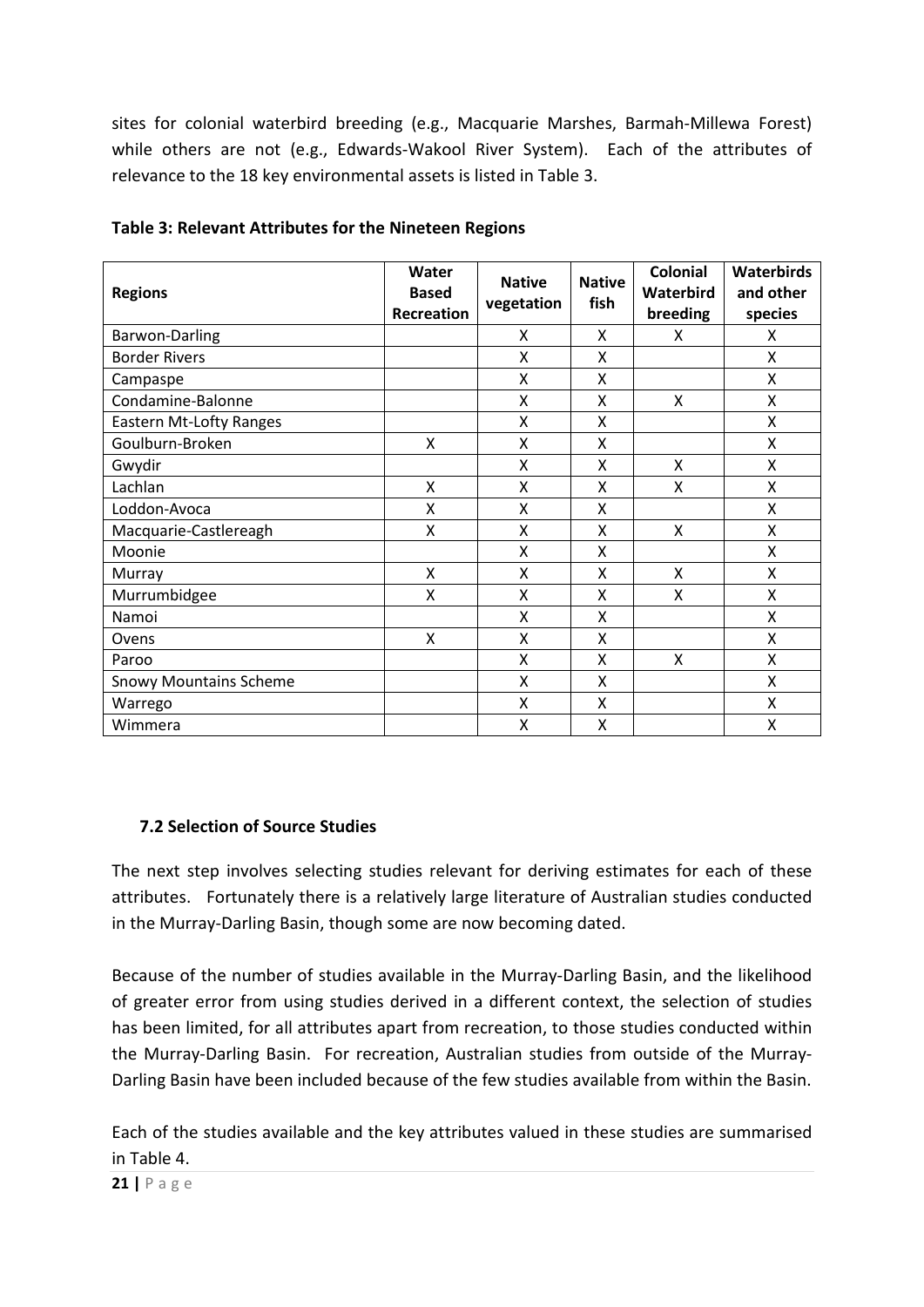|                                                                       |                                                                  | <b>Attributes valued</b> |                                  |                       |                                   |                                    |  |  |
|-----------------------------------------------------------------------|------------------------------------------------------------------|--------------------------|----------------------------------|-----------------------|-----------------------------------|------------------------------------|--|--|
| <b>Study</b>                                                          | <b>Location</b>                                                  | Recrea<br>-tion          | <b>Native</b><br>veget-<br>ation | <b>Native</b><br>fish | Colonial<br>Waterbird<br>breeding | Waterbirds<br>and other<br>species |  |  |
| 1. Bennett, Dumsday, Howell, Lloyd,<br>Sturgess and Van Raalte (2008) | Goulburn River                                                   | X                        | X                                | X                     |                                   | X                                  |  |  |
| 2. Bennett, Dumsday and Gillespie<br>(2008)                           | Victorian River Redgum<br>Forests, Murray River                  |                          | X                                | X                     |                                   |                                    |  |  |
| 3. Bennett and Whitten (2002)                                         | <b>Upper South East</b>                                          | X                        |                                  |                       |                                   |                                    |  |  |
| 4. Crase and Gillespie (2008)                                         | Lake Hume, Murray River                                          | X                        |                                  |                       |                                   |                                    |  |  |
| 5. Hatton MacDonald and Morrison<br>(2005)                            | Upper South East, SA                                             |                          | X                                |                       |                                   |                                    |  |  |
| 6. Morrison (2002)                                                    | <b>Macquarie Marshes</b>                                         |                          | X                                |                       | X                                 | X                                  |  |  |
| 7. Morrison and Bennett (2004)                                        | Gwydir and Murrumbidgee<br><b>Rivers</b>                         | X                        | X                                | X                     |                                   | X                                  |  |  |
| 8. Morrison, Bennett, Blamey and<br>Louviere (2002)                   | Macquarie Marshes and<br><b>Gwydir Wetlands</b>                  |                          | X                                |                       | X                                 | X                                  |  |  |
| 9. Morrison, Hatton MacDonald,<br>Boyle and Rose (2010)               | Murray River                                                     |                          | X                                | X                     | X                                 |                                    |  |  |
| 10. Rolfe and Dyack (2010)                                            | Coorong and Barmah<br>Millewa Forest (Murray<br>River)           | X                        |                                  |                       |                                   |                                    |  |  |
| 11. Rolfe and Prayaga (2006)                                          | Boondooma Dam, Bielke-<br>Petersen Dam and Fairbairn<br>Dam, QLD | X                        |                                  |                       |                                   |                                    |  |  |
| 12. Sinden (1988)                                                     | Ovens and Kings Rivers                                           | X                        |                                  |                       |                                   |                                    |  |  |
| 13. Whitten and Bennett (2001)                                        | Murrumbidgee River                                               |                          | X                                | X                     |                                   | X                                  |  |  |
| 14. Whitten and Bennett (2001)                                        | <b>Upper South East</b>                                          |                          | X                                |                       |                                   | X                                  |  |  |
| 15. Rolfe and Windle (2006)                                           | <b>Condamine River</b>                                           |                          | $\mathsf{x}$                     |                       |                                   |                                    |  |  |

**Table 4: Potential Source Studies and Attributes Valued in Each Study**

As some of the studies were conducted in the listed regions, they do not involve benefit transfer; rather this is simply the use of data collected from primary studies. However, in some of these primary studies estimates were not derived of the value of all relevant attributes. Further, for some regions, no primary studies have been conducted. In these latter two cases, the use of benefit transfer is necessary.

Given the set of available source studies, the next step is to identify the most suitable for valuing each of the attributes in each of the nineteen regions. As noted, in some cases this will involve the use of primary studies while for other some attributes in some regions benefit transfer will be required. The most appropriate studies for valuing each of the relevant attributes in each of the regions are summarised in Table  $4^{11}$  $4^{11}$  $4^{11}$ . The numbers in each of the cells in Table 5 relate to the study number in Table 4.

<span id="page-21-0"></span><u>.</u>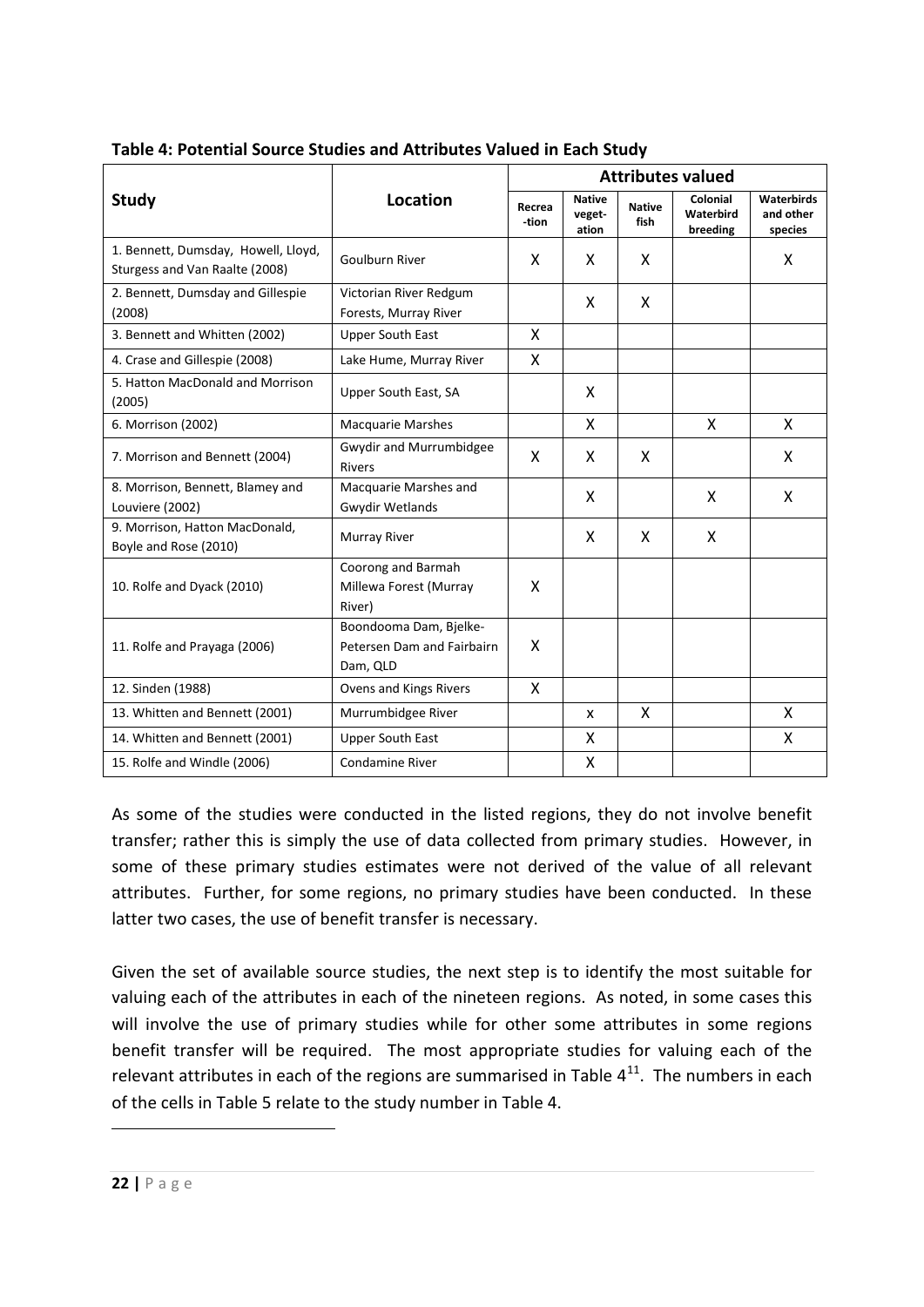For the recreation attribute, multiple studies have been identified of being of relevance for certain regions. This is because the various source studies that have valued recreation have valued different types of recreation (e.g., dams, wetlands, general, fishing). Therefore, more than one study has been identified for transfer depending on the type of recreation relevant in a region.

Multiple relevant studies have also been identified in one other situation – this is for the Macquarie Marshes where several primary studies have been undertaken that all used a similar methodology, but were undertaken using different samples and at different points in time. For this case, a weighted average of the values will be calculated.

No appropriate studies have been identified for transferring values for the Snowy Mountains Scheme, as no equivalent valuation studies have been conducted for this area. It is recommended that for the purpose of any analysis of non-market benefits that this be treated as part of one of its contiguous catchments.

Note that in all cases apart from the Campapse, Loddon, Ovens and Moonie regions the values from the primary studies indicated in Table 5 have been directly applied. In these four cases, the values from the primary study have been reduced by one-third. This is because the source case study site used for benefit transfer is a much more substantial river and region, and in the case of the Goulburn River having greater proximity to Melbourne, all of which is likely to result in larger non-use values.

 $11$  The benefit transfer selection criteria suggested by Rolfe (2006) were used to select the most appropriate secondary estimates where primary estimates were not available. Justification for these choices is given in Appendix 2.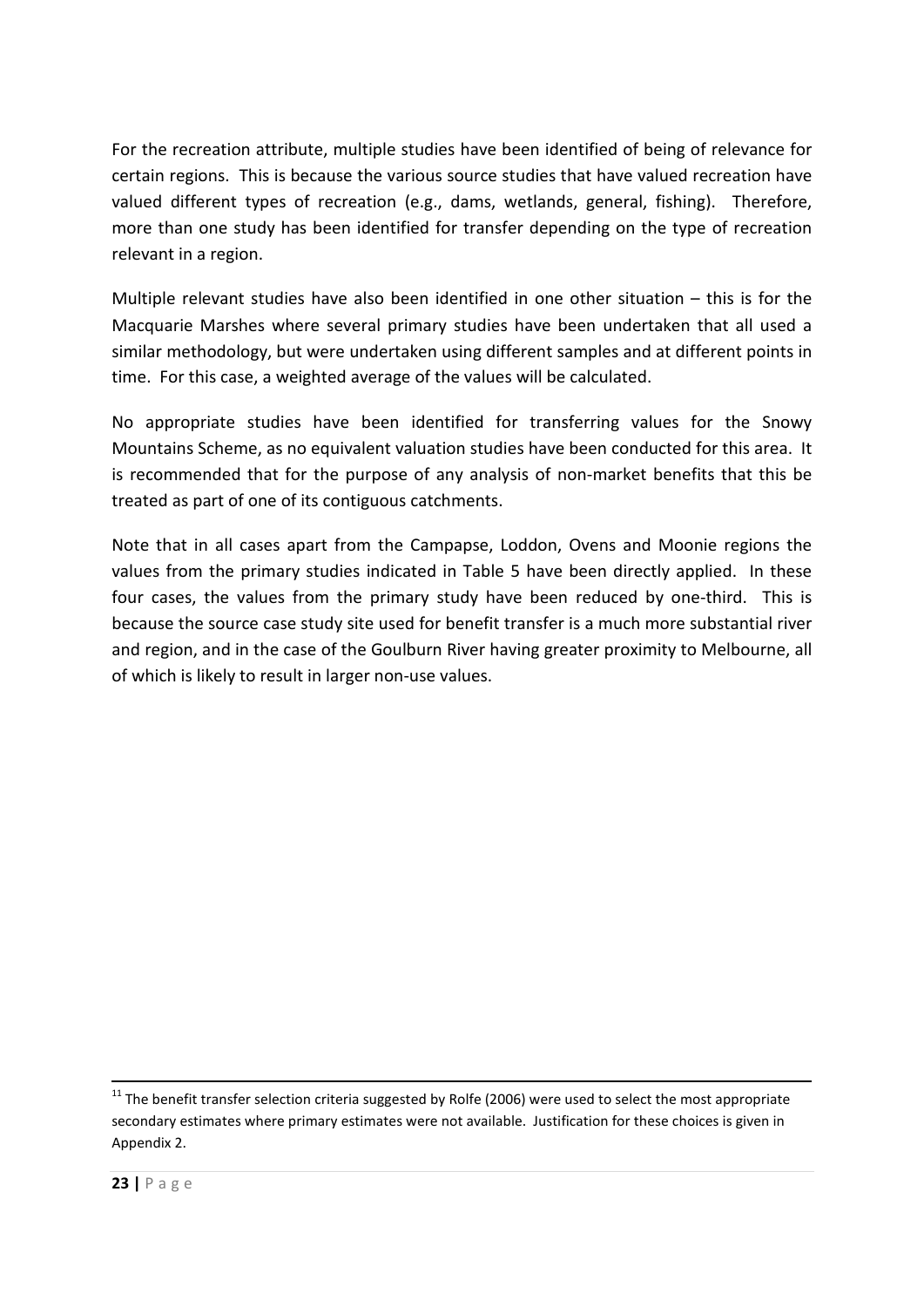| Table 5: Studies Used to Provide Value Estimates for Attributes in the Nineteen Regions |
|-----------------------------------------------------------------------------------------|
|-----------------------------------------------------------------------------------------|

|                                  | Recreation            |                |          |                              | <b>Native</b> | <b>Native</b> | Colonial              | <b>Waterbirds and other</b> |
|----------------------------------|-----------------------|----------------|----------|------------------------------|---------------|---------------|-----------------------|-----------------------------|
| <b>Regions</b>                   | General<br>recreation | Dams/<br>Lakes | Wetlands | vegetation<br><b>Fishing</b> |               | fish          | Waterbird<br>breeding | species                     |
| <b>Barwon-Darling</b>            |                       |                |          |                              | 7(M)          | 13            | 8(G)                  | 7(M)                        |
| <b>Border Rivers</b>             |                       |                |          |                              | 7(G)          | 13            |                       | 7(G)                        |
| Campaspe                         |                       |                |          |                              | $\mathbf{1}$  | $\mathbf{1}$  |                       | 1                           |
| Condamine-Balonne                |                       |                |          |                              | 15            | 13            | 8(G)                  | 7(G)                        |
| <b>Eastern Mt-Lofty Ranges</b>   |                       |                |          |                              | $\mathbf{1}$  | $\mathbf{1}$  |                       | $\mathbf{1}$                |
| Goulburn-Broken                  | 12                    |                |          |                              | $\mathbf{1}$  | $\mathbf{1}$  |                       | $\mathbf{1}$                |
| Gwydir                           |                       |                |          |                              | 7(G)          | 13            | 8(G)                  | 7(G)                        |
| Lachlan                          | 12                    | 4              |          | 11                           | 7(G)          | 13            | 8(G)                  | 7(G)                        |
| Loddon-Avoca                     | 12                    |                |          |                              | $\mathbf{1}$  | $\mathbf{1}$  |                       | 1                           |
| Macquarie-Castlereagh            | 12                    | 4              | 10(B)    | 11                           | 7(G)          | 13            | 6,8(M)                | 7(G)                        |
| Moonie                           |                       |                |          |                              | 15            | 13            |                       | 7(G)                        |
| Murray                           | 12                    | 4              | 10(B&C)  | 11                           | 9             | 9             | 9                     | 1                           |
| Murrumbidgee                     | 12                    | 4              |          | 11                           | 7(M)          | 13            | 8(G)                  | 7(M)                        |
| Namoi                            |                       |                |          |                              | 7(G)          | 13            |                       | 7(G)                        |
| Ovens                            | 12                    |                |          |                              | $\mathbf{1}$  | $\mathbf{1}$  |                       | $\mathbf{1}$                |
| Paroo                            |                       |                |          |                              | 7(G)          | 13            | 8(G)                  | 7(G)                        |
| <b>Snowy Mountains</b><br>Scheme |                       |                |          |                              | N/A           | N/A           |                       | N/A                         |
| Warrego                          |                       |                |          |                              | 15            | 13            |                       | 7(G)                        |
| Wimmera                          |                       |                |          |                              | 7(G)          | 13            |                       | 7(G)                        |

Notes: 7(G)- Gwydir River, 7(M)- Murrumbidgee River, 9(G) – Gwydir Wetlands, 9(M) – Macquarie Marshes, 10(B) – Barmah-Millewa, 10(B&C) – Barmah-Millewa and Coorong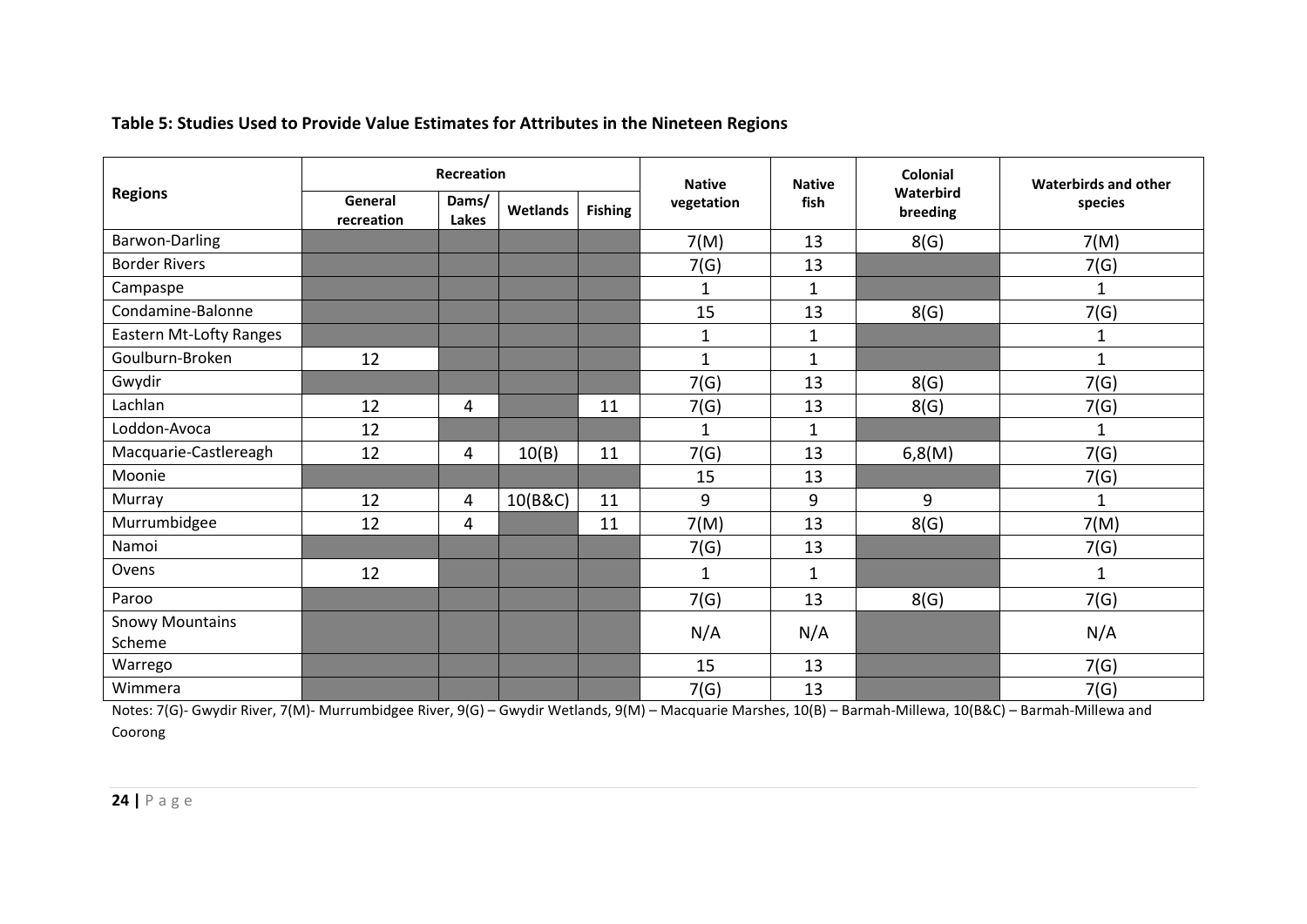#### **7.3 Selection of a Benefit Transfer Approach**

Rolfe (2006) presented four types of benefit transfer that differ in their level of sophistication. The simplest of the four approaches is *single point value transfer*. As noted earlier, this is primarily used for values generated using contingent valuation or travel cost methods where a household or individual value for an activity or a proposed change is derived. The second approach is *marginal point value transfer*. This approach is used when values have been derived for attributes of a good, such as from a choice modelling application. The advantage of this approach is that it is possible to more closely match the changes in environmental quality at study and policy sites when transferring values. The third and fourth approaches, *benefit function transfer* and *meta-value analysis*, are currently not viable alternatives for this context. *Benefit function transfer* is not viable given the number of studies required to value each of the attributes across the regions. Use of a pooled model (*meta-value analysis*) is technically possible, and would help to adjust for methodological differences across studies as well as provide values that are more nuanced for site differences; further exploration of this alternative is recommended for future research.

As values for the recreation attribute were generated using the travel cost method, single point value transfer has been used to identify consumer surplus per visit at relevant sites. For the remaining attributes, marginal point value transfer has been used.

#### **7.4 Attribute values**

Next in Table 6, values for recreation, native vegetation, native fish species, waterbird breeding, and the presence of waterbird and other species are presented for each of the regions. When interpreting these estimates, the following should be noted:

- 1. All values have been converted to current dollars (2010)
- 2. Where values have been reported for more than one population in a single study (e.g., Morrison and Bennett 2004), a single value has been calculated by weighting the estimates based on the population of each of the areas for which the separate values were calculated.
- 3. A key assumption when presenting these values is whether to use present values or annual values. The majority of studies have used one-off payment vehicles, although a couple of studies (e.g., Morrison et al., 2010) used payment vehicles that involved annual payments over a fixed period. However, the use of one-off payments is recognised in the literature as being a very conservative design feature (Whitehead and Blomquist 2006). This is because respondents are required to pay for an environmental improvement in one year only, despite income constraints and that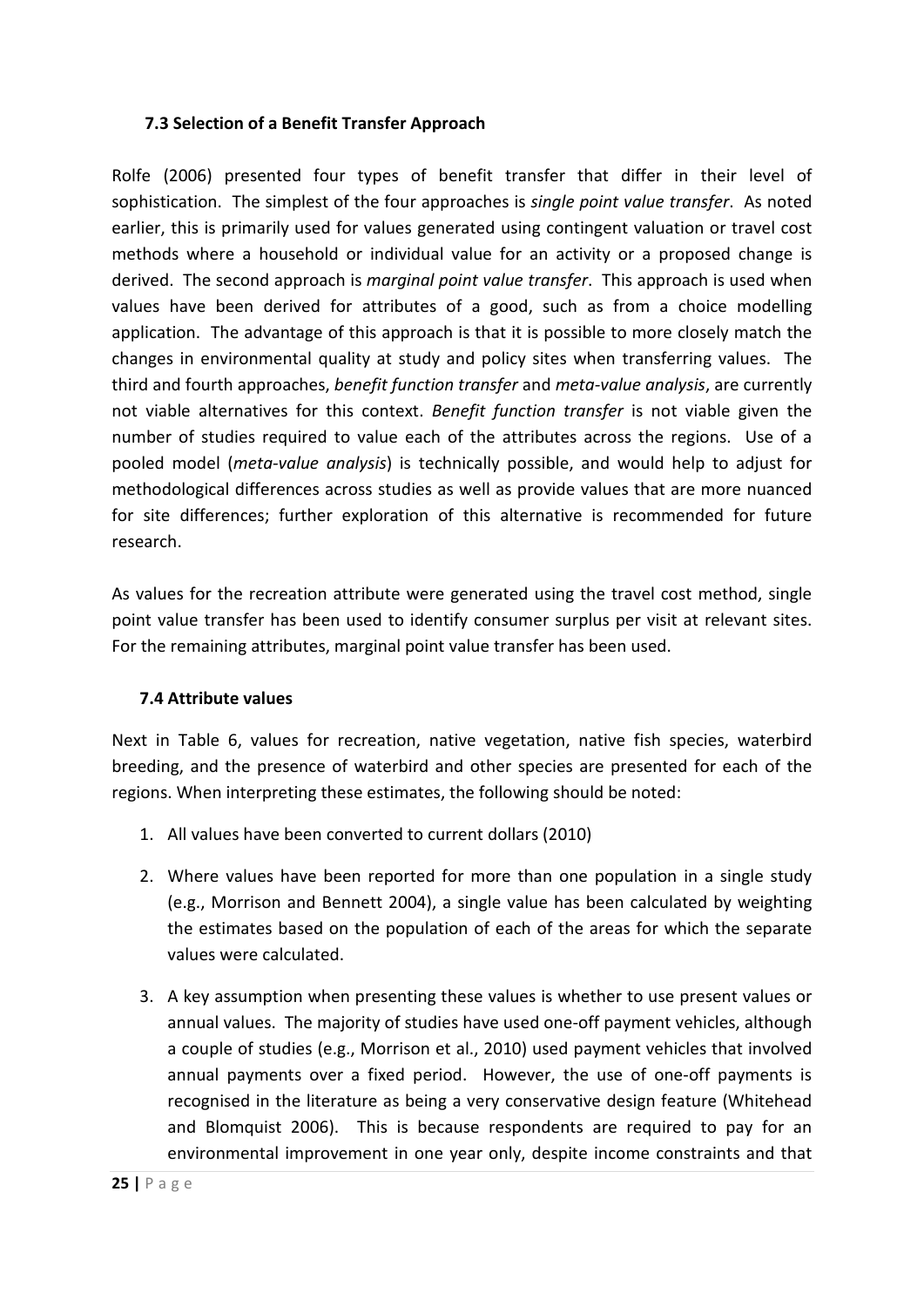benefits may be received over a much longer time period. In addition, there are many examples of levies that occur over multiple years (e.g., South Australian Murray River improvement levy). However, given that the results from the majority of studies were derived using one-off payment vehicles, present values have been used. This does however require the calculation of present values for studies that have used multiple year payment vehicles, which requires the selection of a discount rate. Several studies have shown that respondents use quite high rates of time preference (ie discount rates) when one-off and multi-year payment schedules are compared in both field studies and experimental settings (Harrison et al., 2002, Kovacs and Larson 2008, Bond et al., 2009). A rate of time preference of 28% has been selected based on the empirical evidence provided by Harrison et al., which is applied in calculating present values. While this value may appear large, it is commensurate with rates found in time preference experiments (Frederick et al., 2002). There is though evidence that discount rates may be context specific. Given the wide range of experimental results, we have selected empirical results which correspond most closely to how respondent may be thinking about the payment vehicle over 5 to 10 year time frames when responding to surveys. It is important to acknowledge that there are strong views within environmental economics on the use of discount rates. Some economists advocate very low discount rates in environmental applications with intergenerational costs and benefits (rates which approach zero). For this argument to hold, the analyst is implicitly assuming that survey respondents are discounting the payment vehicle the same way as the government in the treatment of costs and benefits of the proposed project. There is not enough empirical evidence at this point to support this latter view. Further research is required to better understand this complex problem.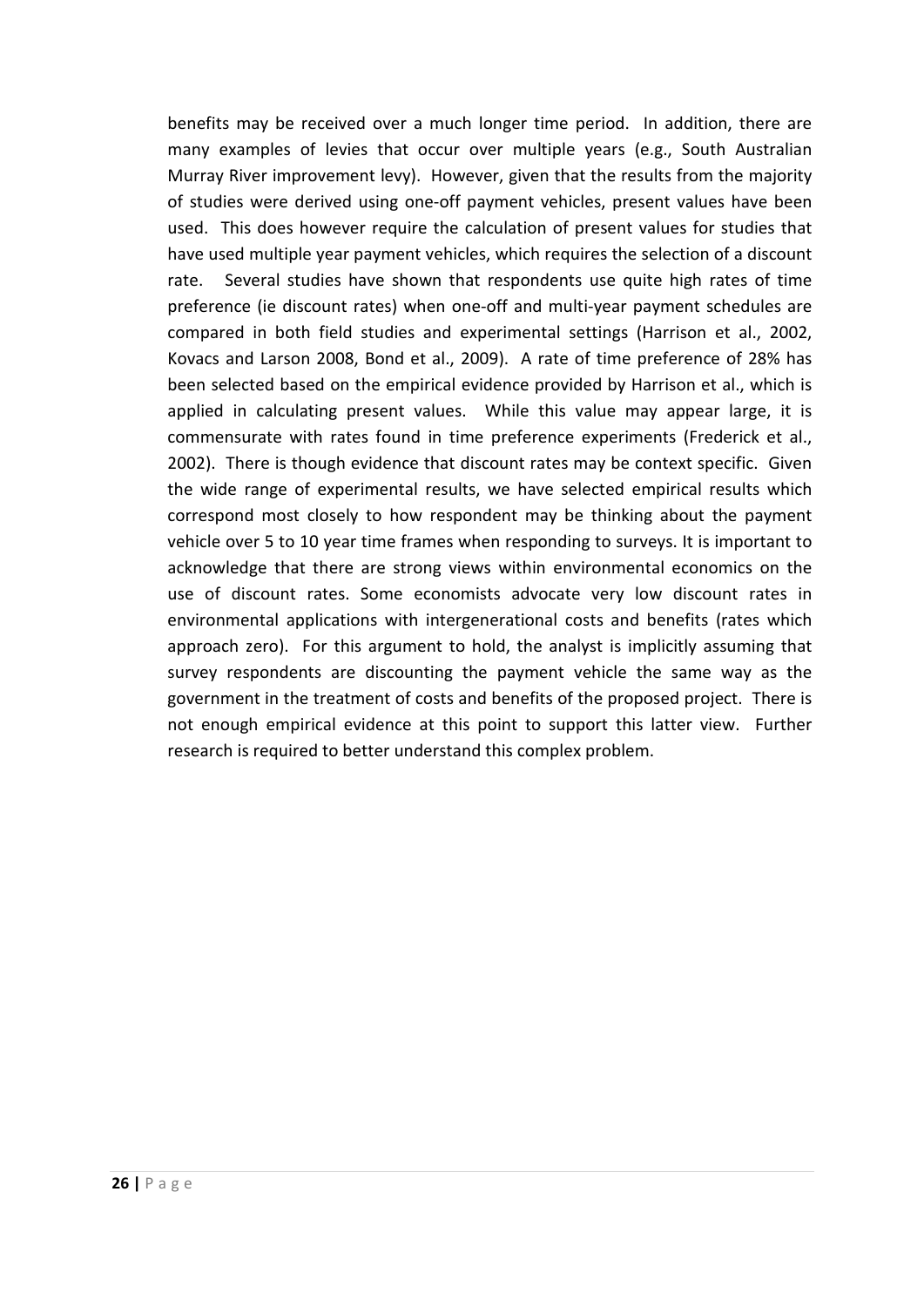#### **Table 6: Attribute Values for the Nineteen Regions**

| <b>Regions</b>                | <b>Recreation</b>     |                |                                 |                                 | <b>Native</b><br>vegetation                    | <b>Native fish</b>                        | Colonial<br><b>Waterbird breeding</b>          | Waterbirds and other species                                          |
|-------------------------------|-----------------------|----------------|---------------------------------|---------------------------------|------------------------------------------------|-------------------------------------------|------------------------------------------------|-----------------------------------------------------------------------|
| <b>UNITS</b>                  |                       |                | \$ per person (adult) per visit |                                 |                                                |                                           | \$ per household (present value)               |                                                                       |
|                               | General<br>recreation | Dams/<br>Lakes | Wetlands                        | <b>Fishing at</b><br>Dams/Lakes | 1% increase in<br>healthy native<br>vegetation | 1% increase in native<br>fish populations | 1 year increase in<br>frequency of<br>breeding | Unit increase in number of<br>waterbirds and other species<br>present |
| Barwon-Darling                |                       |                |                                 |                                 | 2.26                                           | 0.46                                      | 13.87                                          | 2.25                                                                  |
| <b>Border Rivers</b>          |                       |                |                                 |                                 | 2.19                                           | 0.46                                      |                                                | 1.10                                                                  |
| Campaspe                      |                       |                |                                 |                                 | 5.69                                           | 5.06                                      |                                                | 3.89                                                                  |
| Condamine-Balonne             |                       |                |                                 |                                 | 2.63                                           | 0.46                                      | 13.87                                          | 1.10                                                                  |
| Mt-Lofty Ranges               |                       |                |                                 |                                 | 5.69                                           | 5.06                                      |                                                | 3.89                                                                  |
| Goulburn-Broken               | 55.40                 |                |                                 |                                 | 5.69                                           | 5.06                                      |                                                | 3.89                                                                  |
| Gwydir                        |                       |                |                                 |                                 | 2.19                                           | 0.46                                      | 13.87                                          | 1.10                                                                  |
| Lachlan                       | 55.40                 | 35.98          |                                 | 355.90                          | 2.19                                           | 0.46                                      | 13.87                                          | 1.10                                                                  |
| Loddon-Avoca                  | 55.40                 |                |                                 |                                 | 5.69                                           | 5.06                                      |                                                | 3.89                                                                  |
| Macquarie-Castlereagh         | 55.40                 | 35.98          | 561.28                          | 355.90                          | 2.19                                           | 0.46                                      | 33.08                                          | 1.10                                                                  |
| Moonie                        |                       |                |                                 |                                 | 2.63                                           | 0.46                                      |                                                | 1.10                                                                  |
| Murray                        | 55.40                 | 35.98          | B-561.28<br>$C-270.13$          | 355.90                          | 13.72                                          | 12.80                                     | 65.11                                          | 3.43                                                                  |
| Murrumbidgee                  | 55.40                 | 35.98          |                                 | 355.90                          | 2.26                                           | 0.46                                      | 13.87                                          | 2.25                                                                  |
| Namoi                         |                       |                |                                 |                                 | 2.19                                           | 0.46                                      |                                                | 1.10                                                                  |
| Ovens                         | 55.40                 |                |                                 |                                 | 5.69                                           | 5.06                                      |                                                | 3.89                                                                  |
| Paroo                         |                       |                |                                 |                                 | 2.63                                           | 0.46                                      | 13.87                                          | 1.10                                                                  |
| <b>Snowy Mountains Scheme</b> |                       |                |                                 |                                 |                                                |                                           |                                                |                                                                       |
| Warrego                       |                       |                |                                 |                                 | 2.63                                           | 0.46                                      |                                                | 1.10                                                                  |
| Wimmera                       |                       |                |                                 |                                 | 2.19                                           | 0.46                                      |                                                | 1.10                                                                  |

Notes: 8(G)- Gwydir River, 8(M)- Murrumbidgee River, 9(G) – Gwydir Wetlands, 9(M) – Macquarie Marshes, 13(B) – Barmah-Millewa, 13(B&C) – Barmah-Millewa and Coorong

**27 |** Page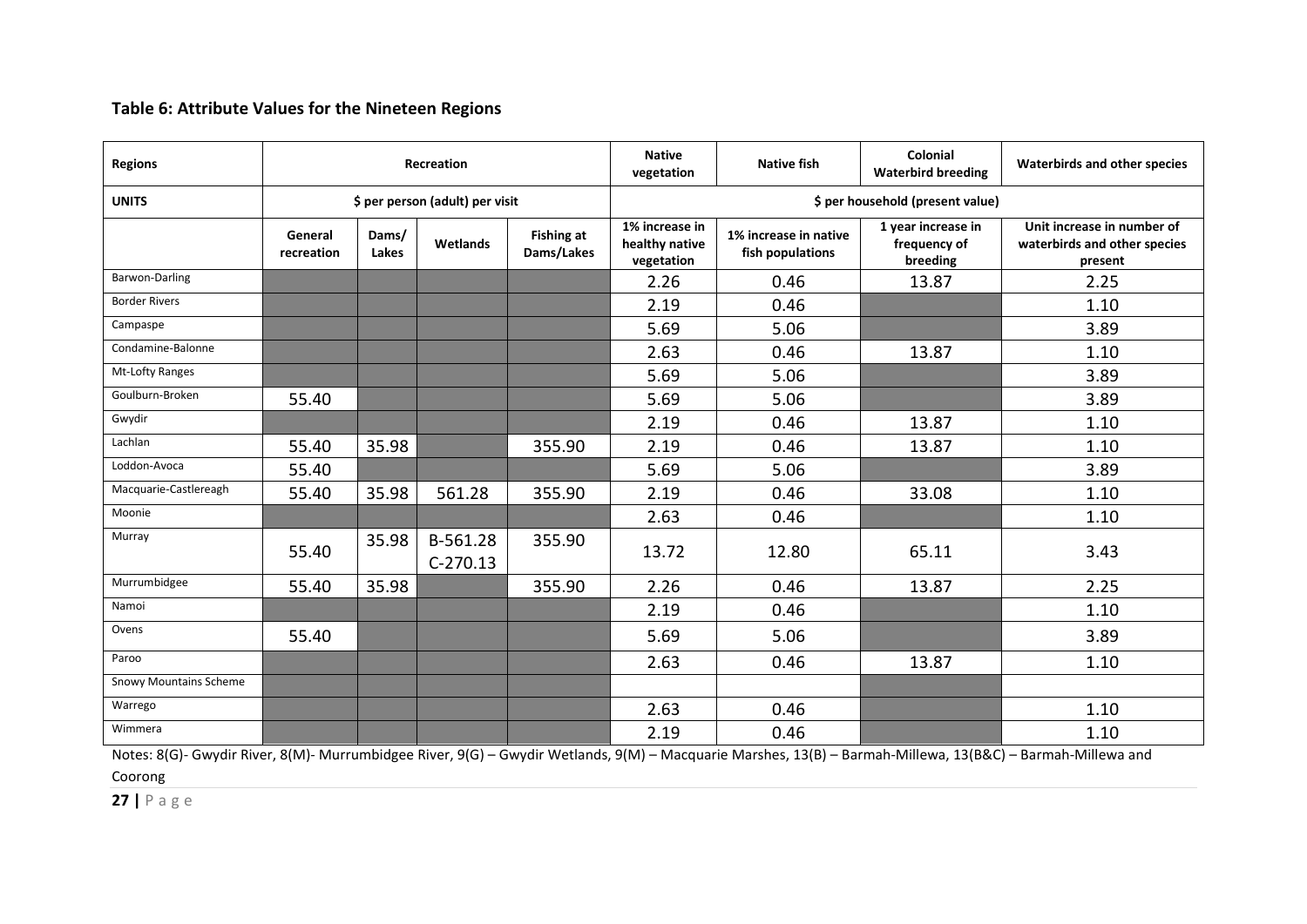In addition to the values listed in Table 6, Morrison, Hatton MacDonald, Boyle and Rose (2010) estimated that the value of improving the quality of the Coorong from poor to good quality was \$172.7 per household per year for 10 years, or \$741.44 in present value.

#### **7.5 Aggregate Values for Non-use Attributes**

The values for the attributes other than recreation presented in the previous section are all household values and need to be aggregated before they can be used to calculate the benefits associated with improvements in environmental quality. Aggregation involves extrapolating the sample results across the population. The least conservative approach to aggregative involves assuming that all households in the community have the average sample value. However, it is unlikely that non-respondents to a survey have the same value as respondents. For this reason, some researchers only extrapolate to a proportion of the population based on the response rate to a survey (Loomis 1987). In effect they assume that all non-respondents have a zero value for improving environmental quality. An alternative approach was suggested by Morrison (2000). He debriefed non-respondents and concluded that 30% of non-respondents were likely to have the same values as respondents, and that the remainder most likely had a zero value. This approach has been followed in various studies (e.g., Hatton MacDonald and Morrison 2005, Bennett et al., 2008b) and is used here.

The response rates for each of the studies used to derive the values for the attributes (apart from recreation) is shown in the second column of Table 7. Assuming that 30% of nonrespondents have equivalent values to respondents, the extrapolation percentage can be calculated for each study, and is shown in the final column of Table 7.

| <b>Study</b>                                      | Response<br>Rate | Percentage of non-<br>respondents likely<br>to have values | Extrapolation<br>percentage |
|---------------------------------------------------|------------------|------------------------------------------------------------|-----------------------------|
| Bennett et al., (2008a)                           | 17.0%            | 24.9%                                                      | 41.9%                       |
| Whitten and Bennett (2001)                        | 32.3%            | 20.3%                                                      | 52.6%                       |
| Morrison, Bennett and Blamey (1999)               | 49.4%            | 15.2%                                                      | 64.6%                       |
| Morrison (2002)                                   | 49.0%            | 15.3%                                                      | 64.3%                       |
| Morrison, Bennett, Blamey and Louviere (2002)     | 49.4%            | 15.2%                                                      | 64.6%                       |
| Morrison and Bennett (2004)                       | 39.6%            | 18.1%                                                      | 57.7%                       |
| Morrison, Hatton MacDonald, Boyle and Rose (2010) | 54.2%            | 13.7%                                                      | 67.9%                       |
| Rolfe and Windle (2006)                           | 50.0%            | 15.0%                                                      | 65.0%                       |

#### **Table 7: Response Rates and Percentage of Households for Extrapolating Values**

These extrapolation percentages are combined with the estimate of the number of households in a state to identify the values that households in a particular state have for a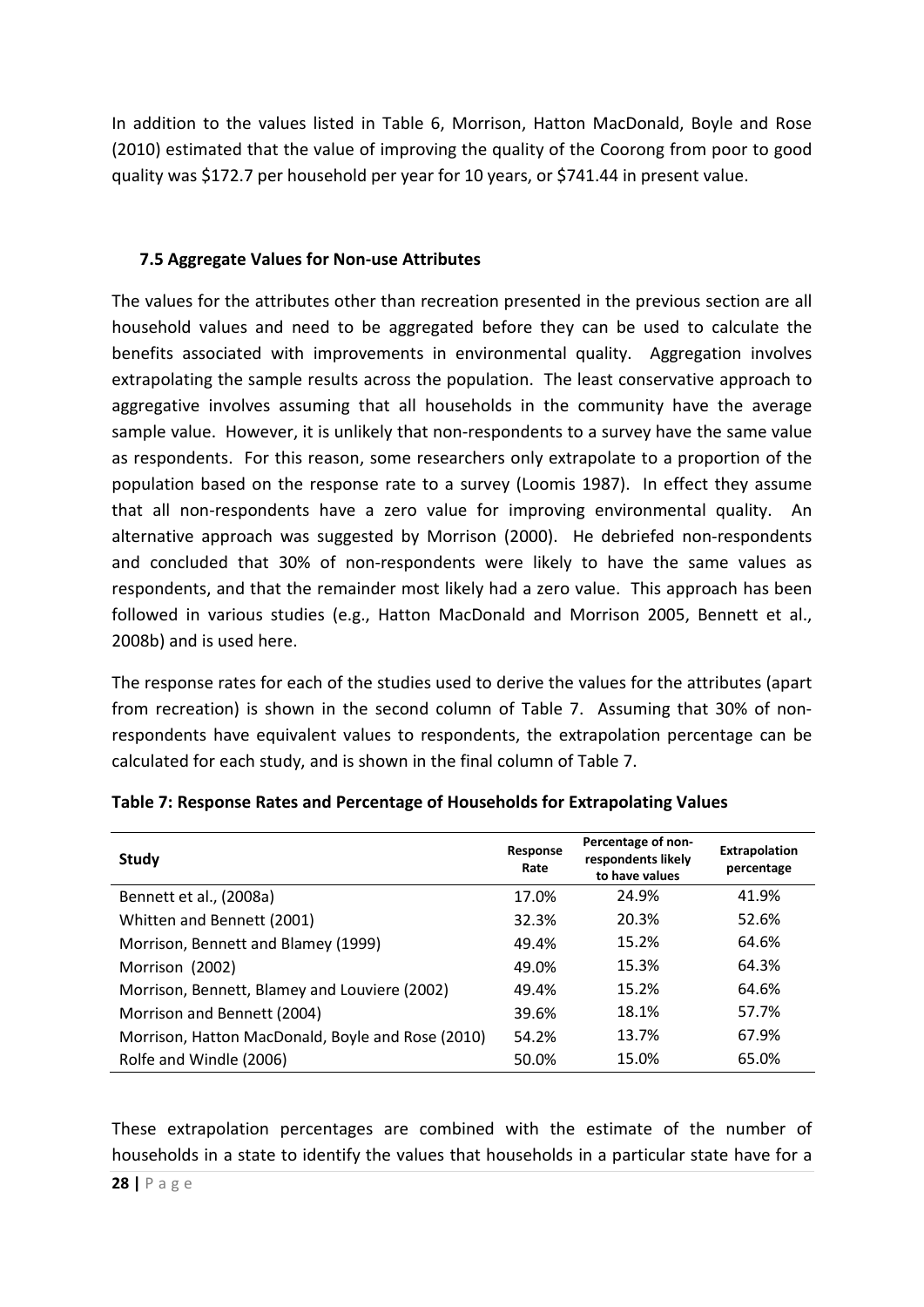given attribute. Population and household numbers for each of the states of the Murray Darling Basin and Australia are presented in Table 8. The number of households is calculated by dividing the population by the number of people per household, which is 2.6 (ABS 2006).

|                 | <b>Population</b> | <b>Household</b><br>size | Number of<br>households |
|-----------------|-------------------|--------------------------|-------------------------|
| New South Wales | 7,165,400         | 2.6                      | 2,755,923               |
| Victoria        | 5,473,300         | 2.6                      | 2,105,115               |
| Queensland      | 4,450,400         | 2.6                      | 1,711,692               |
| South Australia | 1,629,500         | 2.6                      | 626,731                 |
| Australia       | 22,065,700        | 2.6                      | 8,490,654               |

**Table 8: Population size, household size, number of households, and number of households for aggregation of values**

Another key assumption relates to the geographic extent of the market. Some studies are clearly nationally based. For example, the study by Morrison et al., (2010) valuing the Murray River involved a large national sample, and it is clearly a nationally iconic river. Thus it is appropriate to aggregate values for the Murray across the Australian population. Using the same data set as Morrison et al., (2010), Hatton MacDonald et al., (2010) focused on differences in willingness to pay among the States and Territories and found similarity between values in NSW, SA and the Rest of Australia, though some spatial heterogeneity was identified as Victoria had a lower willingness to pay and the ACT had a higher willingness to pay for some attributes. A second study by Bennett et al., (1998) found that respondents in NSW and South Australia had similar values for the Coorong. Similar results were found by Loomis (2000) who found when evaluating six different resource preservation programs that residences across six states in which the unique or threatened species reside only held a fraction (about 13%) of the national value. Overall, these results suggest that for environmentally significant regions or assets, it may be appropriate to extrapolate values beyond the state in which respondents reside. However, for other less significant assets it is less clear from the literature what should be done. Mishra and Mishra (forthcoming) provided evidence that for less significant assets it may not be appropriate to extrapolate values beyond the state in which the asset is located. Mishra and Mishra (forthcoming) conducted research in the context of how people evaluate disasters. They found that people consider locations within a state to be part of the same superordinate category but out-of-state locations to be part of a different superordinate category. While this study was not conducted in the context of non-market valuation, it does suggest that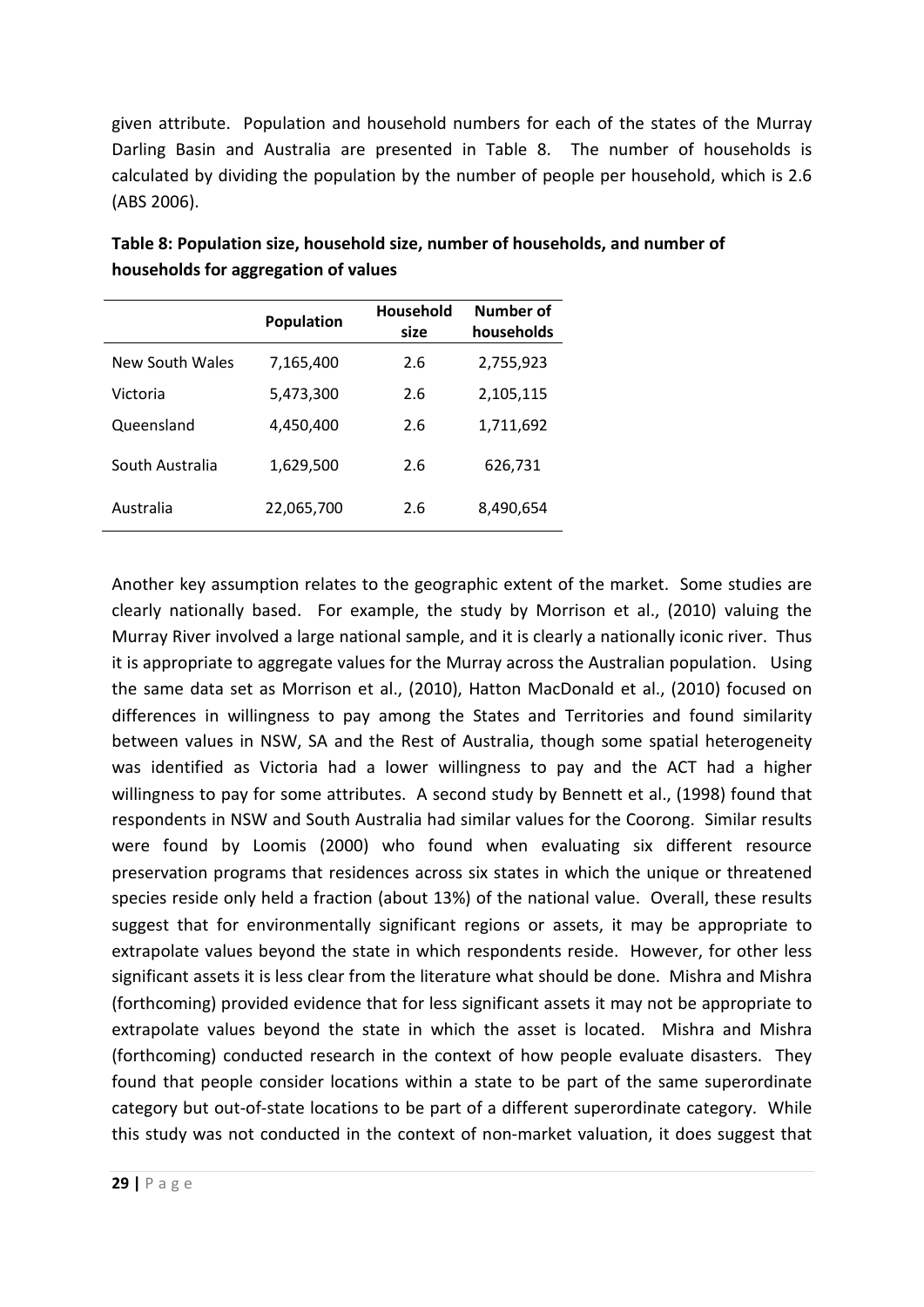respondents may not have the same values for environmental assets located in their own state compared to other states.

The most significant and well known icon sites in the Murray-Darling Basin (apart from those on the Murray River) are arguably the Macquarie Marshes and the Gwydir Wetlands, and these are potential candidates for being valued by respondents outside of NSW. Other nationally and ecologically significant assets are Narran Lakes and the Lowerbidgee Wetlands, though these are less well known to the community and it is hence less clear whether the values for these wetlands should be extrapolated outside of NSW. Other key environmental assets are identified in Table 2. In the analysis presented below, only for the Murray River have values been aggregated across all of Australia. Otherwise, in the base case values have only been extrapolated across households in the state the region is predominantly located. For the regions in which the above wetlands are located, sensitivity analysis is conducted to determine the effects of either fully or partly extrapolating values for these wetlands to households outside of the state in which they are located.

The aggregate values for the four attributes (other than recreation) are presented in Table 9. These are present values. Each has been calculated by multiplying the corresponding cell in Table 6, by the extrapolation percentage for the study used to derive the value in Table 7, by the corresponding state population for the region in Table 8 (or the Australian population in the case of the Murray River). The one missing aggregate value from the study is for improving the quality of the Coorong from poor to good quality. The aggregate value for this improvement using this aggregation approach is \$4.3 billion (\$4,274,515,831).

In Table 9 it is apparent that the largest values for each of the attributes are for the Murray River. For most of the remaining attributes, the next highest values are for the Goulburn River, while the lowest are for the Moonie River. In general, the values for the NSW and Victorian rivers are fairly similar for vegetation, fish and waterbirds and other species, though the values for Queensland and South Australian rivers are lower. The values for waterbird breeding primarily occur for rivers in NSW and Queensland, though the values for waterbird breeding are higher in NSW than Queensland.

The aggregate value of an improvement in riverine health in one of the catchments can be calculated by identifying the increase in non-use values and adding to this the increase in recreation value. The increase in non-use values can be found by summing the value of changes in each of the individual attributes in Table 9. Thus for the Murray, if there were a 10% increase in healthy native vegetation, a 15% increase in fish populations, the frequency of waterbird breeding increased by 3 years, and the number of waterbird species and other species increased by 20, the total increase in non-use value would be as follows:

 $$79,098,000 \times 10 + $73,794,000 \times 15 + $375,369,000 \times 3 + $12,203,000 \times 20 = $3.27$  bn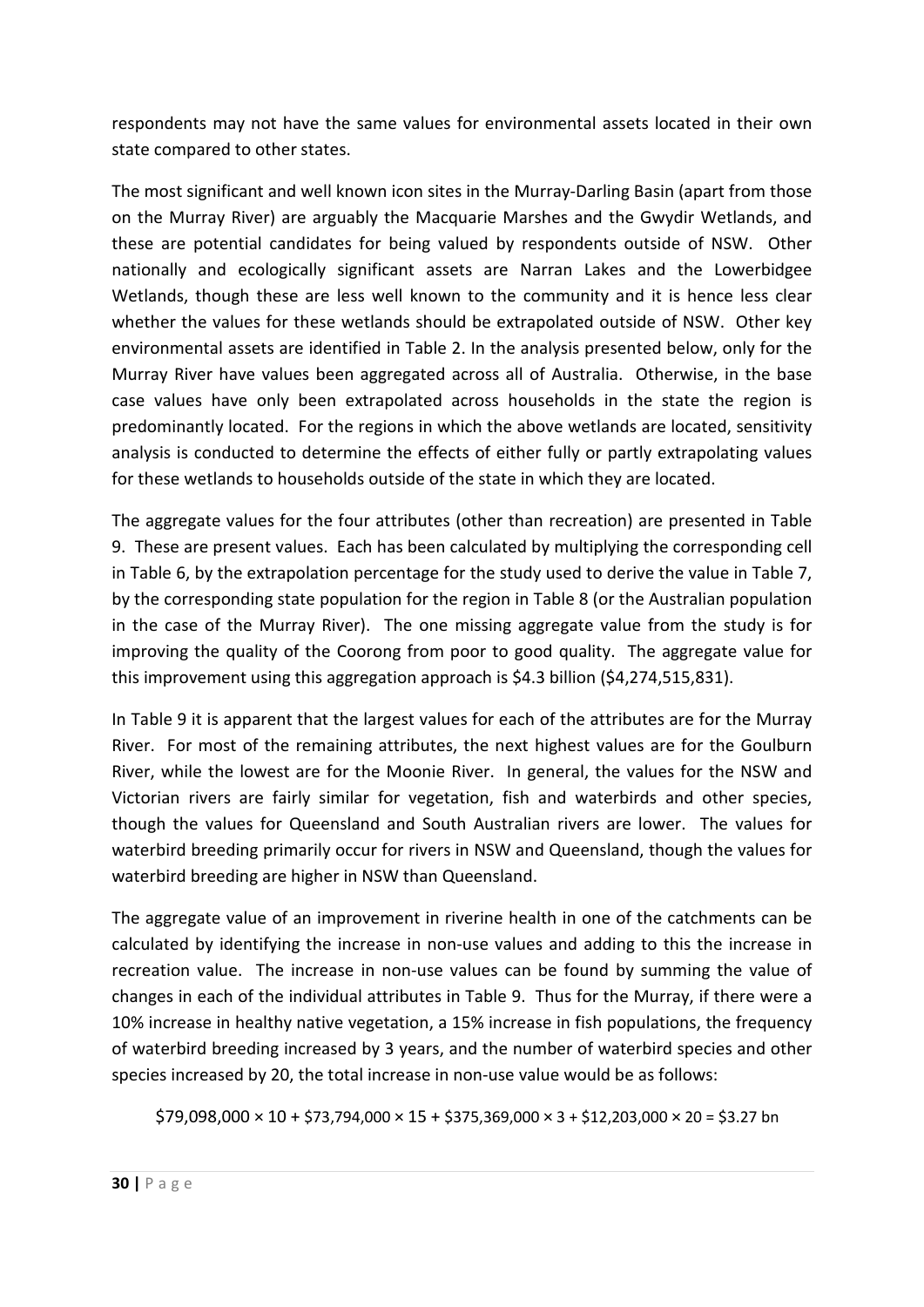If the quality of the Coorong also improved from poor quality to good quality, the total change in non-use value (present value) for the Murray River and the Coorong would be approximately \$7.5 bn.

The change in use values is derived by first identifying the change in visitor numbers for the various types of recreation listed in Table 6. The increments in visitor numbers are then multiplied by their respective recreation values in Table 6 which are then summed to obtain the change in recreation value. As an example, Dyack et al (2007) estimated that annual visitor numbers at the Coorong are 112,500 and at the Barmah Wetlands are 30,000, while Crase and Gillespie (2008) estimated that annual visitors at Hume Dam are 100,000. Howard (2008) discusses other visitor numbers along the Murray (eg boating, fishing, riverside recreation), and while an exact figure for other forms of recreation is not identified, it appears to be at least 400,000 per year. Assuming a 25% increase in visitor numbers at each of these sites, and multiplying by their respective values in Table 6 produces an annual value of \$17.5m. The present value of this, assuming a 5% discount rate over 30 years, is \$270m. This increase in recreation value would be added<sup>[12](#page-30-0)</sup> to the change in non-use value to derive the total economic value of improvements to riverine health along the Murray River.

Two further sets of aggregate non-use values are presented in Tables 10 and 11, to demonstrate the sensitivity of the results to some of the aggregation assumptions. In Scenario 1 in Table 10 it is assumed that 25% of households in other states value improvements in riverine quality in regions that contain key environmental assets, but in no other regions. In Scenario 2 in Table 10 it is assumed that 50% of households in other states value improvements in riverine quality in regions that contain key environmental assets, and 20% of households value improvements in quality in other regions.

<span id="page-30-0"></span> $12$  There is a possibility of double counting when adding together the use and non-use values for the Murray as 40% of respondents in the study by Morrison et al (2010) had previously been sight-seeing along the Murray River. However, given the relative magnitude of use and non-use values, this is unlikely to have a substantive effect on the total economic value of any improvements in riverine health.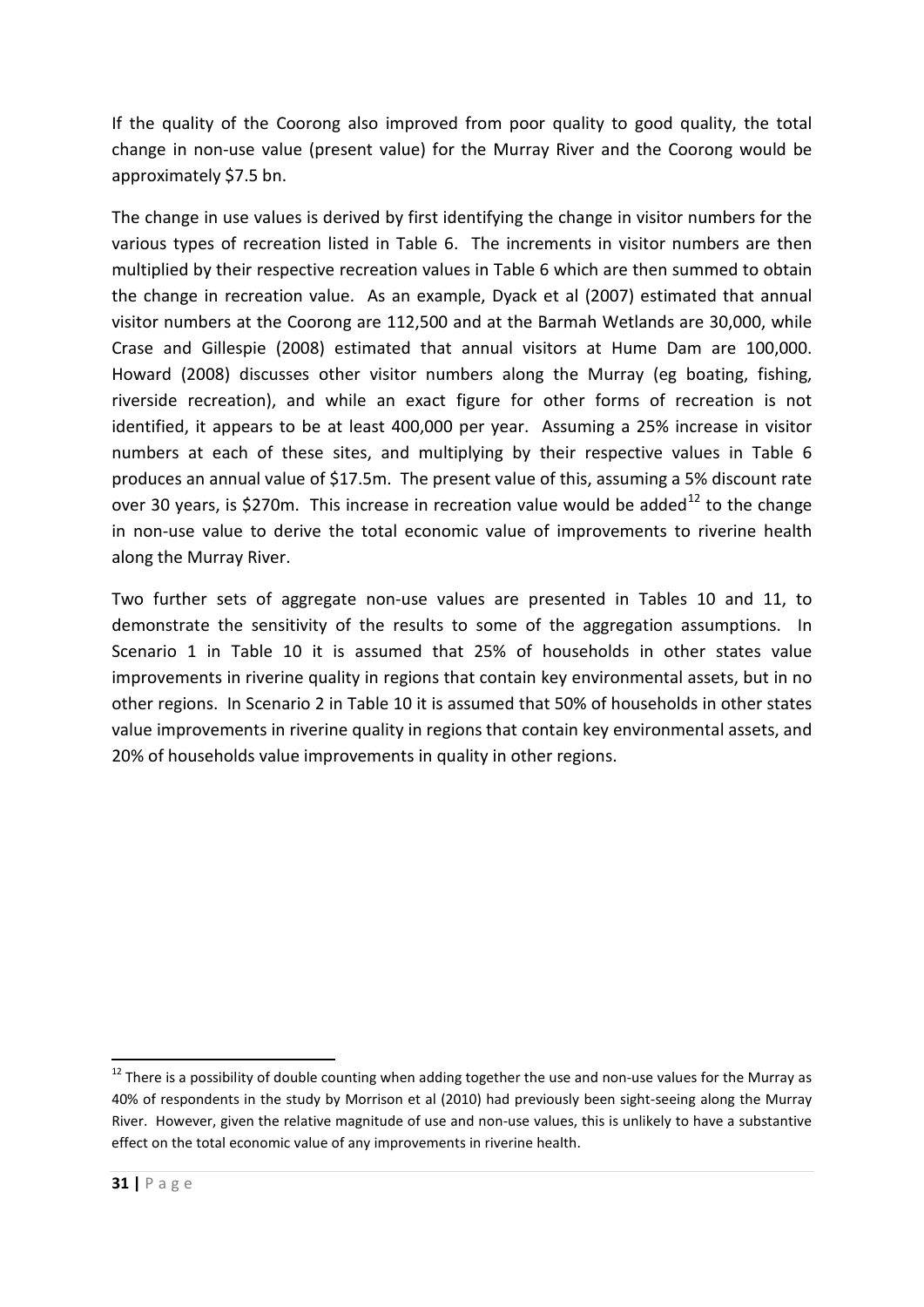## **Table 9: Aggregate Values for the Native Vegetation, Native Fish, Waterbird Breeding and Waterbirds and Other Species for the Nineteen Regions (base case)**

| <b>Regions</b>                   | <b>Native vegetation</b>                       | <b>Native fish</b>                        | Colonial<br>Waterbird<br>breeding              | <b>Waterbirds and other</b><br>species                                   |
|----------------------------------|------------------------------------------------|-------------------------------------------|------------------------------------------------|--------------------------------------------------------------------------|
| <b>UNITS</b>                     |                                                |                                           |                                                |                                                                          |
|                                  | 1% increase in<br>healthy native<br>vegetation | 1% increase in native<br>fish populations | 1 year increase in<br>frequency of<br>breeding | Unit increase in<br>number of waterbirds<br>and other species<br>present |
| Barwon-Darling                   | \$3,594                                        | \$667                                     | \$24,693                                       | \$3,578                                                                  |
| <b>Border Rivers</b>             | \$2,437                                        | \$414                                     |                                                | \$1,086                                                                  |
| Campaspe                         | \$3,363                                        | \$2,990                                   |                                                | \$2,299                                                                  |
| Condamine-Balonne                | \$2,926                                        | \$414                                     | \$15,337                                       | \$1,086                                                                  |
| Mt-Lofty Ranges                  | \$1,494                                        | \$1,329                                   |                                                | \$1,022                                                                  |
| Goulburn-Broken                  | \$5,019                                        | \$4,463                                   |                                                | \$3,431                                                                  |
| Gwydir                           | \$3,482                                        | \$667                                     | \$24,693                                       | \$1,749                                                                  |
| Lachlan                          | \$3,482                                        | \$667                                     | \$24,693                                       | \$1,749                                                                  |
| Loddon-Avoca                     | \$3,363                                        | \$2,990                                   |                                                | \$2,299                                                                  |
| Macquarie-Castlereagh            | \$3,482                                        | \$667                                     | \$58,802                                       | \$1,749                                                                  |
| Moonie                           | \$1,961                                        | \$277                                     |                                                | \$728                                                                    |
| Murray                           | \$79,098                                       | \$73,794                                  | \$375,369                                      | \$12,203                                                                 |
| Murrumbidgee                     | \$3,594                                        | \$667                                     | \$24,693                                       | \$3,578                                                                  |
| Namoi                            | \$3,482                                        | \$667                                     |                                                | \$1,749                                                                  |
| Ovens                            | \$3,363                                        | \$2,990                                   |                                                | \$2,299                                                                  |
| Paroo                            | \$2,598                                        | \$414                                     | \$15,337                                       | \$1,086                                                                  |
| <b>Snowy Mountains</b><br>Scheme |                                                |                                           |                                                |                                                                          |
| Warrego                          | \$2,598                                        | \$414                                     |                                                | \$1,086                                                                  |
| Wimmera                          | \$2,660                                        | \$509                                     |                                                | \$1,336                                                                  |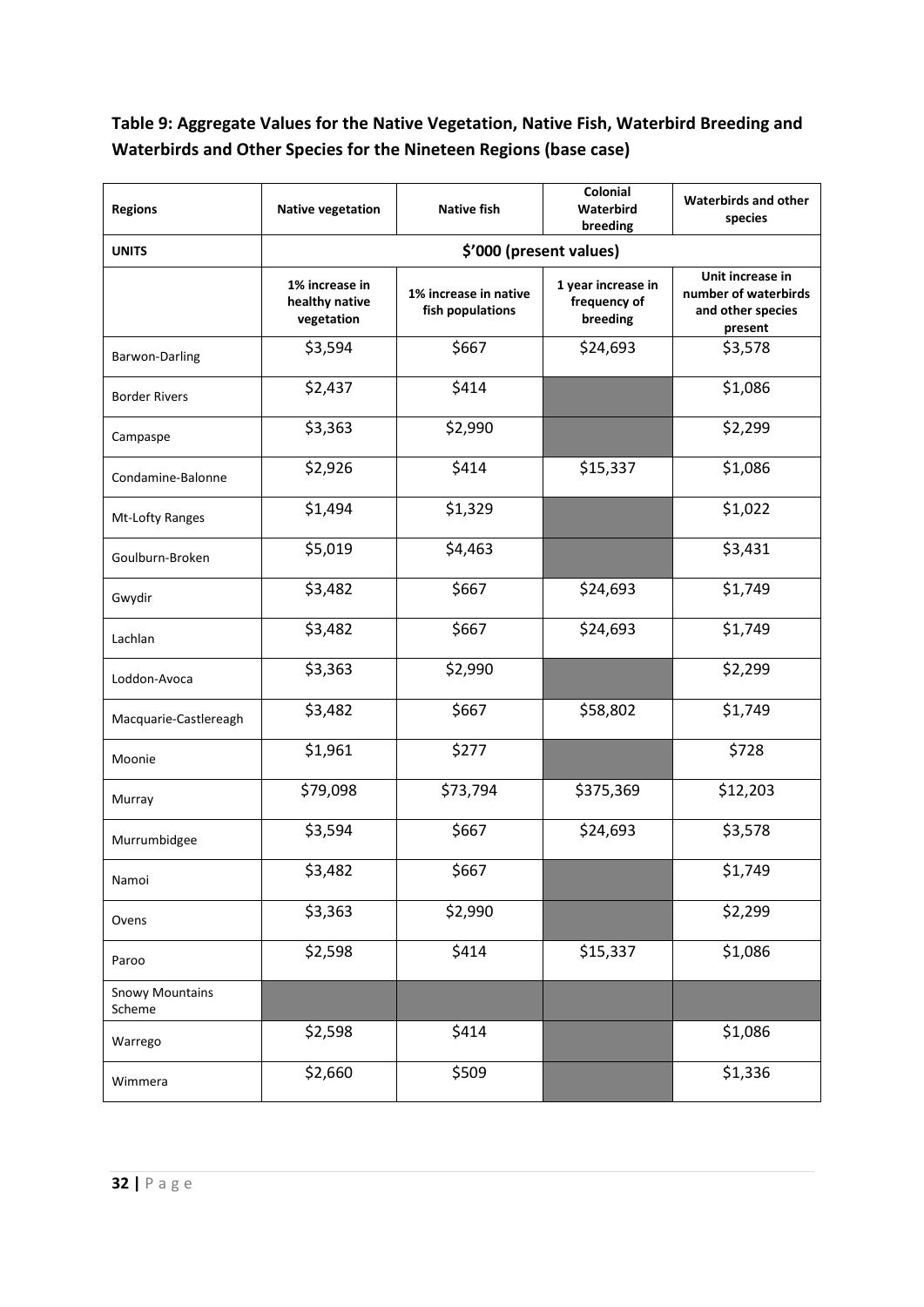## **Table 10: Aggregate Values for the Native Vegetation, Native Fish, Waterbird Breeding and Waterbirds and Other Species for the Nineteen Regions (Scenario 1)**

| <b>Regions</b>                   | <b>Native vegetation</b>                       | <b>Native fish</b>                        | Colonial<br>Waterbird<br>breeding              | <b>Waterbirds and other</b><br>species                                   |  |  |  |
|----------------------------------|------------------------------------------------|-------------------------------------------|------------------------------------------------|--------------------------------------------------------------------------|--|--|--|
| <b>UNITS</b>                     | \$'000 (present values)                        |                                           |                                                |                                                                          |  |  |  |
|                                  | 1% increase in<br>healthy native<br>vegetation | 1% increase in native<br>fish populations | 1 year increase in<br>frequency of<br>breeding | Unit increase in<br>number of waterbirds<br>and other species<br>present |  |  |  |
| Barwon-Darling                   | \$5,463                                        | \$1,014                                   | \$37,539                                       | \$5,439                                                                  |  |  |  |
| <b>Border Rivers</b>             | \$2,437                                        | \$414                                     |                                                | \$1,086                                                                  |  |  |  |
| Campaspe                         | \$3,363                                        | \$2,990                                   |                                                | \$2,299                                                                  |  |  |  |
| Condamine-Balonne                | \$5,823                                        | \$824                                     | \$30,522                                       | \$2,162                                                                  |  |  |  |
| Mt-Lofty Ranges                  | \$1,494                                        | \$1,329                                   |                                                | \$1,022                                                                  |  |  |  |
| Goulburn-Broken                  | \$8,825                                        | \$7,848                                   |                                                | \$6,033                                                                  |  |  |  |
| Gwydir                           | \$5,294                                        | \$1,014                                   | \$37,539                                       | \$2,659                                                                  |  |  |  |
| Lachlan                          | \$5,294                                        | \$1,014                                   | \$37,539                                       | \$2,659                                                                  |  |  |  |
| Loddon-Avoca                     | \$3,363                                        | \$2,990                                   |                                                | \$2,299                                                                  |  |  |  |
| Macquarie-Castlereagh            | \$5,294                                        | \$1,014                                   | \$89,392                                       | \$2,659                                                                  |  |  |  |
| Moonie                           | \$1,961                                        | \$277                                     |                                                | \$728                                                                    |  |  |  |
| Murray                           | \$79,098                                       | \$73,794                                  | \$375,369                                      | \$12,203                                                                 |  |  |  |
| Murrumbidgee                     | \$5,463                                        | \$1,014                                   | \$37,539                                       | \$5,439                                                                  |  |  |  |
| Namoi                            | \$3,482                                        | \$667                                     |                                                | \$1,749                                                                  |  |  |  |
| Ovens                            | \$3,363                                        | \$2,990                                   |                                                | \$2,299                                                                  |  |  |  |
| Paroo                            | \$2,598                                        | \$414                                     | \$15,337                                       | \$1,086                                                                  |  |  |  |
| <b>Snowy Mountains</b><br>Scheme |                                                |                                           |                                                |                                                                          |  |  |  |
| Warrego                          | \$2,598                                        | \$414                                     |                                                | \$1,086                                                                  |  |  |  |
| Wimmera                          | \$4,677                                        | \$896                                     |                                                | \$2,349                                                                  |  |  |  |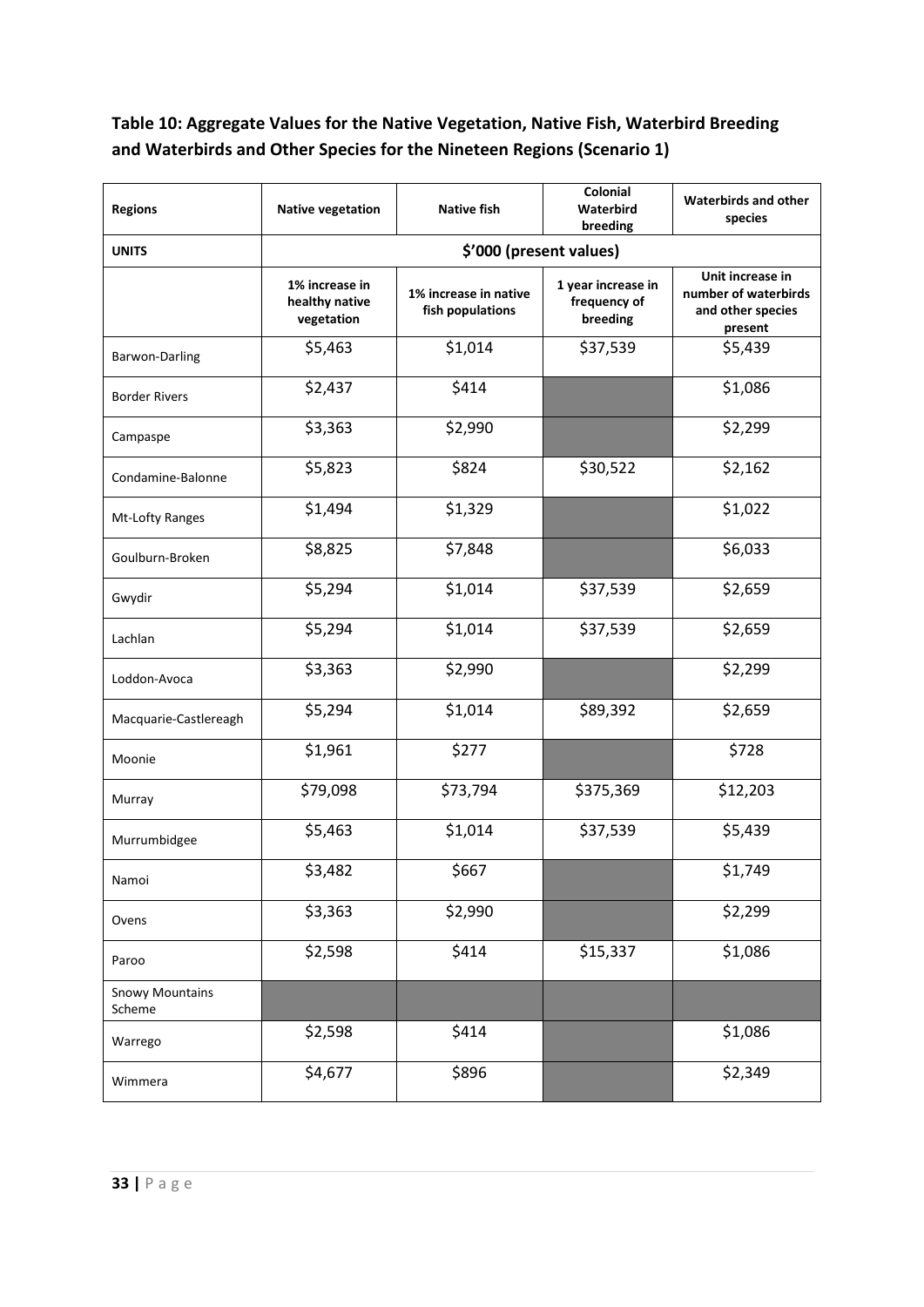## **Table 11: Aggregate Values for the Native Vegetation, Native Fish, Waterbird Breeding and Waterbirds and Other Species for the Nineteen Regions (Scenario 2)**

| <b>Regions</b>                   | <b>Native vegetation</b>                       | <b>Native fish</b>                        | Colonial<br>Waterbird<br>breeding              | <b>Waterbirds and other</b><br>species                                   |
|----------------------------------|------------------------------------------------|-------------------------------------------|------------------------------------------------|--------------------------------------------------------------------------|
| <b>UNITS</b>                     | \$'000 (present values)                        |                                           |                                                |                                                                          |
|                                  | 1% increase in<br>healthy native<br>vegetation | 1% increase in native<br>fish populations | 1 year increase in<br>frequency of<br>breeding | Unit increase in<br>number of waterbirds<br>and other species<br>present |
| Barwon-Darling                   | \$7,333                                        | \$1,361                                   | \$50,385                                       | \$7,300                                                                  |
| <b>Border Rivers</b>             | \$4,367                                        | \$742                                     |                                                | \$1,947                                                                  |
| Campaspe                         | \$5,403                                        | \$4,804                                   |                                                | \$3,694                                                                  |
| Condamine-Balonne                | \$8,720                                        | \$1,234                                   | \$45,707                                       | \$3,238                                                                  |
| Mt-Lofty Ranges                  | \$5,244                                        | \$4,663                                   |                                                | \$3,585                                                                  |
| Goulburn-Broken                  | \$12,631                                       | \$11,232                                  |                                                | \$8,635                                                                  |
| Gwydir                           | \$7,106                                        | \$1,361                                   | \$50,385                                       | \$3,569                                                                  |
| Lachlan                          | \$7,106                                        | \$1,361                                   | \$50,385                                       | \$3,569                                                                  |
| Loddon-Avoca                     | \$5,403                                        | \$4,804                                   |                                                | \$3,694                                                                  |
| Macquarie-Castlereagh            | \$7,106                                        | \$1,361                                   | \$119,982                                      | \$3,569                                                                  |
| Moonie                           | \$3,513                                        | \$497                                     |                                                | \$1,304                                                                  |
| Murray                           | \$79,098                                       | \$73,794                                  | \$375,369                                      | \$12,203                                                                 |
| Murrumbidgee                     | \$7,333                                        | \$1,361                                   | \$50,385                                       | \$7,300                                                                  |
| Namoi                            | \$4,932                                        | \$944                                     |                                                | \$2,477                                                                  |
| Ovens                            | \$5,403                                        | \$4,804                                   |                                                | \$3,694                                                                  |
| Paroo                            | \$4,655                                        | \$742                                     | \$27,485                                       | \$1,947                                                                  |
| <b>Snowy Mountains</b><br>Scheme |                                                |                                           |                                                |                                                                          |
| Warrego                          | \$4,655                                        | \$742                                     |                                                | \$1,947                                                                  |
| Wimmera                          | \$6,695                                        | \$1,282                                   |                                                | \$3,363                                                                  |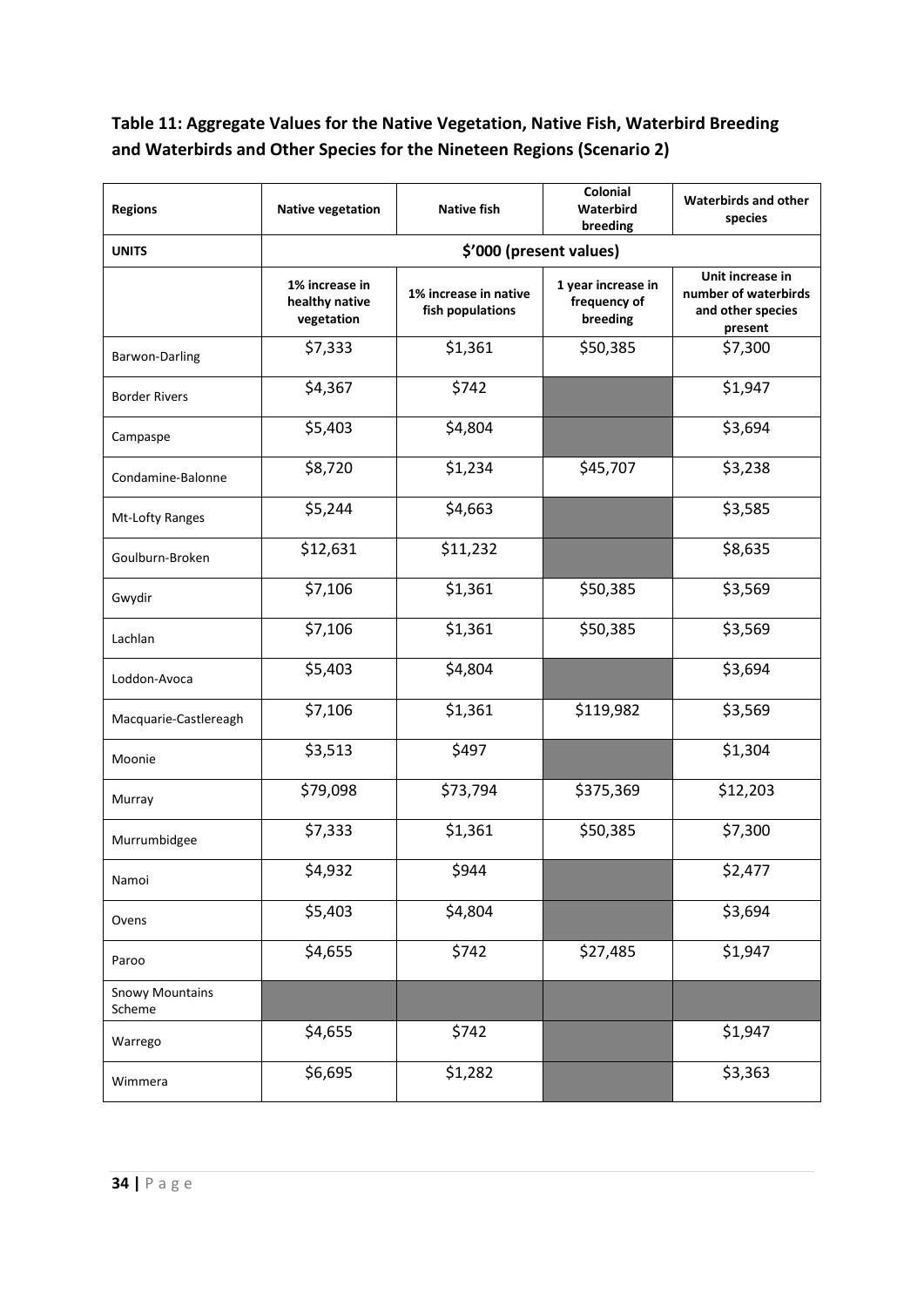#### **7.6 Next Steps in Applying Value Estimates**

For these values to be applied in the identification of benefits associated with SDLs and other proposed changes, information is required about the "dose-response"; that is, how much the additional water will lead to improvements in environmental quality in a metric that is consistent with the values from these studies. In some cases this has already been achieved (Santilan and Overton 2010). However, further work in developing and applying ecological indicators may be required.

In addition, for the recreation attribute information is needed about visitor numbers in each of the regions where riverine recreation occurs, and how visitor numbers are likely to change given improvements in river health. Some data on visitor numbers is currently available for the Murray River (Howard 2008). When interpreting effects on recreation from changes in riverine health, it needs to be recognised that some recreational activities, such as boating and fishing have developed opportunistically in the Murray-Darling system with the development of irrigated agriculture (Howard 2008). Boating on Lake Hume, and regattas during high summer irrigation flows are examples. Some of these recreational activities might be adversely impacted by changes in flow regimes, though these negative effects on recreation may be offset by improvements in nature based recreation.

#### **7.7 Summary of Key Assumptions**

The results presented in this report rest on several key assumptions, which have been discussed above but are now repeated. These include:

- a) That is appropriate to use the values from existing studies, though there are methodological differences between the studies.
- b) When calculating present value that a discount rate of 28% is appropriate.
- c) That a proportion of non-respondents (30%) have values similar to respondents and that all other non-respondents have zero values.
- d) For the base case analysis, that respondents outside of the state of the environmental asset do not have values for the asset (apart from the case of the Murray River).
- e) That the existing studies provide an adequate guide to the underlying community values for the whole Murray-Darling Basin.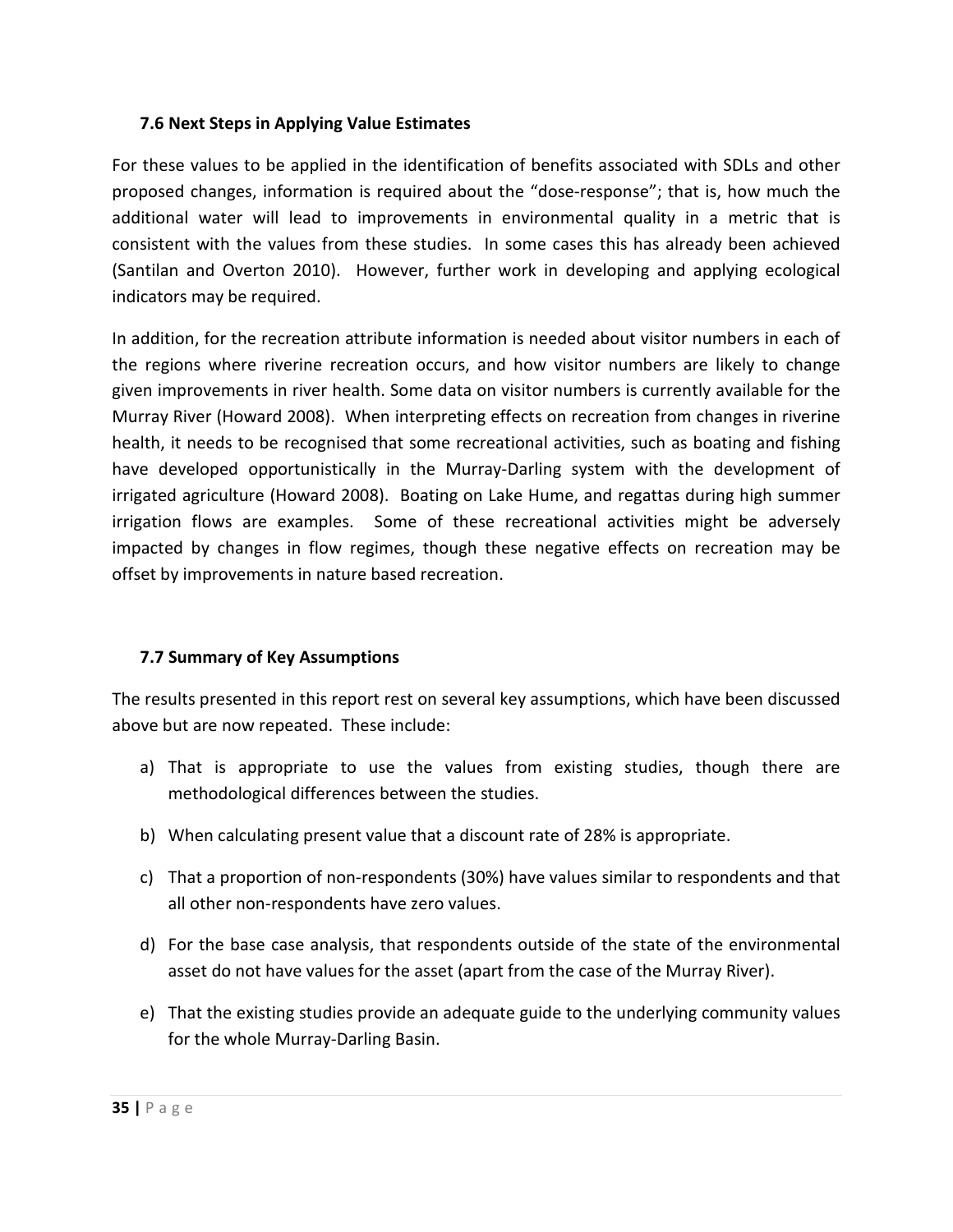f) That the values for each region are not affected by the supply of resources (environmental quality) in other regions.

It is recommended that sensitivity analysis is conducted to test the effect of the first three key assumptions, and that a pooled model be estimated in future research to enable adjustment for methodological differences across studies.

#### **7.8 Further Research**

In this report information has been provided about non-market values of key environmental assets in the Murray-Darling Basin. It is apparent that there are several opportunities to improve the accuracy of these estimates. As well as increasing the number of studies available and their recency, information is needed on (1) the values of attributes for different types of regions/catchments, particularly those that are smaller and have fewer significant assets; (2) understanding how the values for attributes in these regions change in states/territories different to which respondents reside; and (3) information on the values held by nonrespondents. This would provide greater clarity for the appropriateness of assumptions relating to aggregation of values. The issue of how respondents may be discounting payments in a survey versus the discounting that occurs as part of cost-benefit analysis of public expenditures in the context of environmental management needs to be addressed. Further research could also be undertaken on the values people have for different recreational activities, and how these values change with different flow regimes and levels of river quality. Further research is also needed to understand how values are altered by improvements across multiple regions rather than single regions.

#### **References**

Arrow, K.J., Solow, R., Portney, P.R., Leamer, E.E., Radner, R. and Schuman, H. (1993). Report of the NOAA Panel on Contingent Valuation. *Federal Register*, 58(10): 4601-4614.

BDA Group and Gillespie Economics (2004). Cost Benefit Analysis of environmental flow regimes for a sustainable use of greater Sydney's water. Report Prepared for NSW Department of Infrastructure, Planning and Natural Resources.

BDA Group and Gillespie Economics (2006). Economic Assessment of the Shoalhaven Environmental Flows Project. Report Prepared for NSW Department of Commerce.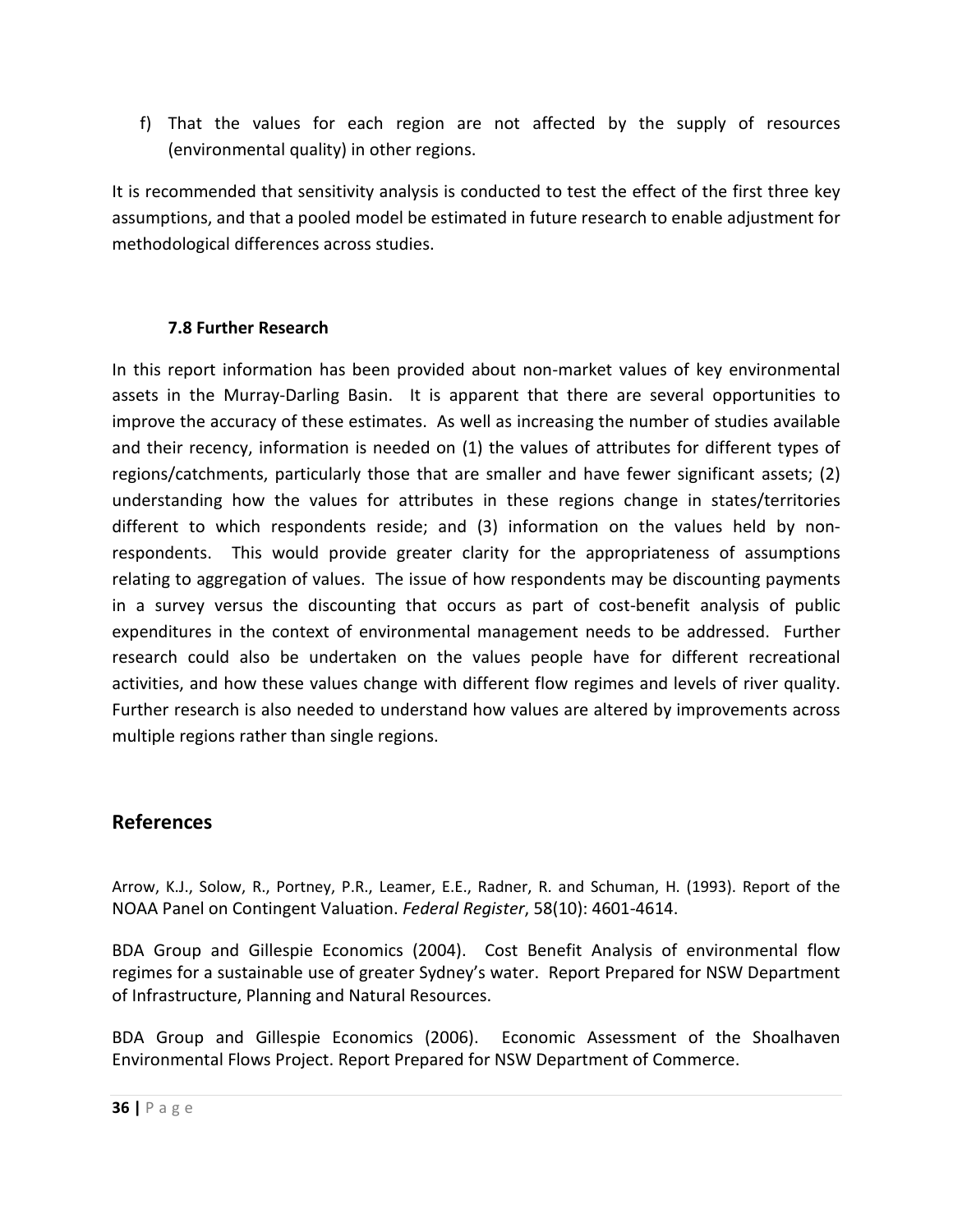Bennett , J., Dumsday, R. and Gillespie, R. (2008b). Analysing Options for the Red Gum Forests Along the Murray River. Paper presented at the 52nd AARES Conference, Canberra, Australia, February.

Bennett, J., Dumsday, R., Howell, G, Lloyd, C, Sturgess, N and Van Raalte, L. (2008a). The economic value of improved environmental health in Victorian rivers. *Australian Journal of Environmental Management*, 15(3): 138-148.

Bennett, J., Morrison, M. and Blamey, R. (1998). Validity Tests for Contingent Valuation Surveys. *Australian Journal of Agricultural and Resource Economics*, 42(2): 131-148.

Bennett, J., Morrison, M. and Blamey, R. (1998). Validity Tests for Contingent Valuation Surveys. *Australian Journal of Agricultural and Resource Economics*, 42(2): 131-148.

Bennett, J.W. (1996). The Contingent Valuation Method: A Post-Kakadu Assessment. *Agenda*. 5: 185-194.

Bennett, J.W. and Carter, M. (1993). Prospects for Contingent Valuation: Lessons from the South-East Forests. *Australian Journal of Agricultural Economics*, 37(2): 79-93.

Bennett, J. and Whitten, S. (2001a). *Non-market values of wetlands: A Choice modelling study of wetlands in the Upper South East of South Australia and the Murrumbidgee River floodplain in New South Wales*. Private and Social Values of Wetlands Research Report, Report No.8.

Bennett, J. and Whitten, S. (2001b). *The Economic Value of Conserving/Enhancing Gol Gol Lake and Gol Gol Swamp, A Consultancy Report to the Gol Gol Community Reference Group*. Environmental and Resource Economics, Gundaroo,

Bond, C.A., Giraud, K. and Larson, D. 2009. Payment Schedules, Discount Rates, and Valuation of Public Goods. *Ecological Economics* 68(11): 2751-2759.

Bright, M and G. Trengrove. 2007. *Upper South East Dryland Salinity and Flood Management Program - REFLOWS Project: Background Paper, Economic Analysis*, September 2007 [http://www.dwlbc.sa.gov.au/assets/files/Economic\\_Analysis\\_rev2.pdf](http://www.dwlbc.sa.gov.au/assets/files/Economic_Analysis_rev2.pdf)

Carson, R.T., Flores, N.E., Martin, K.M. and Wright, J.L. (1996), Contingent Valuation and Revealed Preference Methodologies: Comparing the Estimates for Quasi-Public Goods. *Land Economics*, 72(1): 80-89.

Connor, J. (2008). The Economics of Time Delayed Salinity Impact Management in the River Murray. *Water Resources Research*, 44.

Cooper, B., Crase, L., Burton, M., (2010). Urban Water Restrictions: Attitudes and Avoidance. Australian Agricultural and Resource Economics Society 2010 Conference (54th), February 10- 12, 2010, Adelaide, Australia. <http://purl.umn.edu/58892>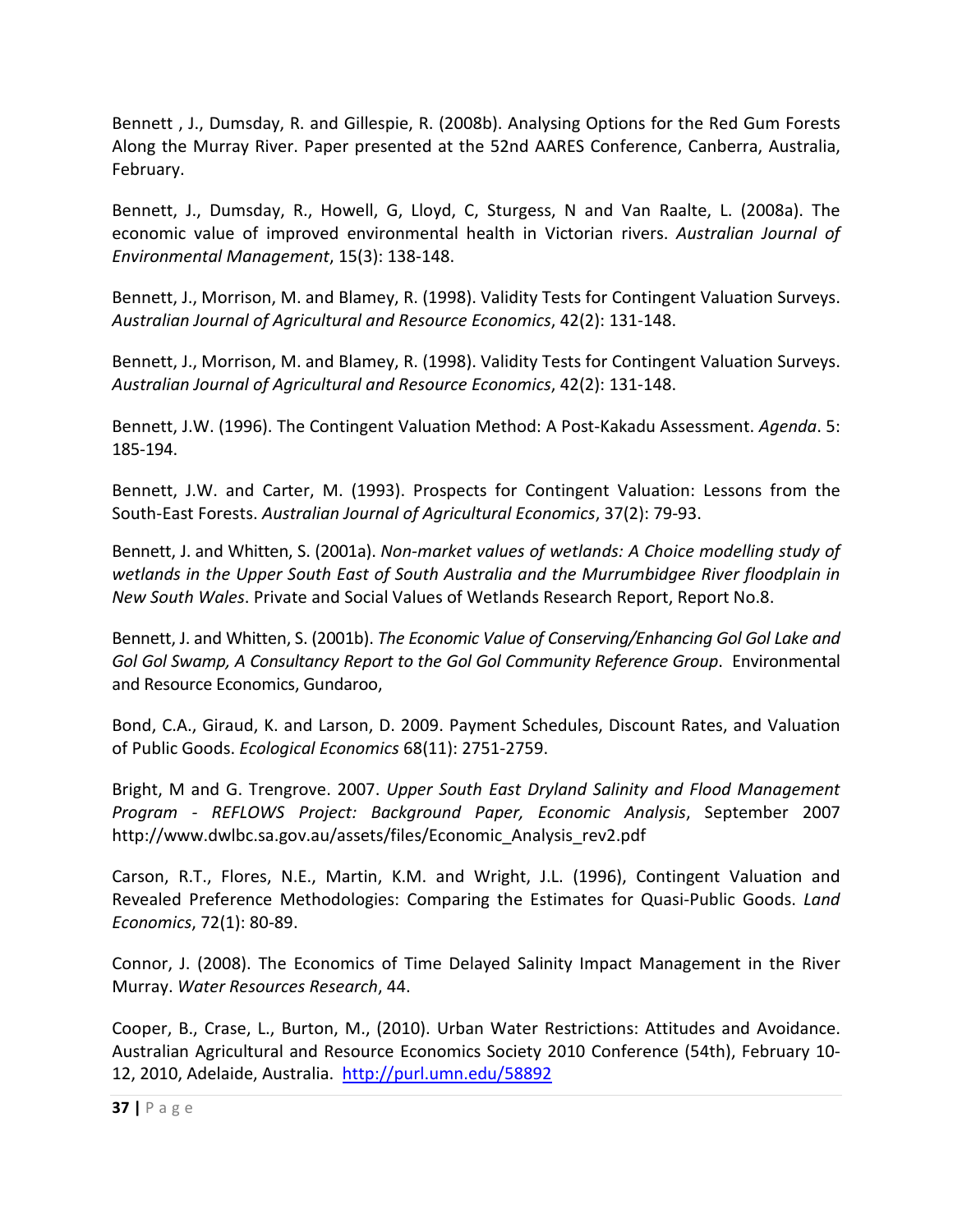Czarnezki, J. and Zahner, A. (2005) The Utility of Non-Use Values in Natural Resource Damage Assessments. Boston College Environmental Law Review 32: 509 – 526

Dyack, B., Rolfe, J., Harvey, J., O'Connell, D. and Abel, N. (2007). Valuing Recreation in the Murray: An assessment of the non-market recreational values at Barmah Forest and the Coorong. CSIRO,Water for a Healthy Country National Research Flagship.

Frederick, S., Loewenstein, G. and O'Donoghue, T. (2002). Time Discounting and Time Preference: A Critical Review. *Journal of Economic Literature* 40, 351–401

Gillespie Economics (2009). Bulli Seam Operations Socio Economic Assessment 2009. Prepared for Illawarra Coal Holdings Pty Ltd

Gillespie Economics, DCA Economics and Environmental and Resource Economics (2007) River Red Gum Forests Investigation – Socio Economic Assessment. Report Prepared for VEAC.

Graves, P., Murdoch, J.C., Thayer, M.A. and Waldman, D. (1988), The Robustness of Hedonic Price Estimation: Urban Air Quality. *Land Economics*, 64(3): 220-233.

Greiner, R and Rolfe, J. (2004). Estimating consumer surplus and elasticity of demand of tourist visitation to a region in North Queensland using contingent valuation. *Tourism Economics* 10: 317-328.

Hanley, N., MacMillan, D., Wright, R.E., Bullock, C., Simpson, I., Parsisson, D. and Crabtree, B. (1998). Contingent Valuation Versus Choice Experiments: Estimating the Benefits of Environmentally Sensitive Areas in Scotland. *Journal of Agricultural Economics*, 49(1): 1-15.

Harrison, G.W., Lau, M.I. and Williams, M.B. (2002). Estimating Individual Discount Rates in Denmark: A Field Experiment. *American Economic Review*, 92: 850-873.

Hatton MacDonald, D., N. Crossman, P. Mahmoudi, D. Summers, L. Taylor and P. Boxall (2010). Valuing Public and Private Green Spaces. *Landscape and Urban Planning* 95: 192-200

Hatton MacDonald, D. and Morrison, M. (2005). *The Value of Habitat and Agriculture*, CSIRO Land & Water, Report S/04/1017.

Hatton MacDonald, D., M. Morrison, Rose, J. and Boyle, K. (in review). Valuing a Multi-State River: The Case of the River Murray. *Australian Journal of Agricultural Resource Economics*

Howard, J.L. (2008). The Future of the Murray River: Amenity Reconsidered. *Geographical Research, 46(3):291–302*

Kovacs, K.F. and Larson, D.M. (2008). Identifying Individual Discount Rates and Valuing Public Open Space with Stated Preference Models. *Land Economics*, 84: 209-224.

**38 |** Page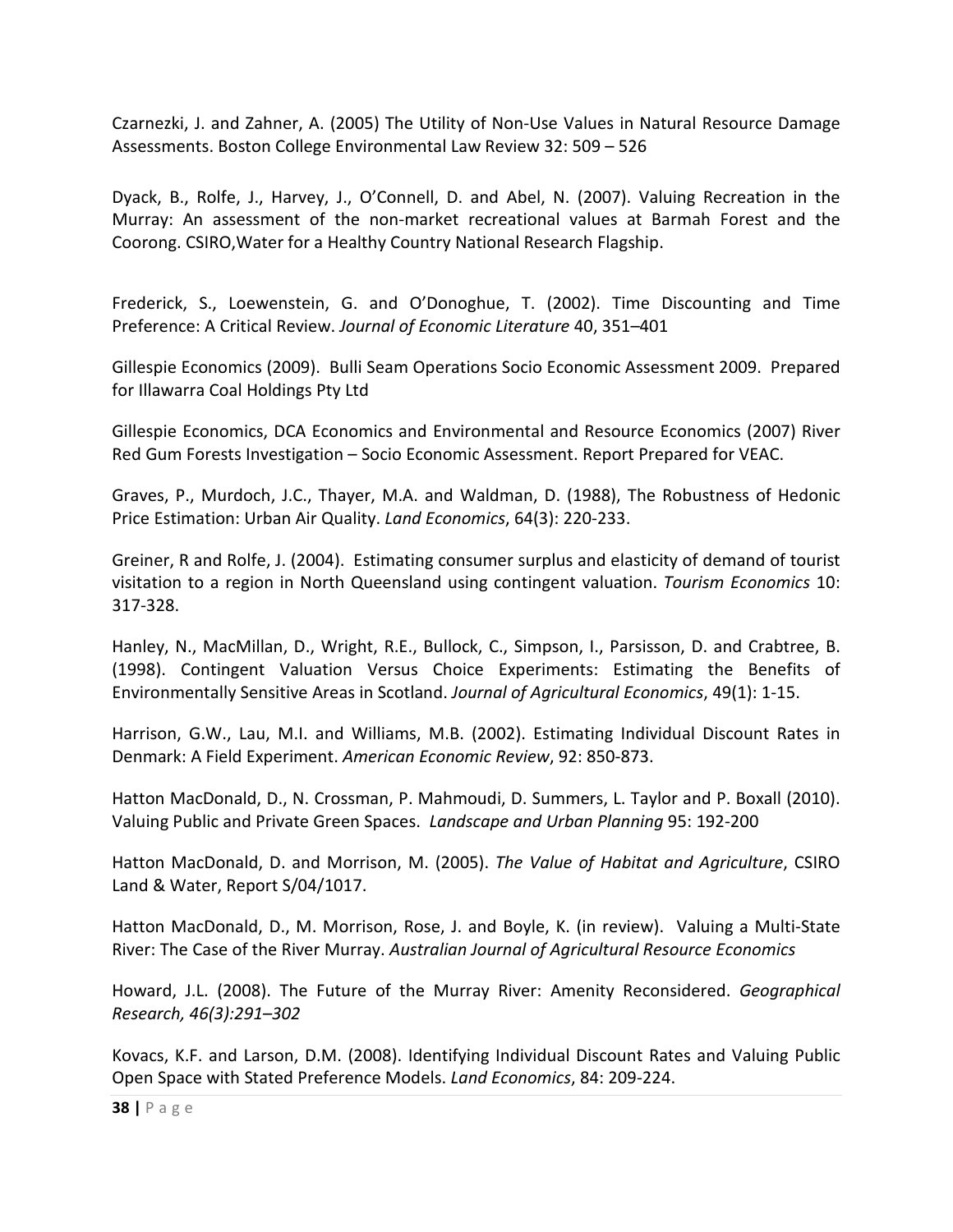Lockwood, M (2002) Contribution of Contingent Valuation and Other Stated Preference Methods to Evaluation of Environmental Policy *Australian Economic Papers* 37: 292-311

Lockwood, M., Loomis, J. and T. DeLacey (1993) "A contingent Valuation survey and Benefit-Cost analysis of Forest Preservation in East Gippsland, Australia". *Journal of Environmental Management* 38: 233-243.

Loomis, J.B. (1987), 'Expanding Contingent Value Sample Estimates: Current Practices and Proposed Solutions', *Land Economics*, vol.63, pp. 396-402.

Loomis, J.B. (2000). Vertically Summing Public Good Demand Curves: An Empirical Comparison of Economic Versus Political Jurisdictions, *Land Economics*, 76: 312-321.

Magat, W.A., Viscusi, W.K. and Huber, J. (1988). Paired comparison and contingent valuation approaches to morbidity risk valuation. *Journal of Environmental Economics and Management*, 15: 395–411.

Mishra, A. and Mishra, H. (forthcoming). Border Bias: The Belief that State Borders can Protect Against Disasters. *Psychological Science*.

Mogas, J., Riera, P. and Bennett, J. (2006). A Comparison of Contingent Valuation and Choice Modelling with Second-order Interactions. *Journal of Forest Economics* 12: 5–30

Morrison, M. (2000). Aggregation Biases in Stated Preference Studies, *Australian Economic Papers*, 39(2): 215-230.

Morrison, M. (2009). A Guide to Estimating the Non-market Values Associated with Improved Fire Management. Report prepared for the Bushfire CRC.

Morrison, M. and Bennett, J. (2004). Valuing NSW Rivers Using Choice Modelling for Use in Benefit Transfer. *Australian Journal of Agricultural and Resource Economics*. 48(1): 591-612.

Morrison, M. and Bennett, J. Valuing NSW Rivers Using Choice Modelling for Use in Benefit Transfer (2004). *Australian Journal of Agricultural and Resource Economics*. 48(1): 591-612.

Morrison, M. and Brown, T. (2009). Testing the Effectiveness of Certainty Scales, Cheap Talk, and Dissonance-Minimization in Reducing Hypothetical Bias in Contingent Valuation Studies. *Environmental and Resource Economics,* 44:307-326.

Morrison, M., Bennett, J. and Blamey, R. (1999). Valuing Improved Wetland Quality Using Choice Modelling. *Water Resources Research*. 35(9): 2805-2814.

Morrison, M., Hatton MacDonald, D., Boyle, K. and Rose, J. (2010). Ecological Values for a Major River System at Risk. Under review, *Water Resources Research*. (Note a companion piece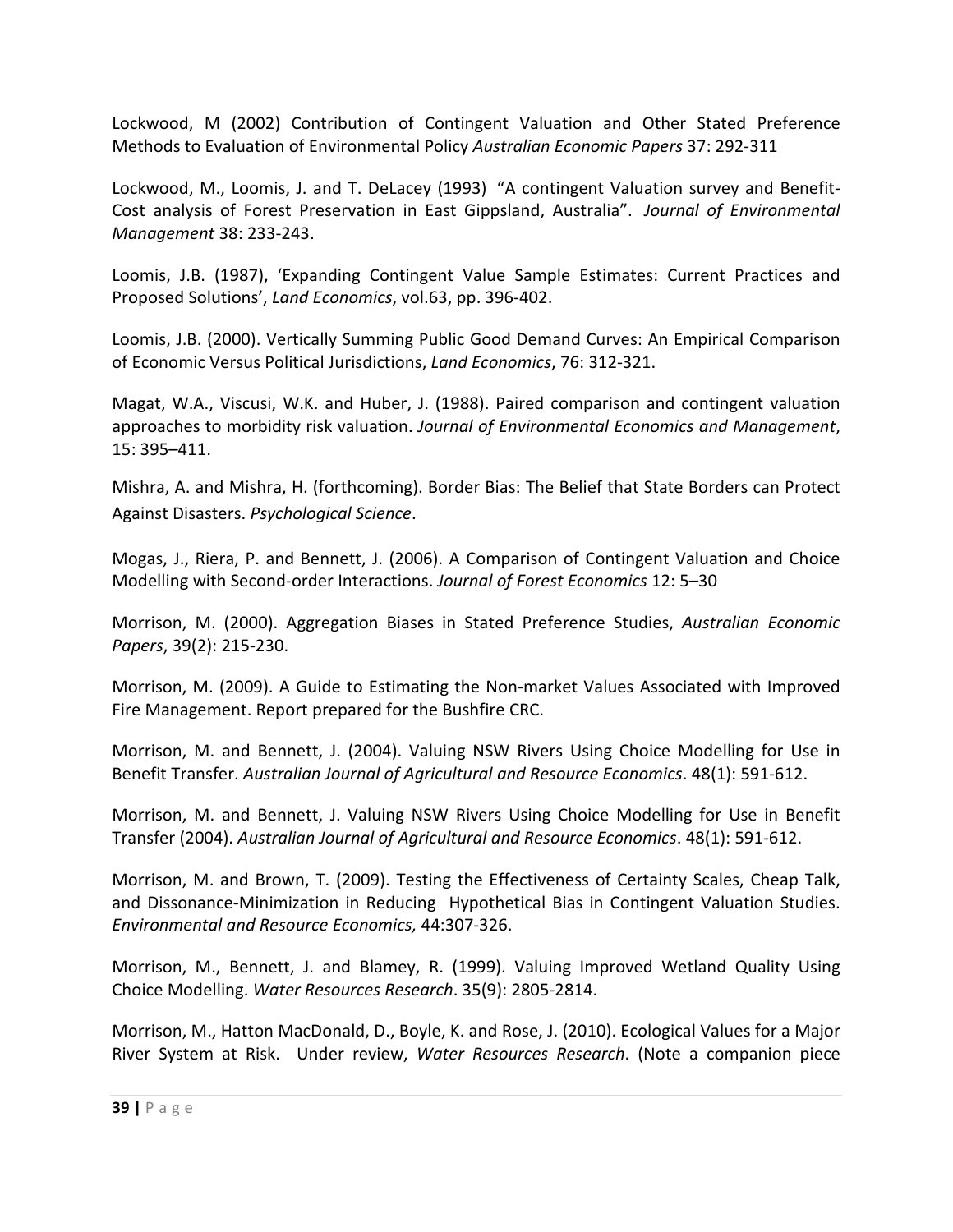focusing on differences in state based values is also under review at *Australian Journal of Agricultural and Resource Economics.*)

Morrison, M.D. (2002). Understanding Local Community Preferences for Wetland Quality. *Ecological Management and Restoration*, 3(2): 127-132.

Morrison, M.D., Bennett, J.W. and Blamey, R.K. and Louviere, J.J. (2002). Choice Modelling and Tests of Benefit Transfer. *American Journal of Agricultural Economics.* 84(1): 161-170.

Overton, I., Doody, T. (2008). Ecosystem Changes on the River Murray Floodplain over the Last 100 Years and Predictions of Climate Change, in Taniguchi, M., Burnett, W.C., Fukishima, Y., Haigh, M. and Umezawa, Y. (eds.), *From Headwaters to the Ocean – Hydrological Changes and Watershed Management.* Taylor and Frances Group, London, England. pp 599-604.

Rolfe, J and Bennett (2004). *Assessing social values of water allocations with contingent*  valuation method. 48<sup>th</sup> Annual conference of the Australian Agricutlural and Resource Economics Society, 11-12 February 2004, Melbourne [http://www.aares.info/files/2004\\_rolfebennett.pdf](http://www.aares.info/files/2004_rolfebennett.pdf)

Rolfe, J. and Dyack, B. (forthcoming). Valuing recreation in the Coorong, Australia, with travel cost and contingent behaviour models, *Economic Record*

Rolfe, J. and Windle, J. (2006) "Valuing Aboriginal Cultural Heritage across Different Population Groups", in Rolfe, J. and Bennett, J. (eds) *Transferring Environmental Values from Choice Modelling Applications,* Edward Elgar, pp:216-244.

Saintilan N & Overton I. 2010. *Ecosystem Response Modelling in the Murray-Darling Basin*. CSIRO PUBLISHING, 448 pp.

Schmidt (2008). *The Economic Cost of Wetland Destruction*. Paper presented at the 52<sup>nd</sup> Australian Agricultural Resource Economics Conference, 5-8 February 2008, Canberra.

Shrestha, R. Rosenberger, R. and J. Loomis (2007). Benefit Transfer Using Meta-Analysis In Recreation Economic Valuation. In Navrud, S. and Ready, R. (Eds). *The Economics of Non-Market Goods and Resources Environmental Value Transfer: Issues and Methods*. Springer Netherlands.

Smith, V.K., Desvousges, W.H. and Fisher, A. (1986), A Comparison of Direct and Indirect Methods for Estimating Environmental Benefits. *American Journal of Agricultural Economics*, 68(2):280-290.

Stevens T.H., Belkner R., Dennis, D., Kittredge. D. and Willis, C. (2000). Comparison of contingent valuation and conjoint analysis in ecosystem management. *Ecological Economics*, 32:63–74.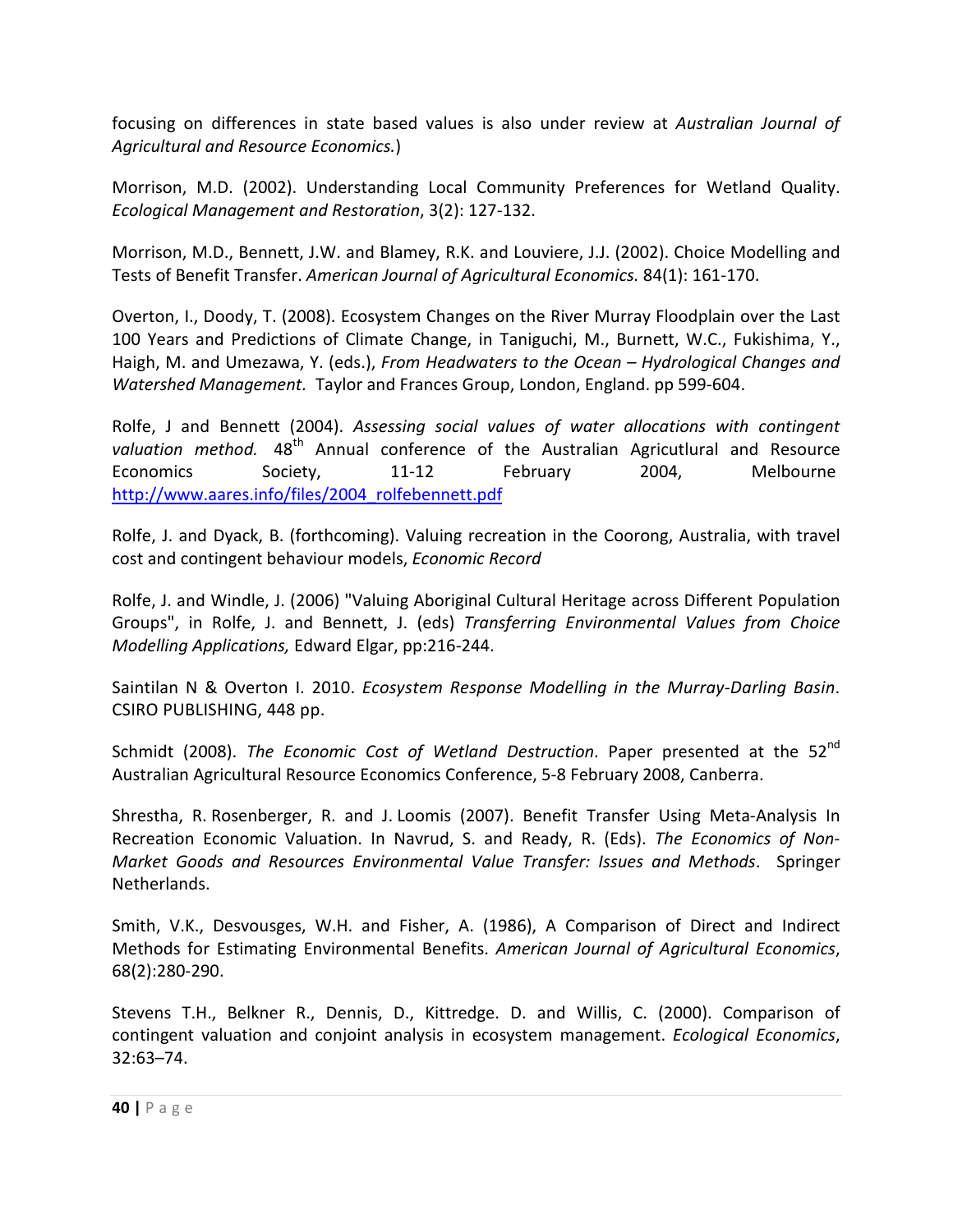Tapsuwan, S., Hatton MacDonald, D., and D. King (in review). A hedonic property price approach to value natural amenities in the South Australia Murray Darling Basin: A combined site proximity and quality index approach. *Journal of Environmental Management*

Whitehead, J.C. and Blomquist, G. (2006) The Use of Contingent Valuation in Benefit-Cost Analysis" with John C. Whitehead in *Handbook of Contingent Valuation* edited by Anna Alberini and James R. Kahn (Northampton, MA: Edward Elgar Publishing.

Whitten, S.M. and Bennett, J.W. (2001) *Non-market value of wetlands: A choice modelling study of wetlands in the Upper South East of South Australia and the Murrumbidgee River floodplain in New South Wales*, Private and Social Values of Wetlands Research Report No. 8, University College, The University of New South Wales, Canberra.

Williams , D.R. and Vaske, J.J. (2003). The Measurement of Place Attachment: Validity and Generalizability of a Psychometric Approach, *Forest Science*, 49(6): 830-840.

Zander, K.K. and Straton, A. (forthcoming). An economic assessment of the value of tropical river ecosystem services: Heterogeneous preferences among Aboriginal and non-Aboriginal Australians. *Ecological Economics*.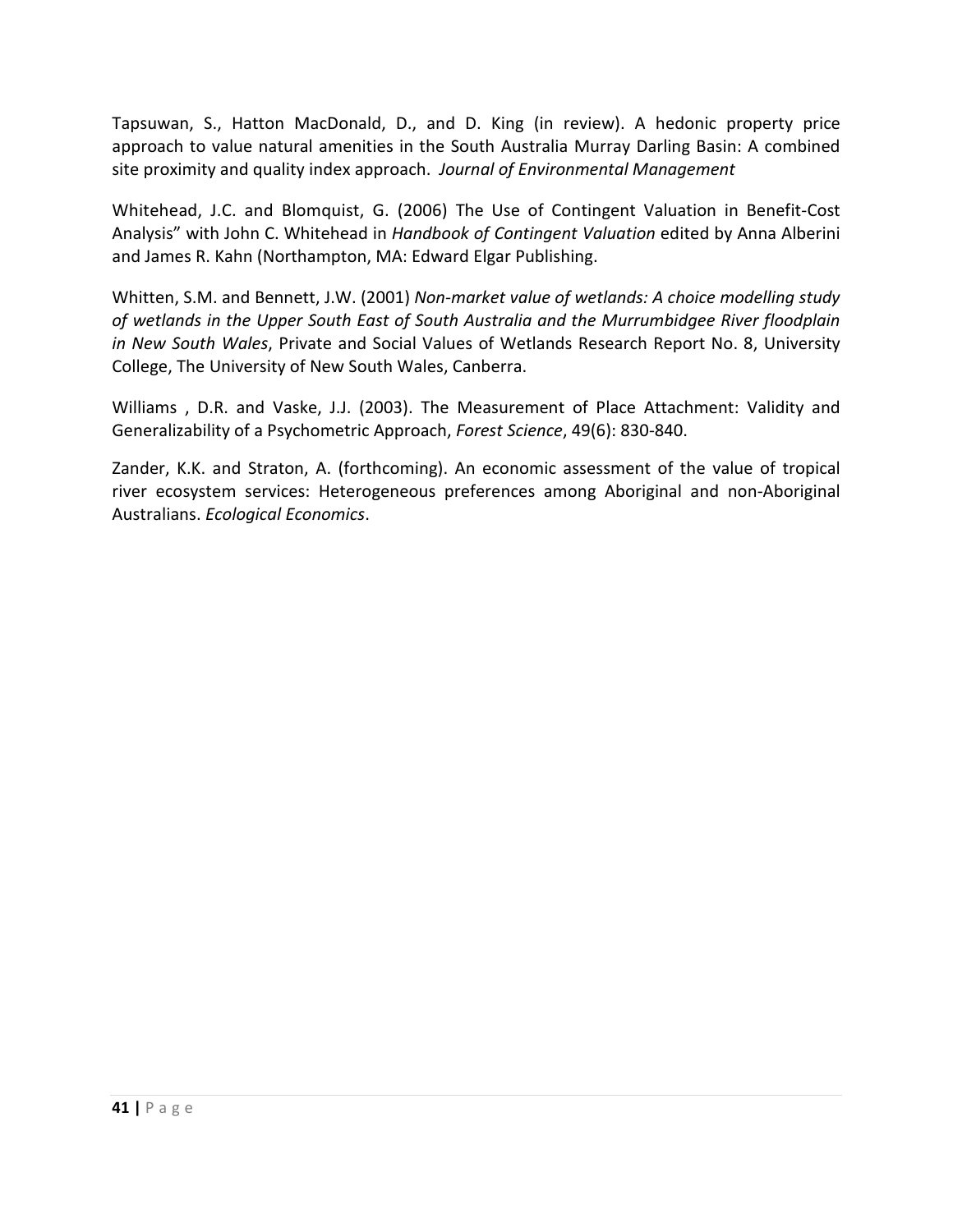### **Appendix 1: Examples of the Use of Non-Market Valuation in US Government Decision Making**

#### **Green Bay Fishing Valuation Studies**

Studies were incorporated into formal determinations through official, dated signature by the authorized official of the U.S. on behalf of the Department of Interior, Department of Justice, and Department of Commerce as well as the State of Michigan and two tribes. The agreement formally reviewed by the public, including both a Federal Register notice and a series of 5 public hearings with official transcripts. The studies had a profound effect on cleanup negotiations, which eventually led to the formation of the Intergovernmental Partnership (which added the U.S. EPA and the State of Wisconsin), and has resulted in agreements for over \$1B of work by PRPs (so far).

Supporting, electronic documents can be found here:

<http://www.fws.gov/midwest/FoxRiverNRDA/documents/recfish.pdf>

<http://www.fws.gov/midwest/FoxRiverNRDA/documents/RCDP-1.pdf>

#### **U.S. Clean Water Initiatives**

United States Department of the Interior, 1994. President Clinton's Clean Water Initiative: Analysis of Benefits and Costs. EPA 800-R-94-002 (NTIS Document No. PB94-154101). Washington DC: Office of Water, United States Environmental Protection Agency.

#### Was based on:

Carson, Richard T., and Robert Cameron Mitchell, 1993. "The Value of Clean Water: The Public's Willingness to Pay for Boatable, Fishable, and Swimmable Quality Water," Water Resources Research, Vol. 29, No.7:2445-2454.

This work has also been used for a number of U.S. EPA rule-making regulations.

#### **Air Quality**

The Economic Report of the President (2009) includes net benefits of federal policies to improve air quality (Table 3-1, p. 115).

These estimates were obtained from regulatory impact analyses conducted by the U.S. Environmental Protection Agency (EPA) that relied on benefit-transfer procedures to develop some of the clean-air benefit estimates (e.g., U.S. EPA, 2005, p. 4-48, Table 4-11). U.S. Environmental Protection Agency. 2005. *Regulatory Impact Analysis for the Final Clean Air Visibility Rule of the Guidelines for Best Available Retrofit technology (BART) Determinants Under the Regional Haze Regulations.* EPA-452/R-050-004.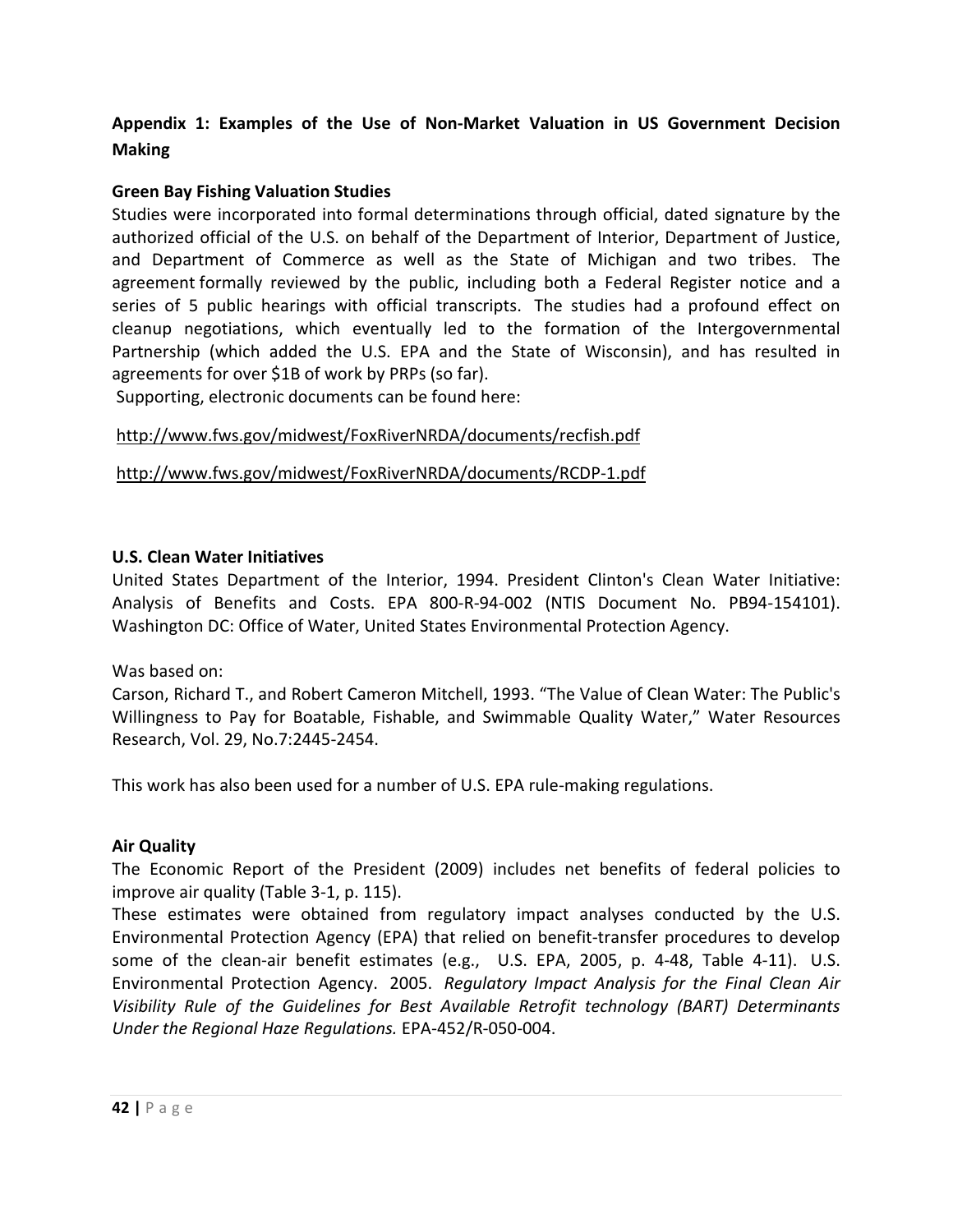#### **Dam Removal on the Elwah River**

Stated-preference study was instrumental in determining the removal of that dam by state and federal agencies:

[http://www.elwhainfo.org/elwha-river-watershed/dam-removal/decisions-remove](http://www.elwhainfo.org/elwha-river-watershed/dam-removal/decisions-remove-dams/economics-dam-removal)[dams/economics-dam-removal](http://www.elwhainfo.org/elwha-river-watershed/dam-removal/decisions-remove-dams/economics-dam-removal)

Loomis, J. 1996. "Measuring the economic benefits of removing dams and restoring the Elwha River: Results of a contingent valuation survey." *Water Resources Research.* Volume 32, Number 2.

#### **Others:**

- Visibility in National Parks, the Rowe et al. work was used to justify putting scrubbers on the Navajo Power Plant to reduce visibility problems in the Grand Canyon.
- Valuation of Grand resources by Bishop, Boyle and others have influence the management of the Colorado River.
- Valuation work by Mansfield and other on snowmobiles has affected the management of snowmobiles in Yellowstone national Park during the winter.
- U.S. Forest service uses nonmarket values on a regular basis.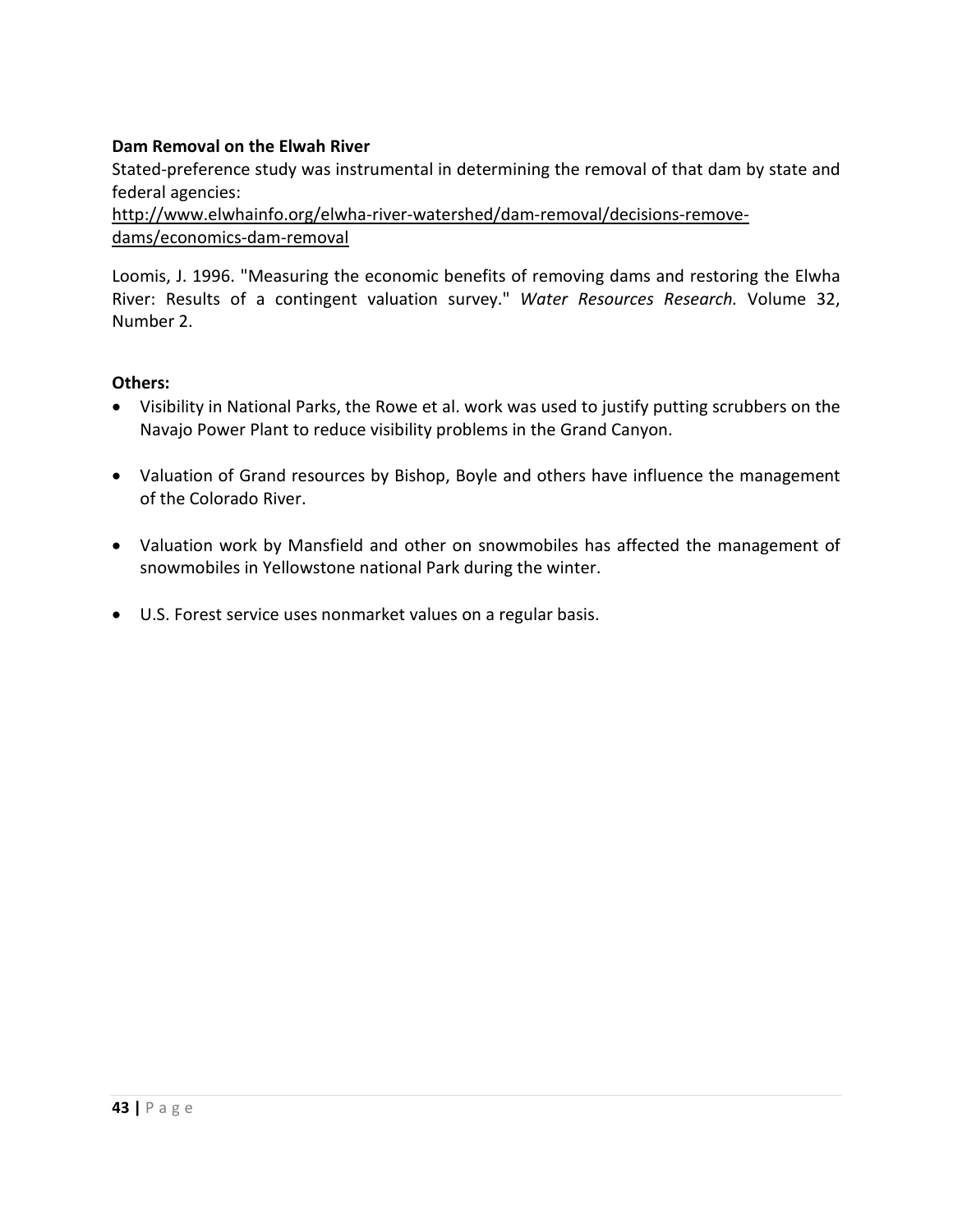#### **Appendix 2 – Justification of the Selection of Valuation Studies for Each Region**

In this appendix explanation is given to the rationale for the choice of source studies in Table 4 of the report.

For the recreation attribute, values for four different types of recreation were identified. The value for general recreation was based on the study by Sinden (1988) as this study identified the value of riverside recreation in the King-Ovens system and few other studies were available that were not at unique assets (e.g., Rolfe and Dyack forthcoming). The Crase and Gillespie (2006) study was selected for the value of recreation at dams/lakes as it is the only study of this type available in the Murray-Darling Basin. The study by Rolfe and Dyack (forthcoming) and Dyack et al., (2007) was selected for the Barmah Wetlands and the Coorong as it is a primary study. This study was selected for wetland based recreation at the Macquarie Marshes as it is the only wetlands based recreation study available. For fishing, no within catchment studies were available; hence a study from Queensland by Rolfe and Prayaga (2006) was selected.

In terms of the selection of non-use value attributes, several criteria were used to select the most appropriate study based on the benefit transfer guidelines in Rolfe and Bennett (2006). These included: (1) similarity of regions, (2) whether the region is located primarily in the same state as the source study, and (3) proximity to major urban centre. For each of the regions, the justification for the choice of source study in Table 4 is presented in Table A2-2.

| <b>Region</b>        | <b>Native vegetation</b>                                 | Native fish                                            | Colonial<br><b>Waterbird breeding</b>                                                                                         | <b>Waterbirds and other</b><br>species |
|----------------------|----------------------------------------------------------|--------------------------------------------------------|-------------------------------------------------------------------------------------------------------------------------------|----------------------------------------|
| Barwon-<br>Darling   | Similarity to Murrumbidgee,<br>in NSW                    | Similarity to<br>Murrumbidgee, in NSW                  | Major wetlands have greater<br>similarity to the Gwydir Wetlands<br>than Macquarie Marshes or<br><b>Murray River Wetlands</b> | Similarity to<br>Murrumbidgee, in NSW  |
| <b>Border Rivers</b> | Proximity and similarity to<br>the Gwydir, partly in NSW | Similarity to<br>Murrumbidgee, partly in<br><b>NSW</b> |                                                                                                                               | Similarity to Gwydir, partly<br>in NSW |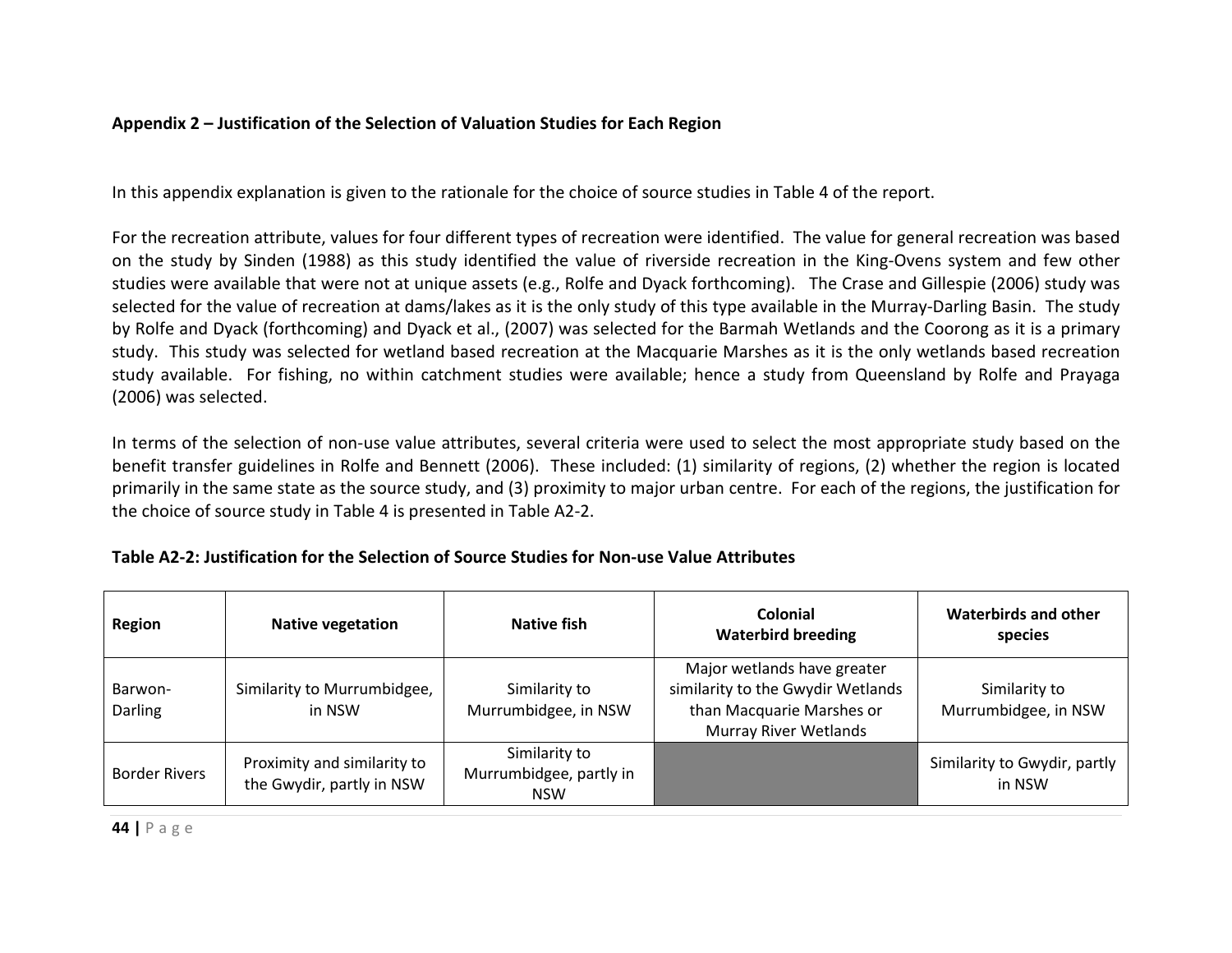| Campaspe                    | Similarity to Goulburn,<br>Victorian river; values<br>reduced by 30% because<br>smaller river and catchment | Similarity to Goulburn,<br>Victorian river; values<br>reduced by 30% because<br>smaller river and<br>catchment |                                                                                                                               | Similarity to Goulburn,<br>Victorian river; values<br>reduced by 30% because<br>smaller river and<br>catchment |
|-----------------------------|-------------------------------------------------------------------------------------------------------------|----------------------------------------------------------------------------------------------------------------|-------------------------------------------------------------------------------------------------------------------------------|----------------------------------------------------------------------------------------------------------------|
| Condamine-<br>Balonne       | Primary study available                                                                                     | Similarity to<br>Murrumbidgee, partly in<br><b>NSW</b>                                                         | Major wetlands have greater<br>similarity to the Gwydir Wetlands<br>than Macquarie Marshes or<br><b>Murray River Wetlands</b> | Similarity to Gwydir, partly<br>in NSW                                                                         |
| Eastern Mt-<br>Lofty Ranges | Proximity to State capital                                                                                  | Proximity to State capital                                                                                     |                                                                                                                               | Proximity to State capital                                                                                     |
| Goulburn-<br><b>Broken</b>  | Primary study available                                                                                     | Primary study available                                                                                        |                                                                                                                               | Primary study available                                                                                        |
| Gwydir                      | Primary study available                                                                                     | Similarity to<br>Murrumbidgee, in NSW                                                                          | Primary study available                                                                                                       | Primary study available                                                                                        |
| Lachlan                     | Similarity to Gwydir, in NSW                                                                                | Similarity to<br>Murrumbidgee, in NSW                                                                          | Major wetlands have greater<br>similarity to the Gwydir Wetlands<br>than Macquarie Marshes or<br><b>Murray River Wetlands</b> | Similarity to Gwydir, in<br><b>NSW</b>                                                                         |
| Loddon-Avoca                | Similarity to Goulburn,<br>Victorian river; values<br>reduced by 30% because<br>smaller river and catchment | Similarity to Goulburn,<br>Victorian river; values<br>reduced by 30% because<br>smaller river and<br>catchment |                                                                                                                               | Similarity to Goulburn,<br>Victorian river; values<br>reduced by 30% because<br>smaller river and<br>catchment |
| Macquarie-<br>Castlereagh   | Similarity to Gwydir, in NSW                                                                                | Similarity to<br>Murrumbidgee, in NSW                                                                          | Primary studies available                                                                                                     | Similarity to Gwydir, in<br><b>NSW</b>                                                                         |
| Moonie                      | Similarity to Condamine,<br>mostly in QLD; values<br>reduced by 30% because<br>smaller river and catchment  | Similar to Murrumbidgee;<br>values reduced by 30%<br>because smaller river and<br>catchment                    |                                                                                                                               | Similarity to Gwydir, partly<br>in NSW; values reduced by<br>30% because smaller river<br>and catchment        |
| Murray                      | Primary study available                                                                                     | Primary study available                                                                                        | Primary study available                                                                                                       | Goulburn a major tributary,<br>most similar study<br>available.                                                |